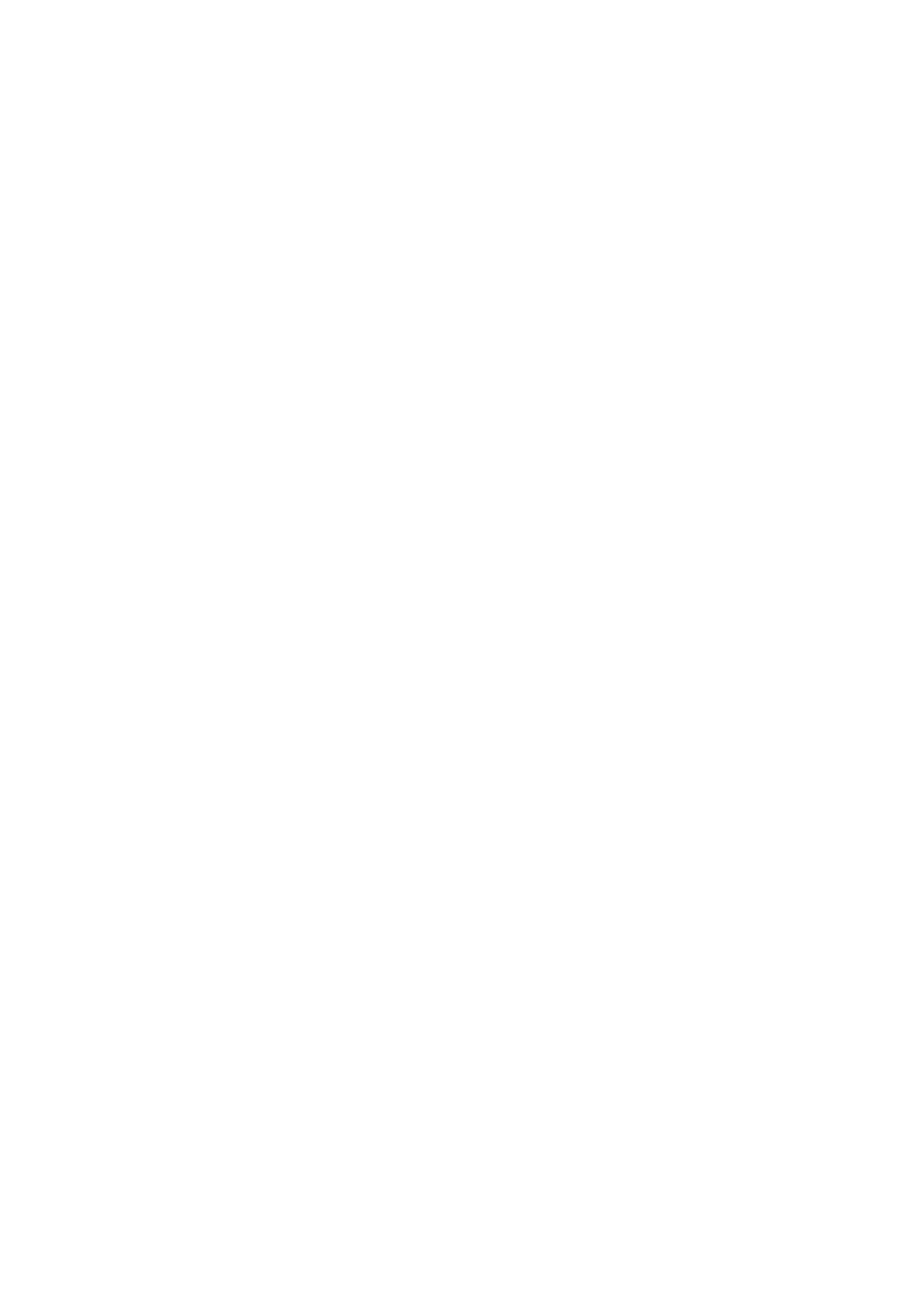### **Contents**

| 1. | Introduction                                                     |    |
|----|------------------------------------------------------------------|----|
|    | 2. Interrogation Techniques: Historical Background               | 6  |
|    | 3. Case Studies – 2003 to the present day                        | 9  |
|    | 4. Evasion of Responsibility – the British Government's response | 31 |
|    | 5. Conclusion                                                    | 37 |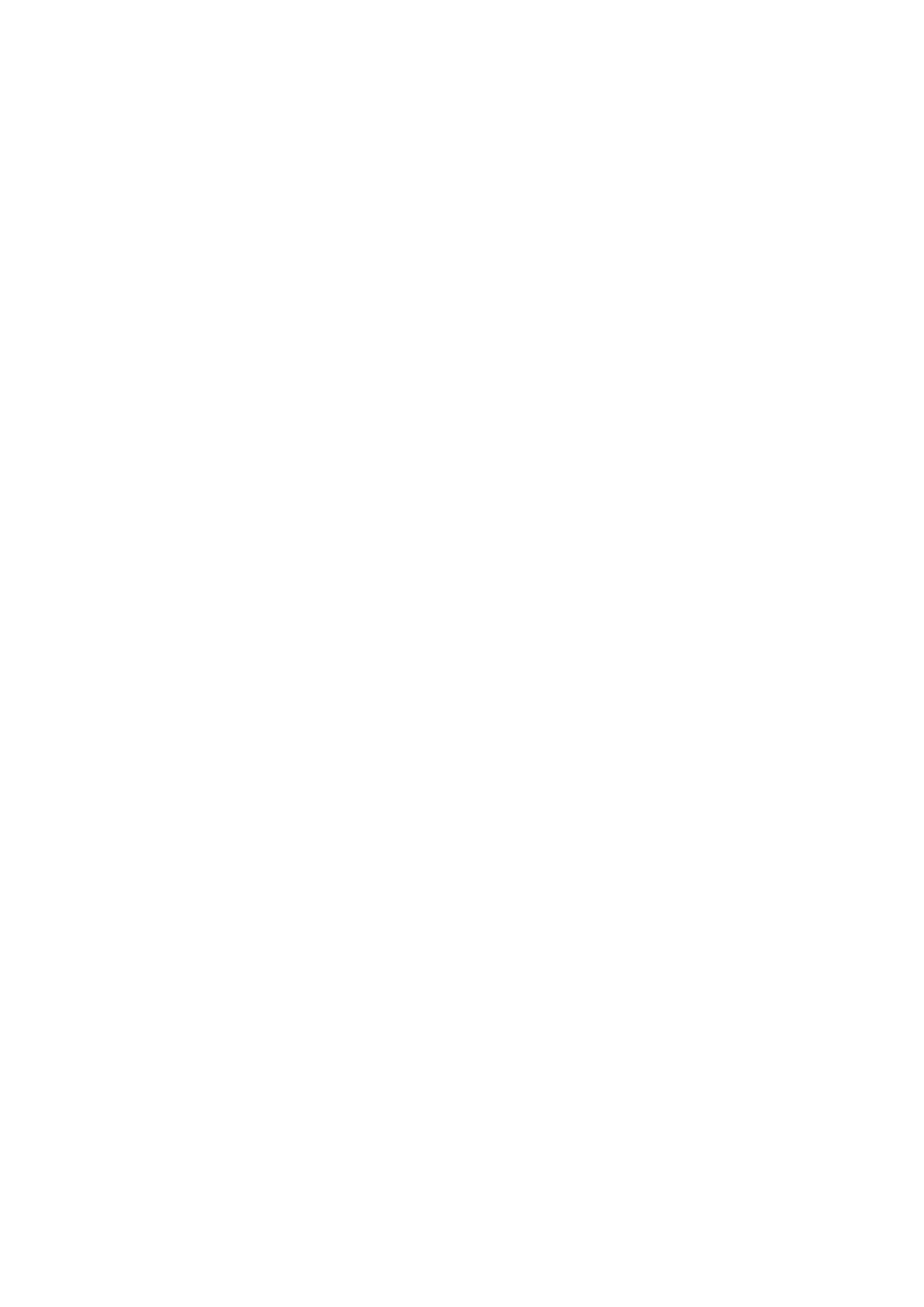#### **1 Introduction**

On 31 December 2008, the UN Mandate for the presence of British Forces in Iraq ended with the expiry of UN Security Council Resolution ("UNSCR") 1790.<sup>1</sup> British forces began their formal withdrawal from Southern Iraq on 31 March 2009. However, it is only now, as the dust settles, that the picture of British human rights abuses in Iraq is starting to emerge. At the same time, allegations continue to materialise of officially sanctioned abuse in other jurisdictions<sup>2</sup>, and the calls for state accountability are growing. On 15 June 2009, the Prime Minister announced the long-awaited inquiry into British involvement in Iraq. There has been very little comment since then of the need to address officiallysanctioned mistreatment and torture of detainees. This issue should not escape attention. It is essential to evaluate what is now known of British military and intelligence practices in Iraq and elsewhere, so that they can be altered and further breaches forestalled.

This report presents specific case studies of human rights abuses by British troops in Iraq, all of which have been, or are now, the subject of judicial review proceedings brought against the British Government in the UK by Iraqi nationals represented by Public Interest Lawyers (PIL). These proceedings seek to enforce the Government's obligations under the European Convention on Human Rights (ECHR), the UN Convention Against Torture (UNCAT), the UN Convention on the Rights of the Child, the UN Basic Principles and Guidelines on the Right to a Remedy and Reparation and non derogable, principles of international law that apply worldwide, in any court, in any jurisdiction. These international instruments are underpinned by the concept of responsibility of states, now enshrined in the International Law Commission's Articles of State Responsibility, adopted by the UN General Assembly. These concepts of international law are growing in their capacity to protect the vulnerable against state abuses of power, particularly in the context of domestic judicial review claims against the British government for extra-territorial breaches of fundamental human rights. These instruments and principles of international law impose onerous duties on states, enforceable in domestic courts, to investigate human rights abuses. The content of this investigative duty was summarised by Lord Bingham in the House of Lords case of *Amin:*

 $1$  UNSCR 1790 brought to an end the period of international authorisation for the British presence in the country, granted on 8 June 2004 in UNSCR 1546 in anticipation of the handover of political power to the provisional Iraqi Government on 28 June 2004. Thereafter, this authorisation had been renewed on an annual basis in successive UN Resolutions. Prior to the period of UN authorisation, the UK had, from 22 May 2003 to 28 June 2004, been militarily occupying Iraq – jointly with the United States – after the initial phase of hostilities during the invasion from 20 March 2003 to 22 May 2003.<br><sup>2</sup> See e.g. Cobain, Ian "MI5 faces fresh torture allegations," The Guardian 26 May 2009; Leppard, Davi scalpel torture'" *The Times* 8 March 2009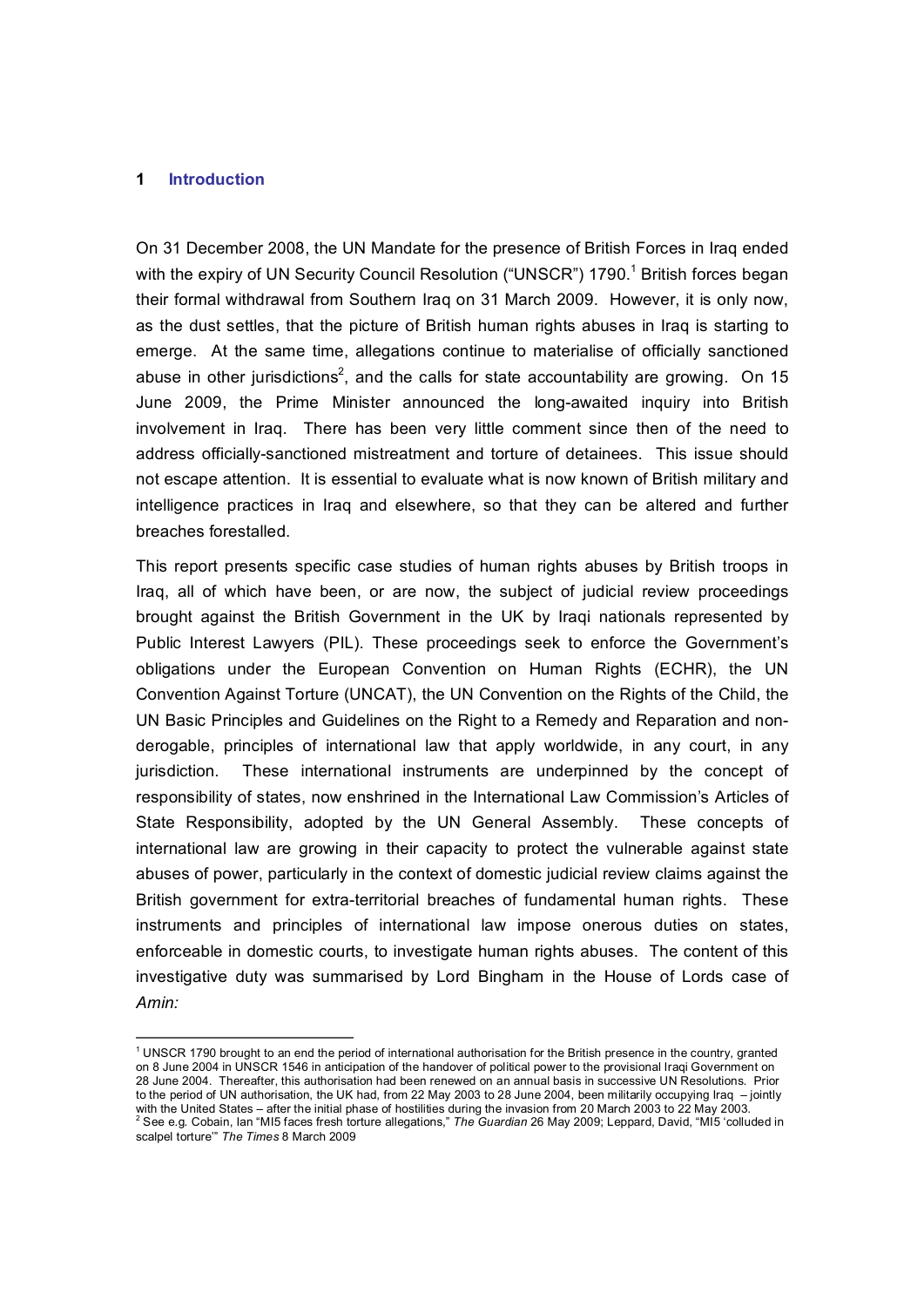"*to ensure so far as possible that the full facts are brought to light; that culpable and discreditable conduct is exposed and brought to public notice; that suspicion of deliberate wrongdoing (if unjustified) is allayed; that dangerous practices and procedures are rectified; and that those who have lost their relative may at least have the satisfaction of knowing that lessons learned from his death may save the lives of others*."<sup>3</sup>

At the heart of the cases detailed in this report are calls for an effective investigation, not financial compensation. The case of Baha Mousa, killed in Basra in September 2003, has already laid bare the deficiencies in the military investigative apparatus and justice system. Soldiers investigating other soldiers' crimes only to be prosecuted by other soldiers before a panel of yet more soldiers is an insufficient way to satisfy modern calls for accountability. Criminal investigations, which seek to impute guilt to the perpetrators and therefore to demonstrate that they acted wilfully and without authorisation, will always fail to answer the questions of institutional sanction that are central to an effective investigation. Individual misdemeanour is emphasised at the expense of state responsibility. Conversely, judicial review cases have as their aim institutional accountability.

Each case study detailed in this report is supported by sworn witness evidence and in some cases, by photographic and video evidence, which may already be familiar to many people from high-profile press scandals that emerged during the Iraq conflict. These case studies give a voice to the victims long after the 24-hour news cycle has moved on. This report also details the Government's response to these calls for accountability, a response that is in many ways just as troubling as the allegations themselves. When confronted by the often horrifying evidence put before it, the Government has not:

- · sought independent investigation;
- · unequivocally altered its policies;
- · sought to adequately redress victims' grievances; or
- · offered compensation or even an apology.

Instead, apparently mindful of a raft of similar complaints, the Government has employed legal argument in an attempt to evade otherwise clearly defined responsibilities. This response, of obfuscation and denial, aggravates the seriousness of the original violations themselves and militates against the learning of lessons for the future. The Government has all too readily adopted the paradigm of adversarial litigation, of a reflexive defensiveness, and of military and intelligence secrecy. Ultimately, the Courts

<sup>3</sup> *R (Amin) v Secretary of State for the Home Department* [2004] 1 AC 653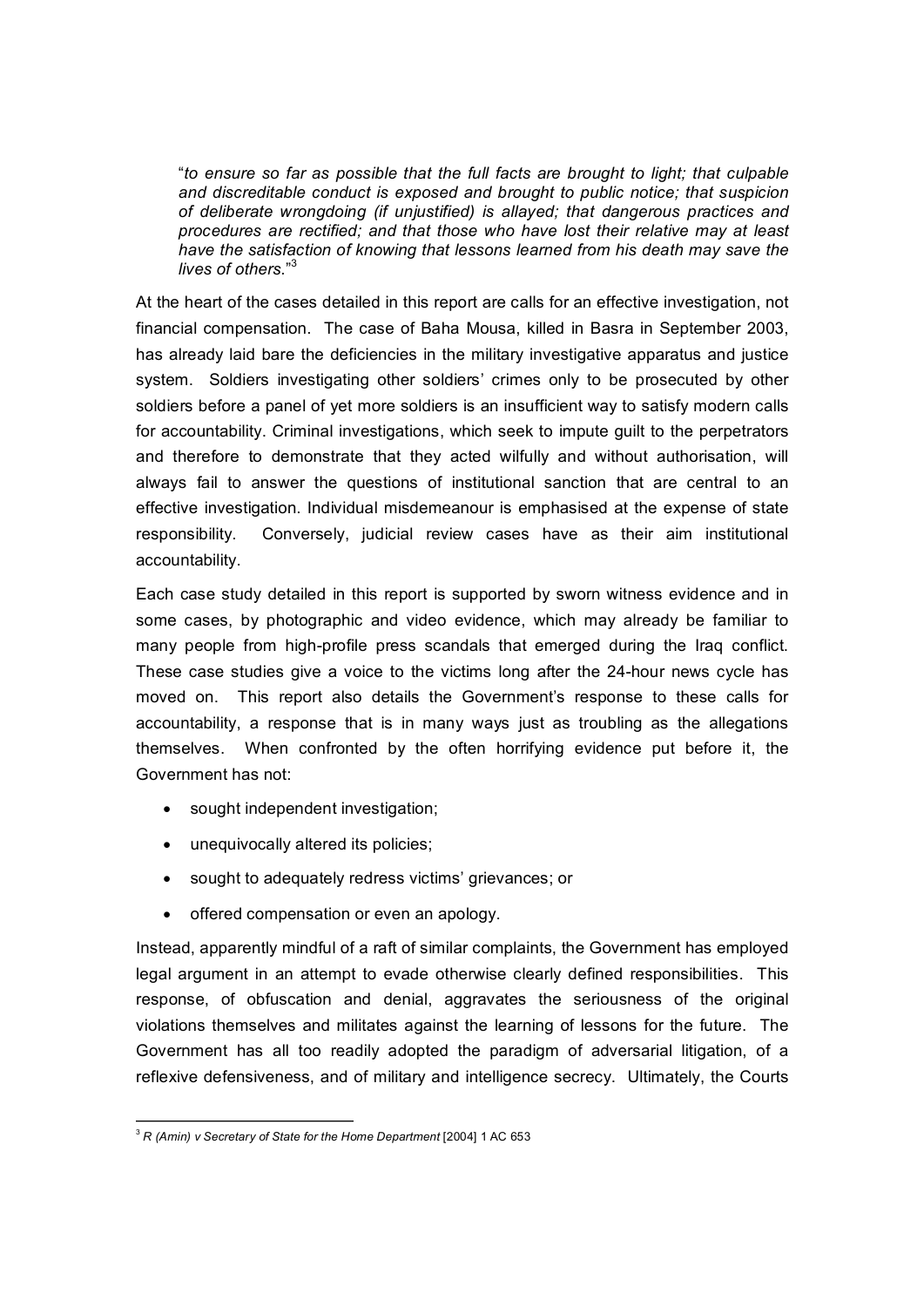will decide the legal questions, but the Government has yet to meet the moral challenge presented by these cases.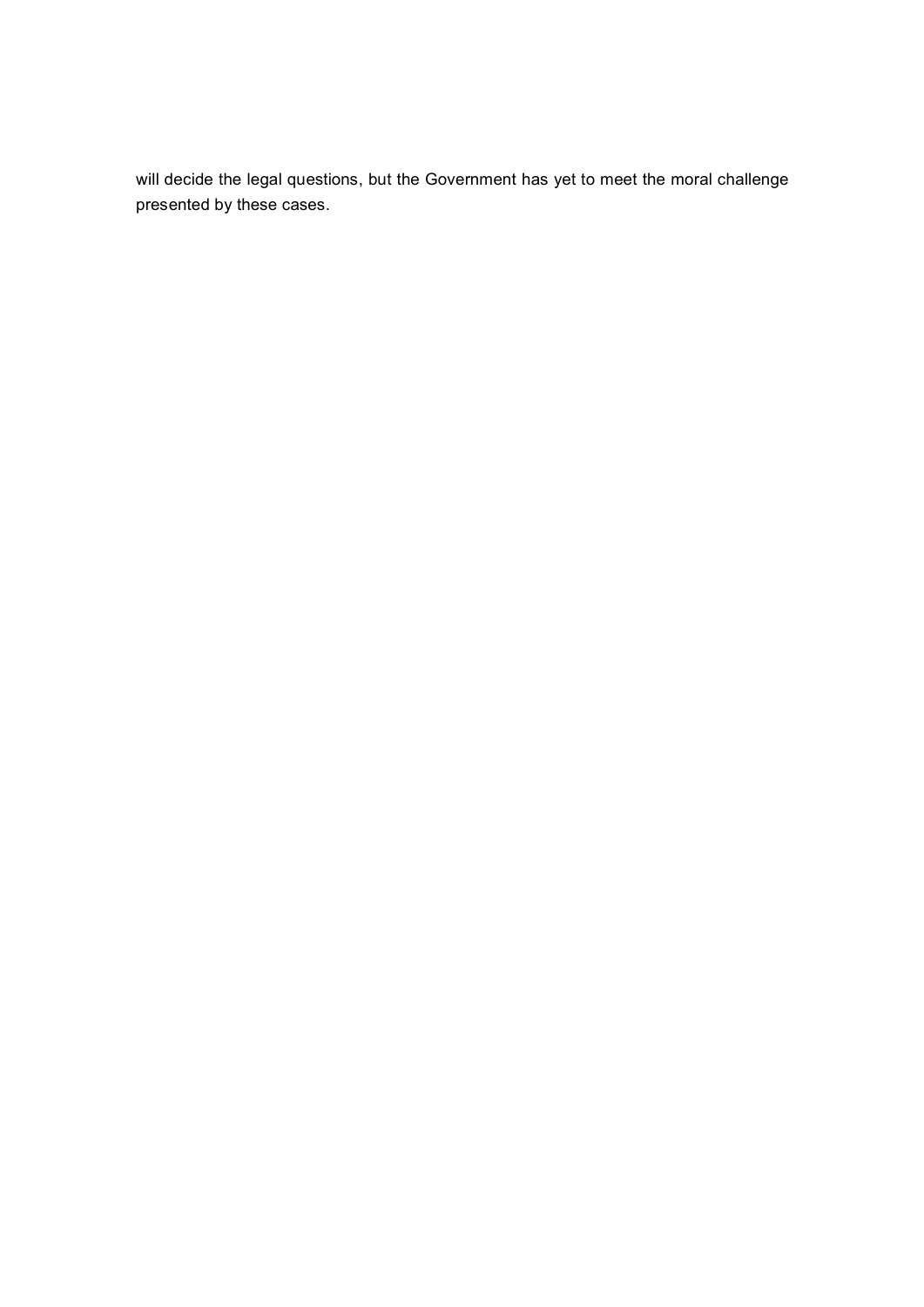#### **2 Interrogation Techniques – Historical Background**

Long before the invasion of Iraq, it appears that British forces developed and used now discredited coercive interrogation techniques in counter-insurgency operations and as an aid to interrogation. These techniques, which led to the death of Baha Mousa, were developed and used primarily by British and American forces in the years following the Second World War. In 1972 the Irish Government made a complaint to the European Court of Human Rights ("ECtHR") – the first such inter-state complaint  $-$  regarding British use of coercive interrogation techniques during internment in Northern Ireland. The facts of the case were stark, with British forces employing the same techniques that are now familiar from images burned into the public consciousness of blindfolded and ear-muffed Guantanamo detainees, bowed into stress positions and blasted by white noise. After a lengthy investigation by the then European Commission of Human Rights, the ECtHR gave its historic ruling in 1978<sup>4</sup>, holding that use of these techniques constituted cruel and degrading treatment in breach of article 3 of the ECHR, which absolutely prohibits state torture and cruel and degrading treatment. The Court stated at the time:

"*The five techniques were applied in combination, with premeditation and for hours at a stretch; they caused, if not actual bodily injury, at least intense physical and mental suffering to the persons subjected thereto and also led to acute psychiatric disturbances during interrogation*." <sup>5</sup>

Many commentators have since reflected that if the conditioning techniques reviewed in *Ireland v UK* were to be examined by the ECtHR today the likely result would be a finding of torture, this being also the unanimous conclusion of the European Commission of Human Rights in 1976 prior to the referral of the case to the  $ECHR<sup>6</sup>$  Before the ECtHR's 1978 judgment, Prime Minister Edward Heath unequivocally banned the use of these "five techniques", stating to Parliament in 1972:

"[*The Government], having reviewed the whole matter with great care and with reference to any future operations, have decided that the techniques ... will not be used in future as an aid to interrogation ... The statement that I have made covers all future circumstances. If a Government did decide... that additional techniques*

<sup>5</sup>ibid, para 167. Amnesty International stated in response to the earlier Compton Report: "Any interrogation procedure which has the purpose or effect of causing a malfunction or breakdown of a man's mental processes constitutes as grave an assault on the inherent dignity of the human person as more traditional techniques of physical torture."<br><sup>6</sup> Lord Hope, *Torture*, 53 ICLQ 826: "It seems likely that the mixture of physical and psychological pressures t

 $4$  Ireland v UK (1978) 2 EHRR 25; "Report of the Commission" [1976] 19 Y.B. 512

used in the case of the IRA suspects would now be regarded as torture within the meaning of article 3 of the Convention." The article was cited by Lord Bingham in *A (FC) and others (FC) (Appellants) v. Secretary of State for the Home Department (Respondent) (No. 2)* [2005] UKHL 71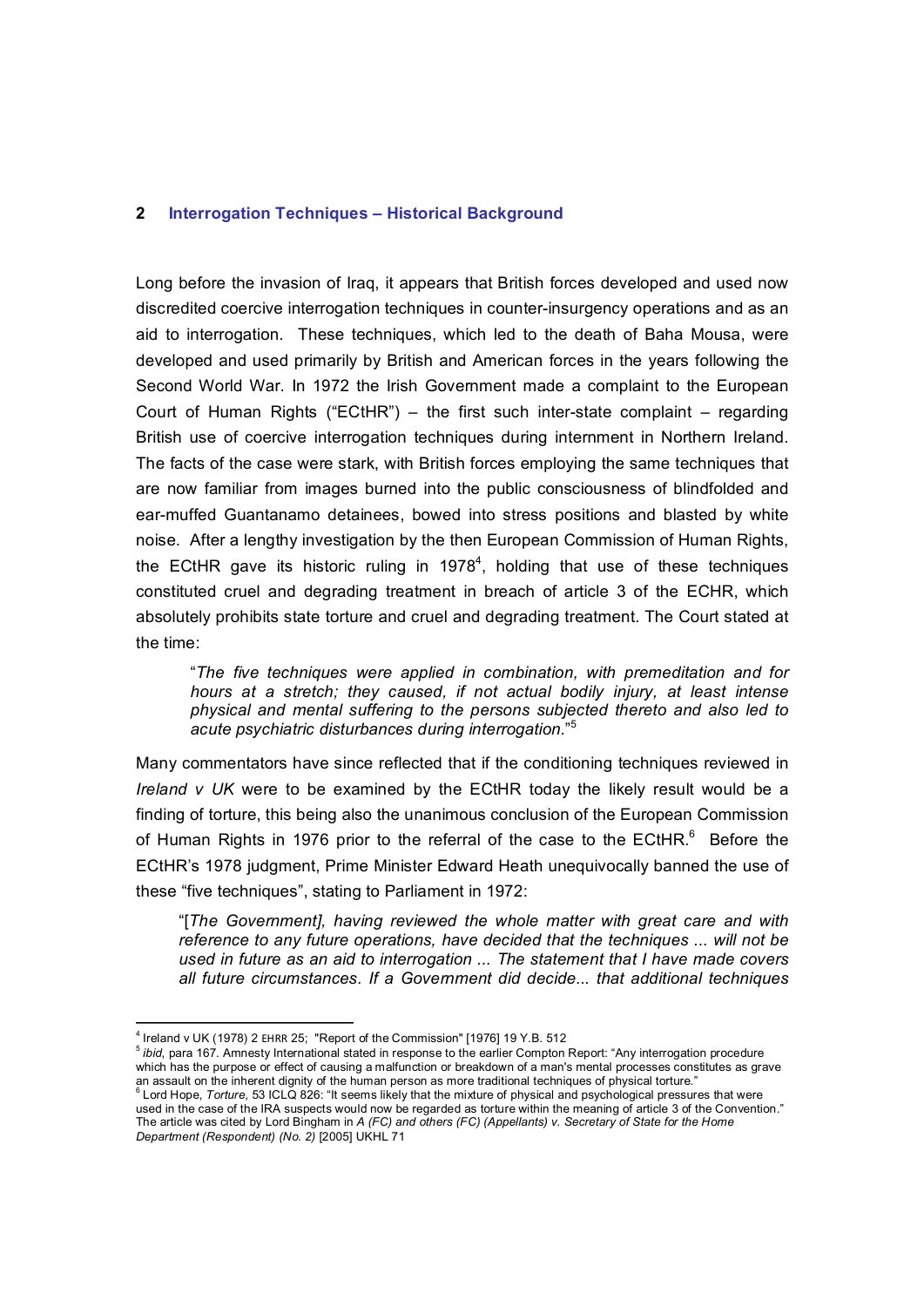*were required for interrogation, then I think that ... they would probably have to come to the House and ask for the powers to do it*."<sup>7</sup>

This ban was later reaffirmed by an unqualified undertaking by the then Attorney General to the ECtHR on 8 February 1977.<sup>8</sup> It is anticipated that the Baha Mousa Public Inquiry will closely examine Government documents from the time to uncover whether or not the techniques were in fact eradicated as promised, or whether they were instead covertly hidden.<sup>9</sup>

Prior to the 1972 ban, the Government commissioned its own investigations into the use of coercive interrogation techniques, producing two reports<sup>10</sup> which preferred the Government's explanations of the mistreatment that had occurred.<sup>11</sup> Nevertheless, the second of these reports, the Parker Commission Report, does at least establish that British use of coercive interrogation techniques in 1971 was but one instance of sustained development and use of the techniques over previous decades. Lord Parker stated that they "*have been developed since the War to deal with a number of situations involving internal security. Some or all have played an important part in counter insurgency operations in Palestine, Malaya, Kenya and Cyprus and more recently in the British Cameroons (196061), Brunei (1963), British Guiana (1964), Aden (196467), Borneo/Malaysia (196566), the Persian Gulf (197071) and in Northern Ireland (1971)*."<sup>12</sup> Lord Gardiner elaborated further in his attached Minority Report, citing the now well-documented Allied forces research into sensory deprivation and the psychological debilitation of detainees which preceded and accompanied the adoption of conditioning techniques in the post-war era. $^{13}$  It is important to note when considering coercive interrogation techniques that "*the absence of physical evidence should not be construed to suggest that torture did not occur, since such acts of violence against persons frequently leave no marks or permanent scars*."<sup>14</sup> More recent reports, such as

 $7$ Hansard, HC Deb 2 March 1972 vol 832 cc742-9

<sup>8</sup>Ireland v UK (1978) 2 EHRR 25, para 153: "*The Government of the United Kingdom have considered the question of the use of the 'five techniques' with very great care and with particular regard to Article 3 (art. 3) of the Convention. They now give this unqualified undertaking, that the 'five techniques' will not in any circumstances be reintroduced as an aid to* 

<sup>&</sup>lt;sup>9</sup> Already, some internal Joint Intelligence Committee memoranda, available from the National Archives, suggest that there could have been a divergence between official prohibition and privately briefed continuing military and intelligence

practice.<br><sup>10</sup> Report of the inquiry into allegations against the Security Forces of physical brutality in Northern Ireland arising out of events on the 9th August, 1971, November 1971 ("Compton Report"); Report of the Committee of Privy Counsellors appointed to consider authorised procedures for the interrogation of persons suspected of terrorism, 31 January 1972<br>("Parker Report").

One notable passage in the Compton Report deals with the allegation of induced soiling as follows: "In Mr McClean's case however we were told by the supervisors that it was not true that opportunity to relieve bowels or urinate was denied him or that it was several days before he was allowed to the toilet for the first time. The lavatory facilities were there. It was Mr McClean's own fault that he did not use them", *supra*, at paragraph 84.<br><sup>12</sup> *ibid*, para 10<br><sup>13</sup> *ibid*, Minority Report, paras 12-14<br><sup>14</sup> United Nations Manual on the Effective Investigation and Documentation of

Degrading Treatment or Punishment ("the Istanbul Protocol") U.N. Doc HR/P/PT/8/Rev.1 (Aug. 9, 1999), page 48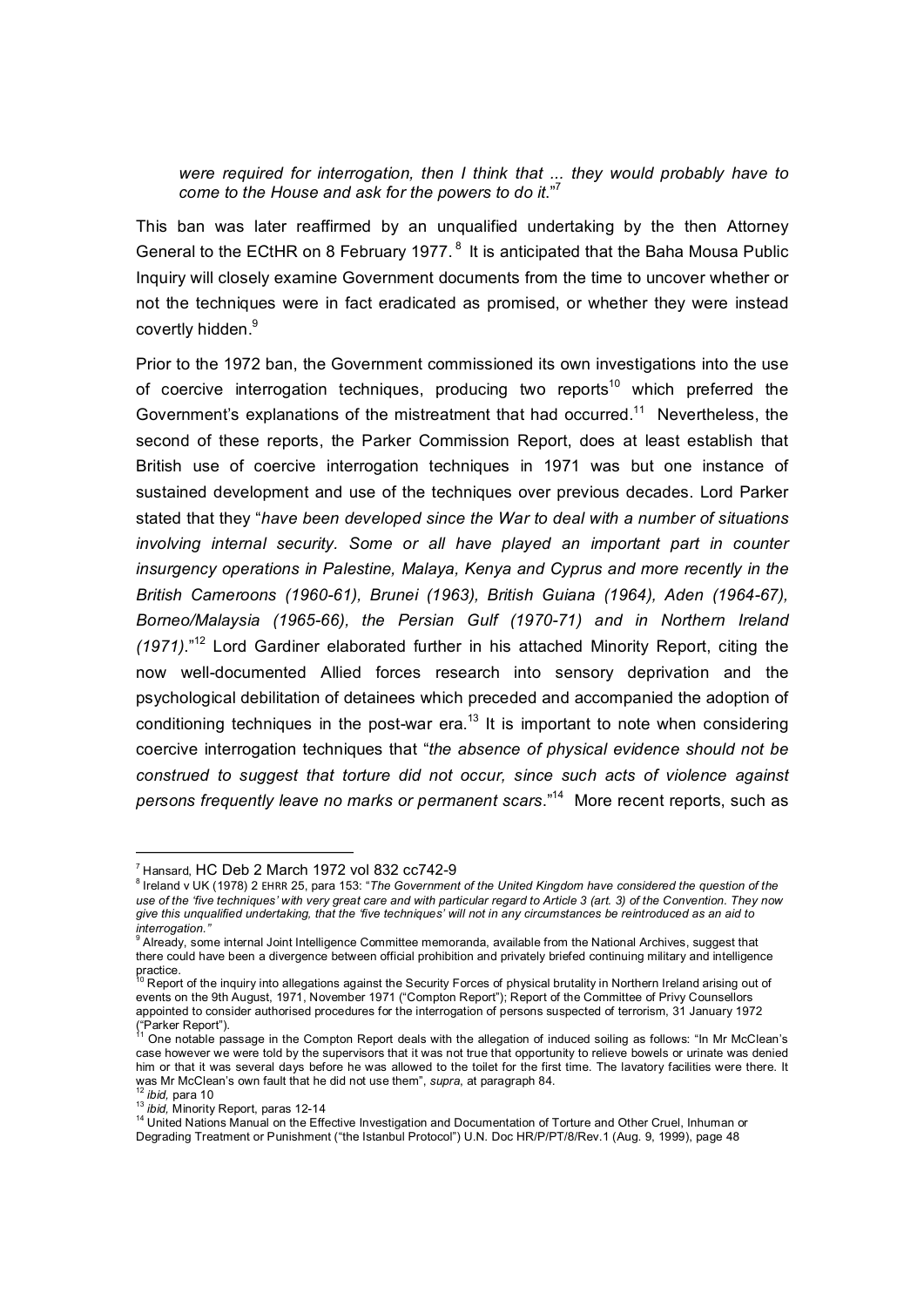those of Physicians for Human Rights, $15$  provide a more detailed explanation of modern use of these techniques and their effects upon victims.

A full explanation of the development of psychological torture techniques, and the UK's role in this process, is beyond the scope of this report. It is more fully dealt with elsewhere.<sup>16</sup> The Baha Mousa Public Inquiry, which is expected to commence oral hearings in July 2009, will take as its starting point an examination of the systemic sanctioning of the use of torture techniques. The case studies in this report adduce further evidence, that will not be considered directly by that Inquiry, that violence which may have been countenanced in the context of interrogation techniques became widespread in dealing with Iraqi civilians in other contexts, particularly during arrest and detention, where training to 'maintain the shock of capture' may have contributed to the abuse which is detailed here.

<sup>&</sup>lt;sup>15</sup> Physicians for Human Rights, Leave No Marks: Enhanced Interrogation Techniques and the Risk of Criminality (August 2007), page 5: "an extensive body of medical and psychological literature and experience with victims of torture and abuse show that although "enhanced" interrogation techniques may not result in visible scars, they often cause severe and long-lasting physical and mental harm. This is directly related to the purpose of these techniques: to "break" detainees, mentally and physically."<br><sup>16</sup> See McCoy, Alfred "A Question of Torture" (2006 ); Klein, Naomi "The Shock Doctrine" (2007) ; Meek, James, Nobody

*is Talking,* The Guardian, 18 February 2005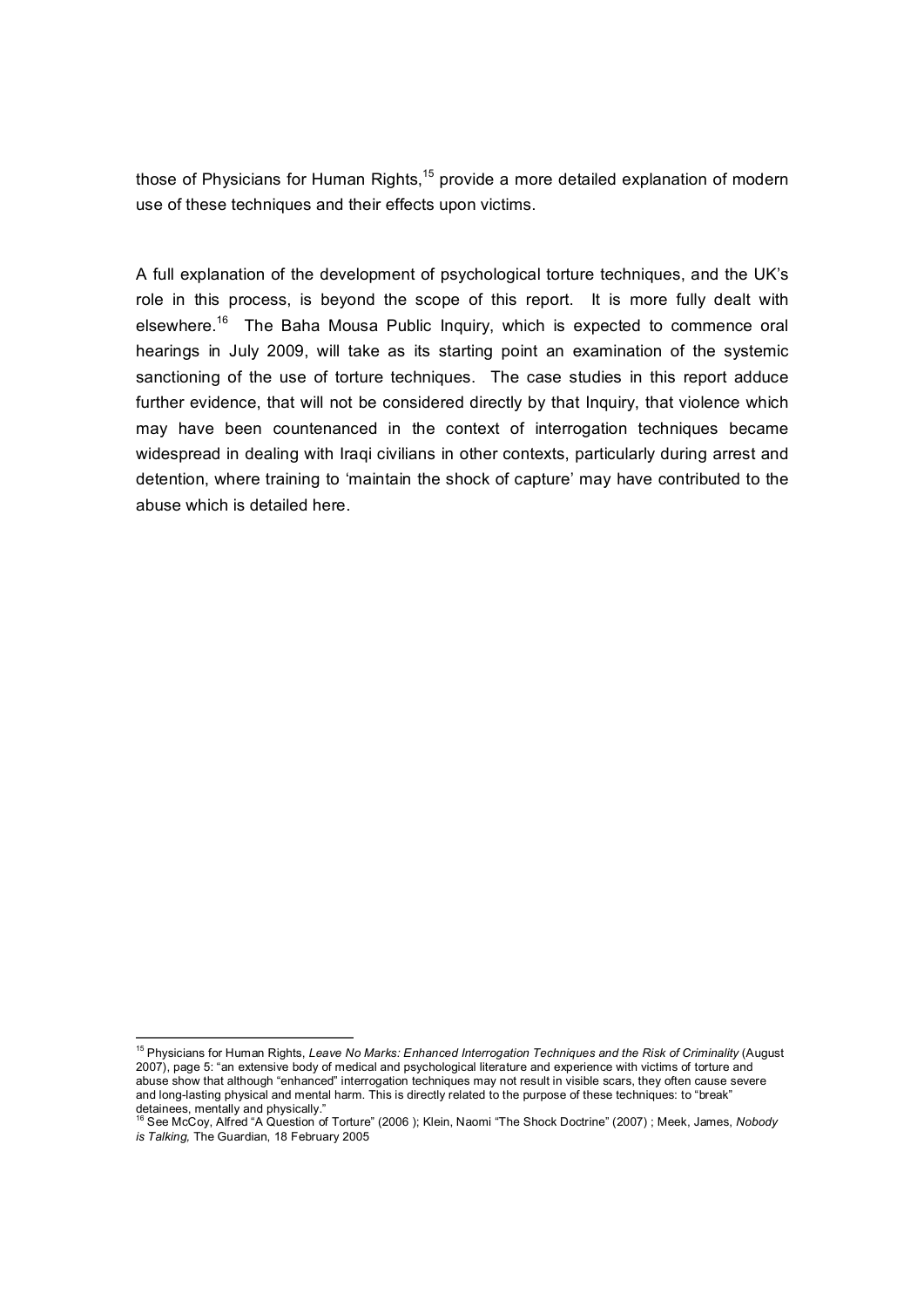#### **3 Case Studies – 2003 to the present day**

#### **3.1 22 April 2003 – Tarek Hassan**

#### **(R (Khadim Hassan) v Secretary of State for Defence)**

Tarek Hassan, aged 22, was last seen alive by his family and neighbours on 22 April 2003 when he was detained by British forces during a raid on his family home. House raids of this kind were a common feature of British and US tactics. Neighbours testify to British soldiers dragging Tarek out of the house with a hood placed over his head, then kicking and beating him before bundling him into a waiting military vehicle. .

Four months later, on 1 September 2003, Tarek's body was found dumped in the desert north of Baghdad. He had been shot eight times and his wrists were tied with plastic handcuffs used commonly by UK and US forces. Bullets from a Kalashnikov rifle were recovered from his body. He was found with his identification tag from his period of detention.

It appears that Tarek's family home was raided because the British were searching for Khadim Hassan, a lawyer and a high-ranking Ba'ath party official. Tarek's neighbour and sisters have all given evidence to confirm that the British soldiers announced their intention to detain Tarek until Khadim Hassan turned himself in. The taking of hostages is, of course, not only contrary to the Geneva Conventions: it represents a grave breach of other international instruments including the International Convention Against the Taking of Hostages and the International Convention for the Protection of All Persons Against Enforced Disappearance.

Khadim Hassan brought judicial review proceedings against the Government, seeking an independent inquiry into the death of his brother. It is now known that Tarek was taken to Camp Bucca, the Theatre Internment Facility manned by both US and UK forces, where he was held for a number of weeks, possibly months. However, we do not know all of the circumstances of his detention. The British Government declined to investigate the circumstances of Tarek Hassan's death, notwithstanding the allegations that he had been detained as a hostage, the failure to justify his internment and the suspicious circumstances of his death. No statements were sought from those who may have guarded or released Tarek. It was only as a result of the Government's disclosure obligations prior to the trial hearing that the Government finally adduced computerised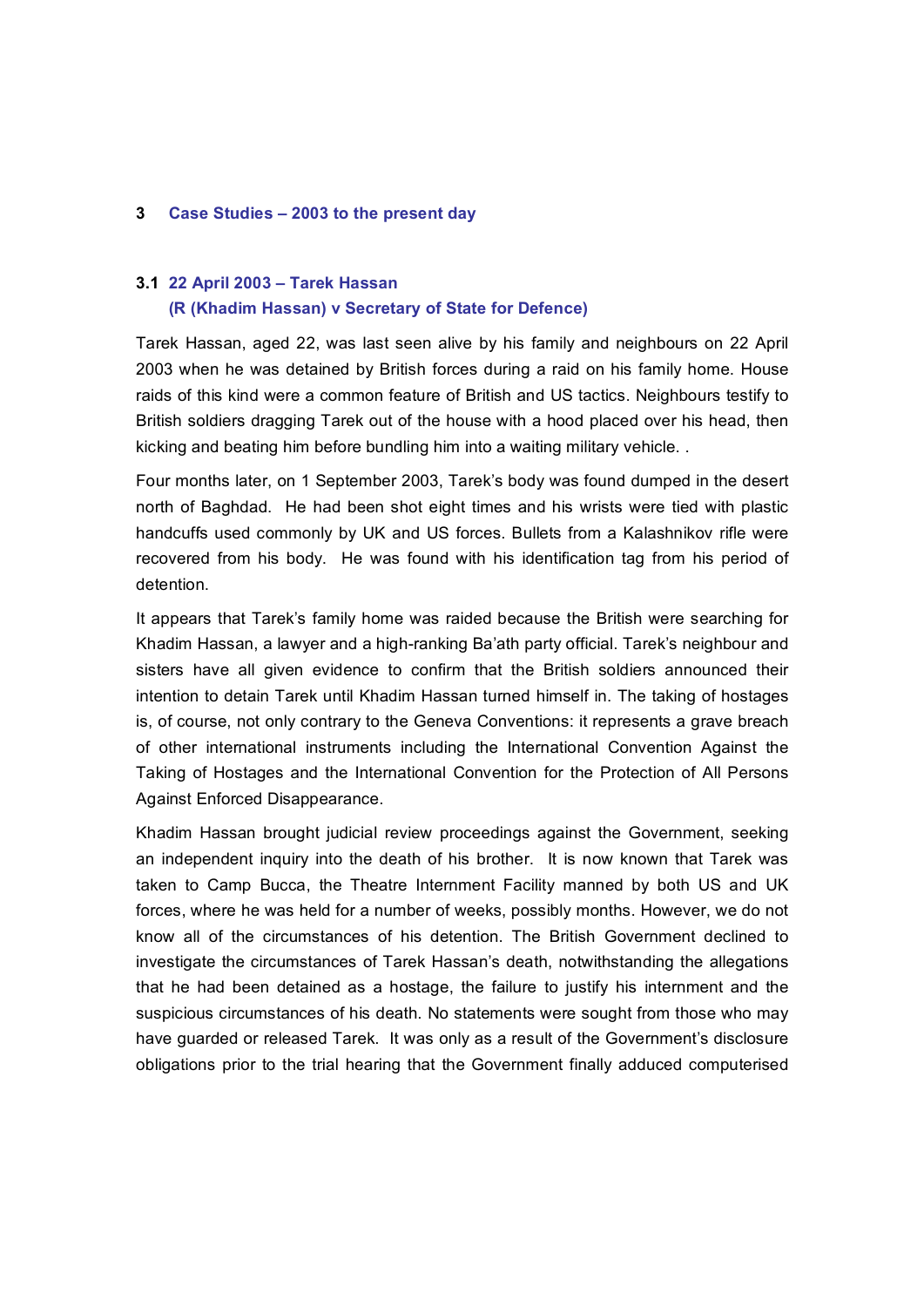records showing that Tarek Hassan had been arrested and held in detention by them and that, according to the records, he had been released from custody in May 2003.<sup>17</sup>

The Government claims that Tarek would have been taken on a coach back to the area of his home. But no evidence has been provided to support this claim. The evidence of others released from Camp Bucca, particularly in the early phase of the Iraq war, does not reflect this. Serious questions are raised about the UK Government's compliance with its Geneva Convention obligations to return internees to the region of their arrest.<sup>18</sup> What is certain, however, is that the evidence put forward by the Government is sparse and lacks the full investigation which the Government still refuses to provide. The claim also highlights the lack of information that was given to the families of those arrested and interned in Iraq.

The Government's refusal to investigate Tarek's death raises a troubling question: if this had occurred in Britain, and a British citizen had been arbitrarily detained, and was later found dead many miles away from his last known place of detention, would not serious questions have been asked of, and by, the Government, and would not an investigation have followed?

Tarek Hassan's case also raises a number of broader issues surrounding (a) the effectiveness and legitimacy of the UK/US policy of houseraids, (b) the impunity which troops apparently perceived would protect them from hostage-taking, and (c) the UK's role in the running of the Theatre Internment Facility, a large prison camp near Basra which houses persons detained by British and other coalition forces. These persons were held without trial for years at a time. In August 2008, there were approximately 18,000 internees being held at Camp Bucca<sup>19</sup>. Tarek therefore shared the fate of thousands of others, whose liberty was deprived arbitrarily and who remain without any means of securing their release. The application of the ECHR would guarantee protection against arbitrary detention, and is therefore crucial to the plight of those detained by UK forces.

On 19 and 20 January 2009, the High Court heard the case brought by Khadim Hassan against the Secretary of State for Defence, seeking the judicial review of the detention and subsequent treatment of his brother, Tarek Hassan, during the first weeks of the invasion of Iraq. On 25 February 2009, the High Court judgment was handed down, deciding that the ECHR did not extend to protect Tarek Hassan, on the basis of the previous House of Lords decision in *AlSkeini*. Given the domestic courts' apparent

 $17$  An identity tag with the name "Tarek Resaan Hashmyh Ali" with a reference number indicating he had been detained by UK forces was found with the body. This name was also present on the UK's database of internees showing he was detained from 23 April 2003 and released 2<sup>nd</sup> May 2003.<br><sup>18</sup> Geneva Convention IV, Article 135<br><sup>19</sup> Enders, David, The Nation (8 October 2008)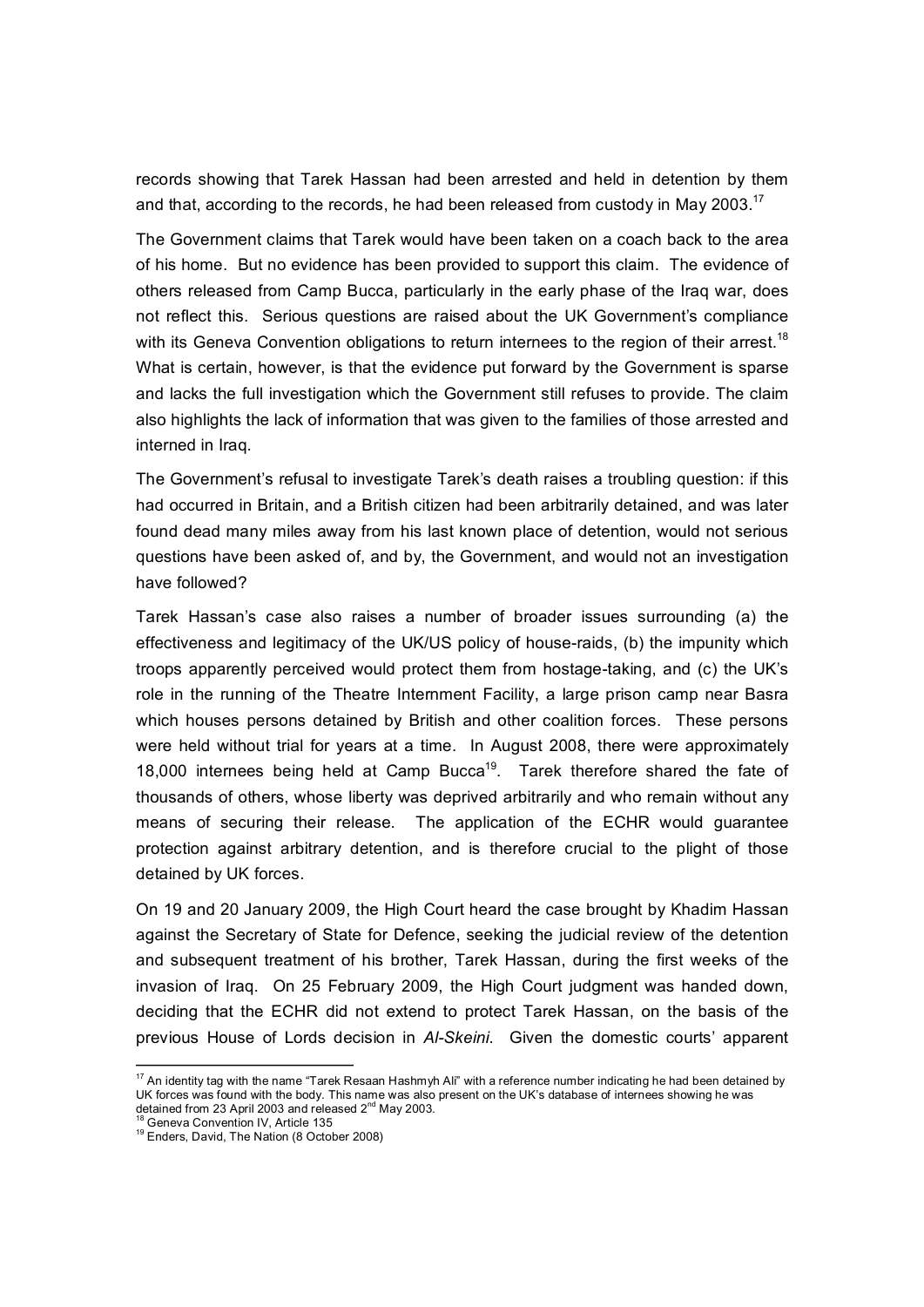unwillingness to follow clear Strasbourg jurisprudence that state agents exercising authority over captured persons outside the borders of their own country will be taken to extend ECHR jurisdiction, Khadim Hassan's case has been directly appealed to Strasbourg. This was the most costeffective and expeditious manner of dealing with his case. It is hoped that his case will be heard together with *AlSkeini* in Strasbourg in early 2010.

#### **3.2 15 May 2003 – Camp Breadbasket**

#### **(R (Ali and others) v Secretary of State for Defence)**

Camp Breadbasket was a UN humanitarian distribution centre on the outskirts of Basra which was secured and guarded by British forces. It was used as a base from which to push further into the Basra area. Troops were permanently stationed there, and it appears from soldiers' accounts that the base was also used for storage of impounded vehicles and other military uses. In the chaos of the first few months of the invasion, when supplies of humanitarian aid were in short supply, and when the British forces refused to distribute any of the supplies within the camp, it became a target for looting. The response of the British forces was to initiate "Operation Ali Baba", an attempt to gather up and punish looters. Whether this was intended wholly as a deterrent or also as a venting of frustration is unclear. What is apparent from the evidence is that grave assaults were carried out in the course of this operation. Allegations of serious sexual assaults on Iraqis as young as 14 years old have been made. In 2005, a number of photographs associated with the incident were published, which prompted a Royal Military Police (RMP) investigation.<sup>20</sup>

Ra'aid Ali worked at the camp as a food agent and had identification documents to prove this, but he was swept up with the looters by the British forces. Possibly because he had identity papers, he was separated and secured to a concrete post, but when he complained he was kicked and punched, resulting in a broken nose. He describes what he saw happening to the other Iraqis:

"*I witnessed other Iraqi civilians being stripped of their clothes and beaten by the aerial of a military vehicle. There were ten British soldiers at least who were beating Iraqis. They made Iraqis run with milk cartons on their heads. I witnessed one British soldier trying to force an Iraqi to take up a knife to cut another Iraqi. I understand that [the man] refused to take the knife. I could not hear what took place. I saw [him] tied to the forks of a forklift truck where he was taken up and down. The two soldiers in the watchtower found this to be very funny and were laughing very loudly*."

<sup>20</sup>Gillan, Audrey "*Shocking images revealed at Britain's 'Abu Ghraib trial'"*, The Guardian 19 January 2005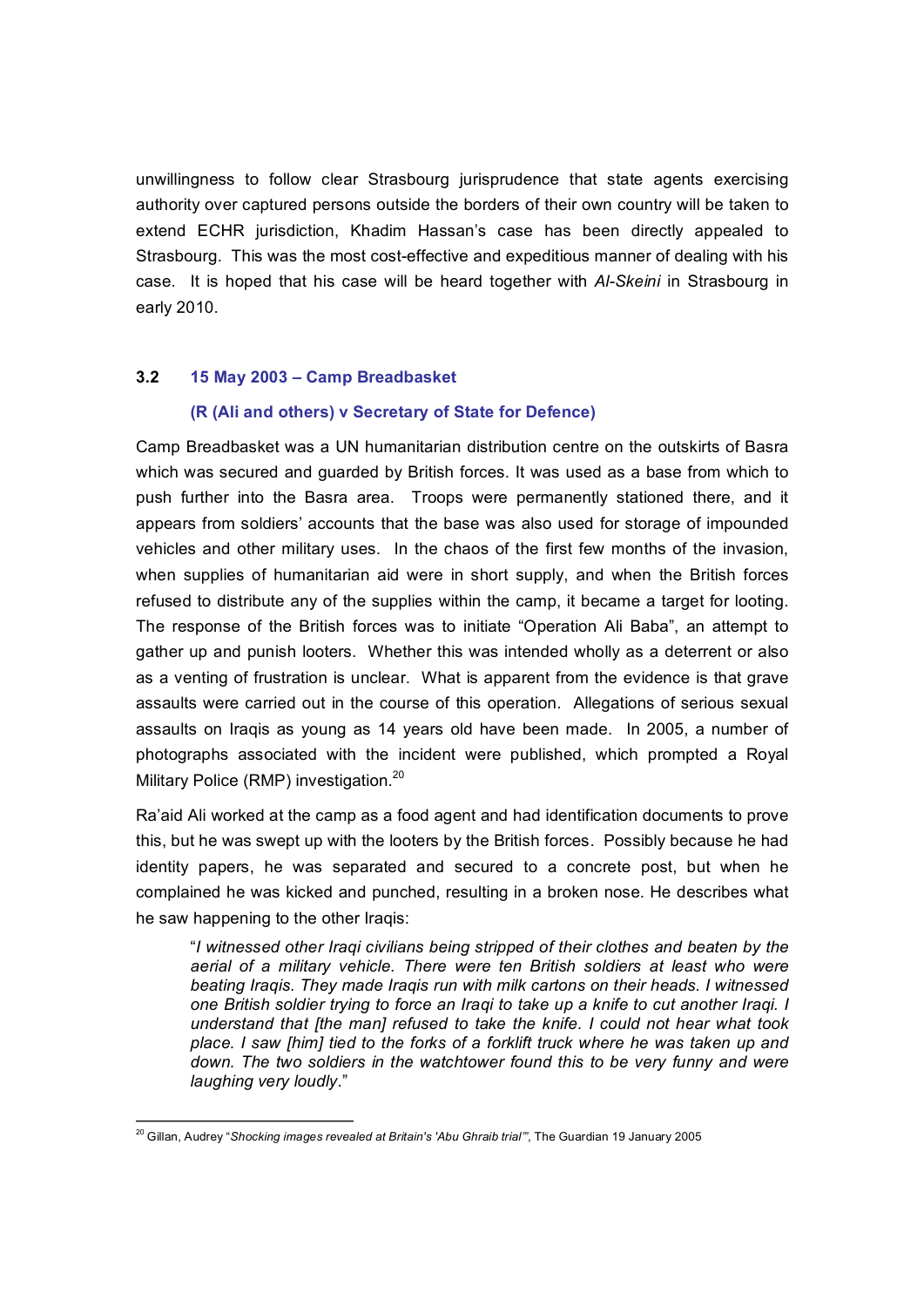Muthana Mohamed also worked at the camp but was similarly rounded up with the looters. He described what happened next as follows:

"*The beatings started with a soldier beating me with a military car aerial. We were divided into groups of fours with a group of soldiers beating us continuously using their fists, boots, sticks and aerials. They did not care where they hit us, if it was on the head, back, arms, legs or genitals. They appeared to be enjoying themselves beating us and although we could not understand their language, they were obviously having great pleasure in our suffering."*

He was then forced to run with cartons and concrete blocks. When he fell under the weight of soldiers' blows, he was dragged along the ground and thrown into a pool of stagnant water. When he was let out of the camp later that day, he was taken to the hospital, where he remained due to the injuries that he suffered.

Another victim isknown as "Hassan" for the purposes of the ongoing litigation. He was 14 years old at the time of the incident. He had gone with some friends to steal powdered milk, when he was rounded up by British troops who stripped him to his underwear and forced him to carry boxes around the camp. He also was beaten and witnessed the abuse and humiliation of other Iraqis. He was later taken to a disused hangar together with three others, where the beating intensified. What then followed is shocking and disturbing, consisting of horrific sexual abuse, which Hassan describes to the Court in his statement:

"*The soldiers put us into pairs. I was put with the older Iraqi man. We were forced into simulated sexual positions. It is very difficult for me to talk about this, even with my solicitor. They pushed the front of the other man's naked body against the back of mine and I could feel his genitals pressing against my backside...* 

*...One of the soldiers then forced me to the ground and indicated that I should kneel. Another soldier then indicated for the other Iraqi man to kneel on the ground behind me and again forced him to press the front of his body onto the rear of mine. Again I could feel his genitals against me ... Then the soldiers forced us to do something even more shaming. I had to kneel in front of the other Iraqi man while he stood up. One of the soldiers grabbed the hair on the back of my head and forced my head forward into the other Iraqi man's crotch. He was then made to put his penis inside my mouth. We had to stay in this position for several minutes. I have never felt so ashamed and degraded in all of my life. I was just a child and could not believe what was happening to me... If we tried to move out of the positions we were put in they would beat us again and again*." *<sup>21</sup>*

Photographs have emerged showing similar abuse inflicted on other Iraqis, which justifies the epithet "the British Abu Ghraib"<sup>22</sup>.

<sup>&</sup>lt;sup>21</sup> Witness statement of "Hassan", 15 January 2009, para 13

<sup>22</sup>s*upra* n.20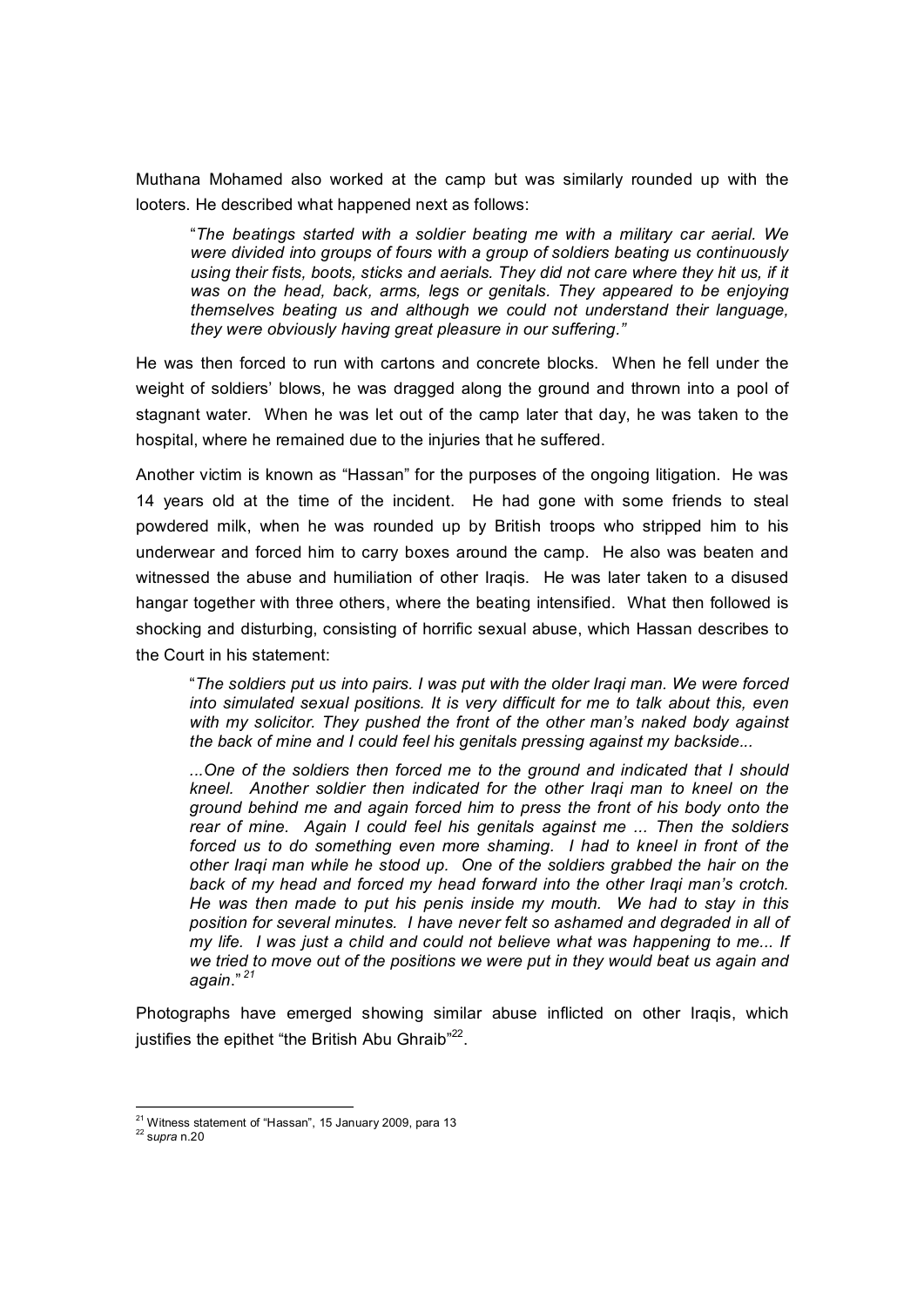The serious allegations and the high public profile of the case prompted an investigation by the RMP, which led to Court Martial proceedings being instituted against four men. The Court Martial took place from 18 January to 25 February 2005 at Osnabruck, Germany. Notably, however, the victims had no role in these proceedings, and their evidence, and that of other potentially crucial witnesses, was not taken into account by the Army Prosecuting Authority when it was submitted by PIL during the Court Martial proceedings. Perhaps as a consequence of this, the charges were essentially disciplinary in their content and did not encompass the severity of the abuse alleged by the victims. Minor sentences followed, all of which were later reduced on appeal. $23$ 

After more than three years of correspondence between PIL and the Attorney General's office, RMP and Army Prosecuting Authority, during which time PIL's calls for an adequate investigation were repeatedly resisted, PIL issued judicial review proceedings on 17 October 2008. A full hearing before a Divisional Court is scheduled to take place in 2009/10.

The case raises serious questions about the degree to which interrogation techniques and army tactics which made explicit reference to the vulnerabilities of male Muslims leached into unauthorised abuse by troops on the ground. Due to the wider access of information and disclosure in the US, we do know that sexual humiliation was authorised as an aid to interrogation at the highest levels of the US administration.<sup>24</sup> Given the history of the UK's involvement in the development of these techniques alongside the US, it is deeply concerning that there appears to be strong similarities between instances of the use of sexual humiliation.

#### **3.3 July 2003 – Majar Police Station Raid**

#### **R (Lazim) v Secretary of State for Defence**

The allegations in this case concern the raid of an Iraqi police station in Majar Al-Kabir, Maysan, Iraq by British forces in July 2003. The police station had been the scene, less than a month earlier, of the deaths of six British Royal Military Policemen when the station was surrounded by local militia in one of the worst losses of life for British forces throughout the Iraq conflict. A large number of Iraqis had also apparently died on the same day. Weeks later, the British soldiers arrived in what appears to have been a large number of vehicles with air support. They started to ask the Iraqi policemen working at the station for the identities of the persons responsible for the deaths of the British

<sup>&</sup>lt;sup>23</sup> *Iraq abuse troops' jail terms cut*, BBC Online, 1 June 2005 (http://news.bbc.co.uk/1/hi/uk/4598221.stm) <sup>24</sup> Log of Prisoner 063 (Mohammed Al-Qahtani), Centre for Constitutional Rights (

[http://ccrjustice.org/files/Publication\\_AlQahtaniLog.pdf\)](http://ccrjustice.org/files/Publication_AlQahtaniLog.pdf)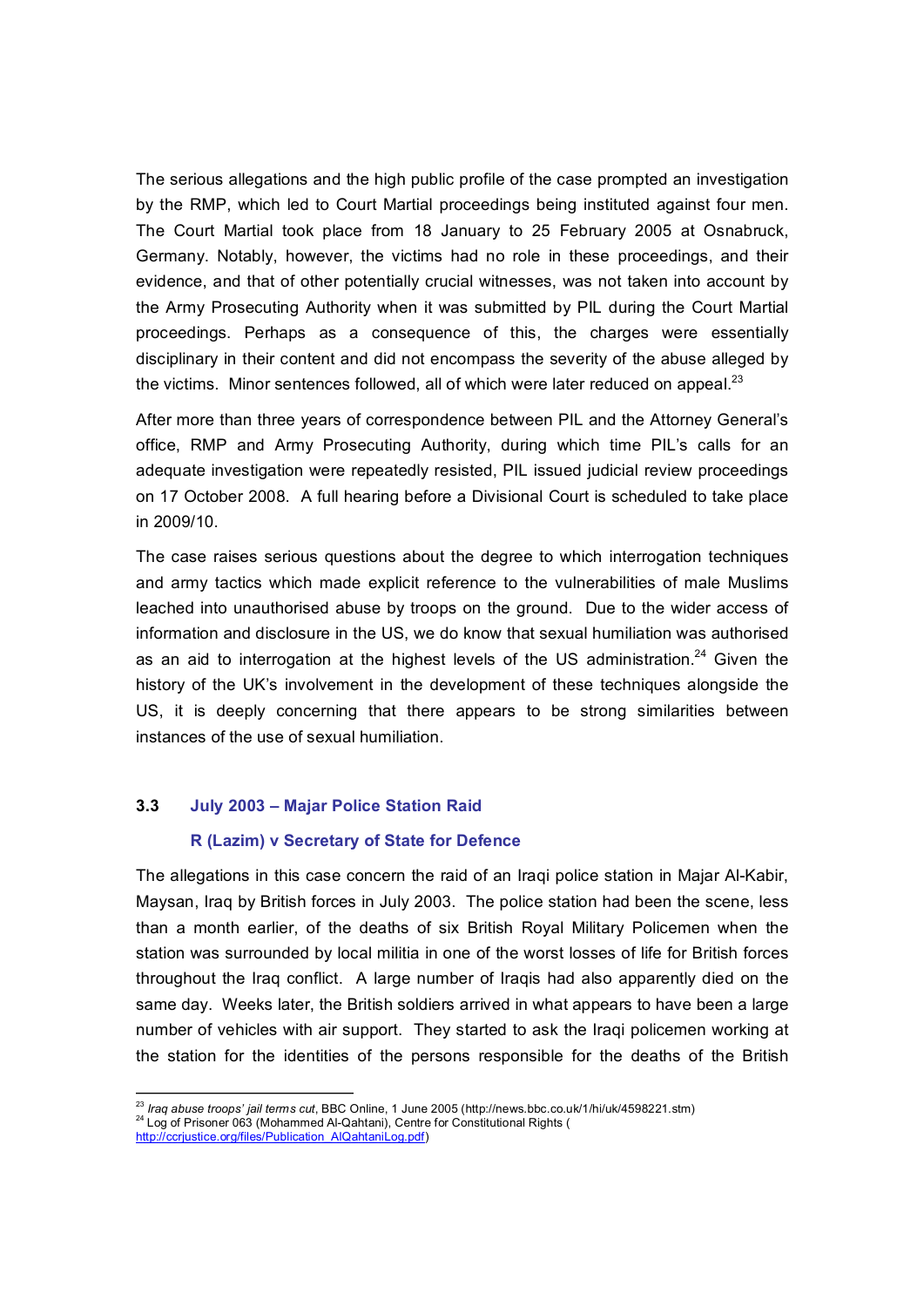servicemen. The questioning soon became aggressive and the soldiers detained all of the policemen, forcing them to the ground and dragging them to a corridor, where they were forced into standing stress positions against a wall. They were then assaulted with kicks, punches and rifle butts as they struggled to hold the positions. One man's head was banged against the wall. They were then forced into squatting stress positions and then made to lie on the floor as the soldiers walked back and forth over their backs. Ali Hamid-Lazim was one of the policemen. He describes the ordeal as follows:

"*A soldier in front of us showed us how to squat with our hands resting on our heads...I squatted down with my hands on my head. But I had very tired legs and they were hurting so Ikept slipping. It was hot, I was sweating and I couldn't balance well. I accidentally fell back and put my hand on the floor and a soldier came and hit me hard just behind the ear..... I tried to look around from the wall and a soldier kicked me on the lower back, I couldn't control myself and I wet myself. Water was also running from my nose and mouth. I was so scared. I thought I was never going to see my family and children again*."

Some of the policemen were interrogated. Those policemen who could not answer the questions were verbally abused and then beaten. One man was punched hard under his left eye and was beaten with rifle butts during an interrogation ordeal that lasted around an hour. Some of the others, who could hear his screams, report being beaten with a metal aerial and batons. One man talks of being grabbed by the neck and threatened and then dragged from the room by his ankles. The policemen later escaped when a disturbance occurred at the front of the police station caused by the local chief of police. They were seriously physically injured as a result of their ordeal and all underwent hospital treatment.

On 17 February 2009, a Letter Before Action was served on the Secretary of State for Defence seeking an independent investigation into the allegations. If such investigation is not forthcoming, judicial review proceedings are likely to be commenced. Rather than excuse the British forces' conduct during the incident, the tragic killing of the six RMP officers at the same police station the previous month (during an incident which lead to serious loss of life on both sides) should have lead to increased scrutiny and oversight of this operation, given the obvious potential for mistreatment. This does not appear to have occurred, even though the presence of a tactical questioner and Arabic speakers (both translators and soldiers) is strongly suggestive of a well-planned operation, possibly using special forces. Indeed all appearances are to the contrary: that the soldiers present were permitted to mistreat the policemen with impunity.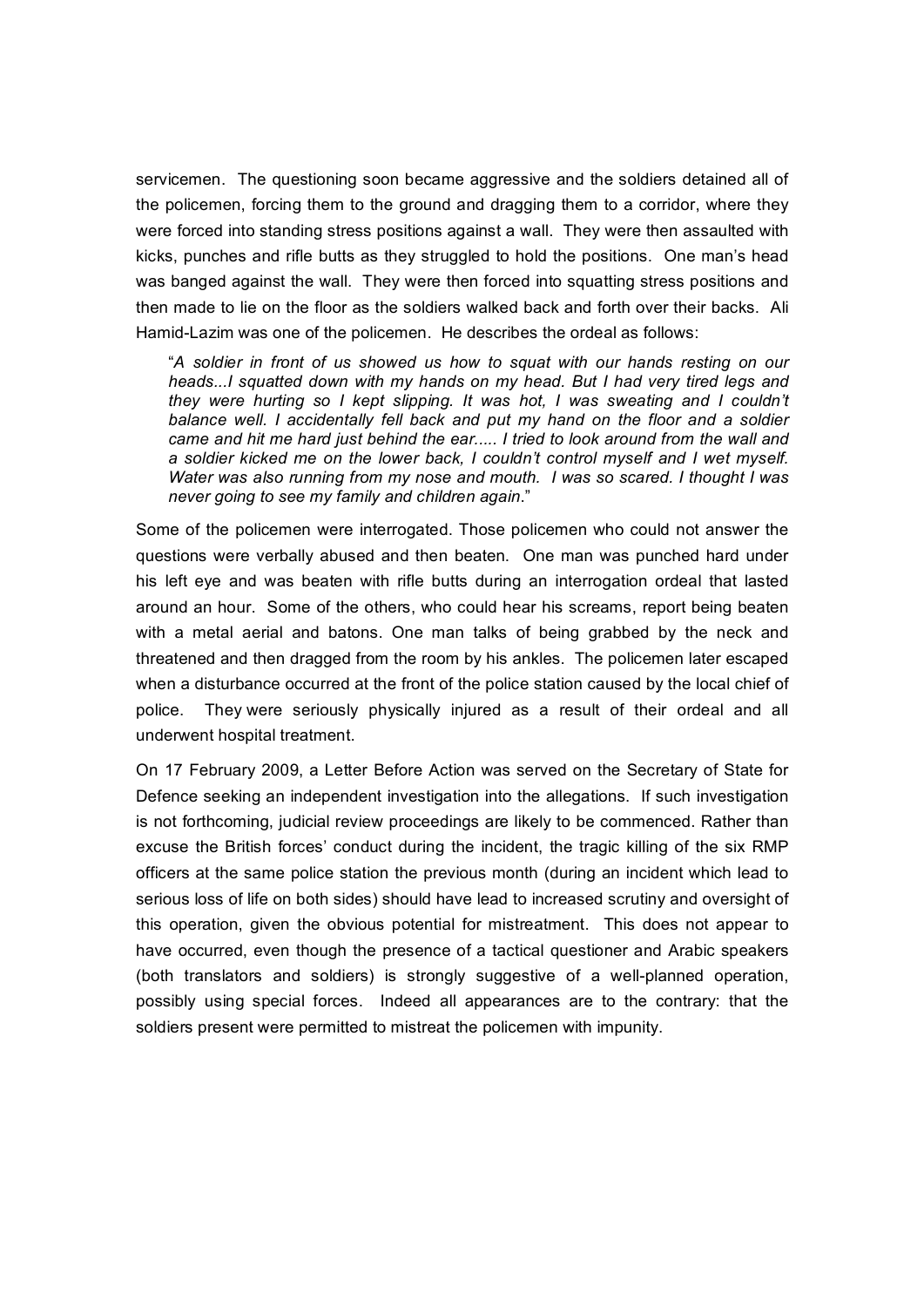#### **3.4 1416 September 2003 – Baha Mousa Incident**

#### **R (AlSkeini and others) v Secretary of State for Defence/The Baha Mousa Public Inquiry**

The incident which led to the establishment of the Baha Mousa Public Inquiry occurred on 14 September 2003 when ten men were detained by British forces in Basra. Seven of them were detained at the Haitham Hotel where they worked, two others at their home and one man at the scene of a road-accident. They were held in what was known as the "Temporary Detention Facility" at the Headquarters of First Queen's Lancashire Regiment, a disused toilet area/changing block adjacent to a swimming pool overlooked by the soldiers' residential blocks. It is by now well-known that within thirty six hours Baha Mousa would be killed by British soldiers having suffered 93 separate injuries.<sup>25</sup> The other nine would, like him, be subjected to horrific physical mistreatment throughout this period, hooded and cuffed, deprived of food and water and sleep, sexually humiliated, their bodies contorted into officially sanctioned stress positions in the 40 to 50 degree heat. They were interrogated during this time.

The Baha Mousa Public Inquiry will examine exactly how the interrogation techniques banned in 1972 returned to become standard operating procedure in Iraq during the early years of the British presence in Iraq. The Inquiry is currently in the preliminary stages of procedural direction hearings and disclosure. Oral hearings are expected to commence in July 2009.

The Inquiry's List of Issues<sup>26</sup> shows that the Inquiry will examine, amongst other issues:

"*the Government, MoD and Army reaction to the use of the five techniques following the introduction of internment (including the Compton reports, and Parker report, the Government's statements that followed, and the approach to the decision in Ireland v UK)..."*;

*"..Within the wider and higher Army chain of command and MoD, who knew that 'conditioning techniques' were being used by 1 QLR?..."* ; and

*"....was the response of those involved in the medical care of the detainees at the BG Main appropriate?*"

The case of Baha Mousa is exceptional, in that the Government has conceded the establishment of an independent inquiry after many years of litigation. Whilst the Inquiry will examine systemic issues in 2003, it is of small comfort to the other victims of abuses detailed in this report. Their own demands for investigation and reparation are very real.

<sup>25</sup>Redress Report "*UK Army In Iraq – Time to come clean on civilian torture"* (October 2007) ( http://www.redress.org/publications/UK\_ARMY\_IN\_IRAQ\_-

[\\_TIME\\_TO\\_COME\\_CLEAN\\_ON\\_CIVILIAN\\_TORTURE\\_Oct%2007.pdf](http://www.redress.org/publications/UK_ARMY_IN_IRAQ_-_TIME_TO_COME_CLEAN_ON_CIVILIAN_TORTURE_Oct%2007.pdf)); Fisk, Robert "*Who killed Baha Mousa?"* The Independent (15 December 2004); Barrett, David "*Baha Mousa: Government Apologises*" The Independent (27 March 2008)<br><sup>26</sup>[http://www.bahamousainquiry.org/linkedfiles/baha\\_mousa/key\\_documents/issues\\_list.pdf](http://www.bahamousainquiry.org/linkedfiles/baha_mousa/key_documents/issues_list.pdf)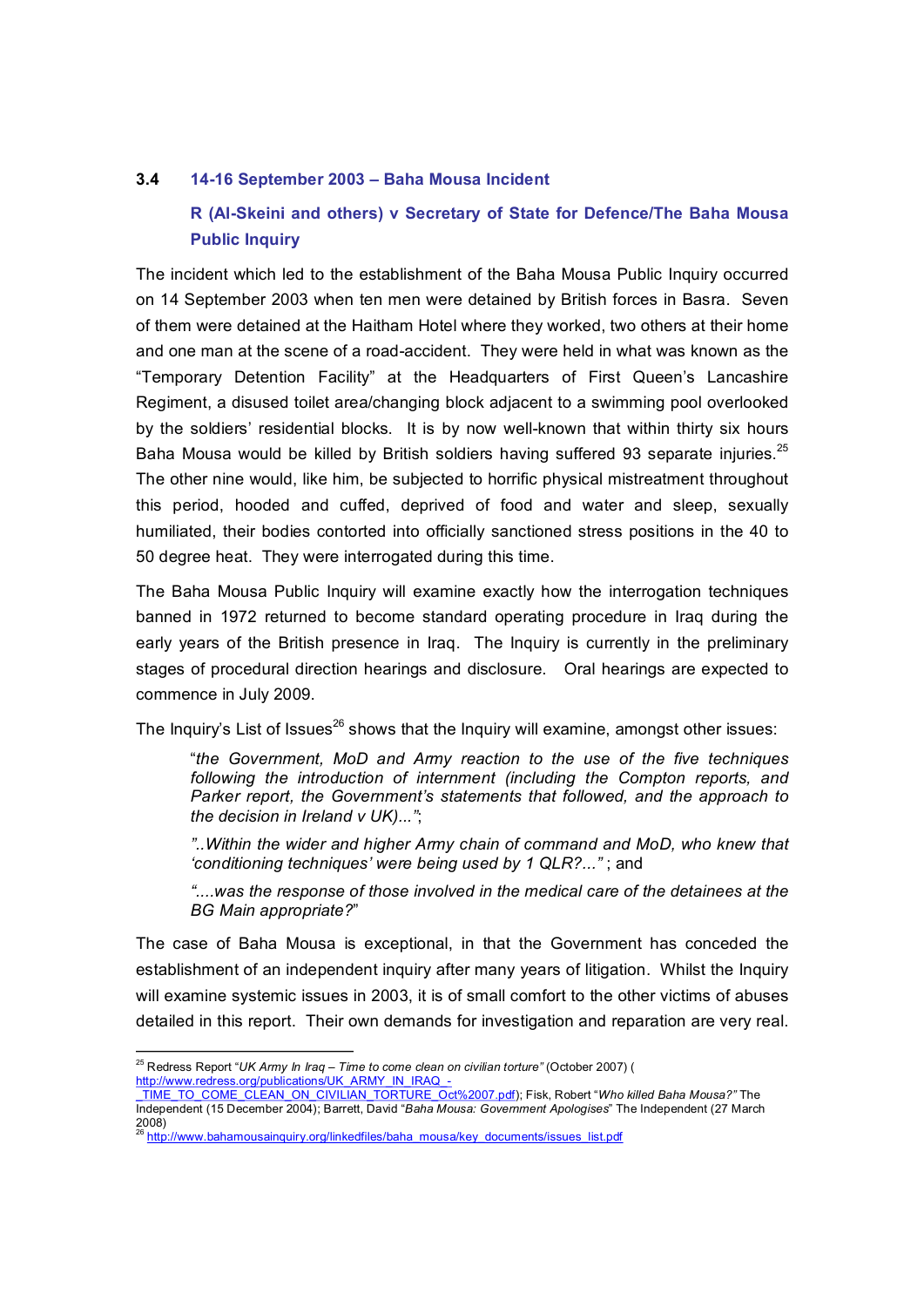PIL continues to push for further independent investigations on their behalf unless and until a sufficiently broadly commissioned inquiry is established to thoroughly investigate these and other incidents of abuse by British troops in Iraq.

#### **3.5 5 April 2004 – Amara Protests**

#### **R (AbdulRazzaq and others) v Secretary of State for Defence**

On 5 April 2004, protests against the Governor of Maysan province took place in Al Amara, the provincial capital. Maysan was one of the four provinces that made up the South-East division of the Multi-National Force, which was commanded by British Forces. The British forces in Al-Amara, whose base was adjacent to the Governor's palace, policed the protest and later broke it up. Stones were thrown in response. It appears that the British forces fired rubber bullets into the crowd and charged protestors, clearing the area around the palace. Four youths were then dragged into the grounds of the Governor's palace by British soldiers, restrained and violently beaten with fists, kicks and batons, as another soldier recorded the incident with a video camera and other soldiers walked by.

On 12 February 2006, a video materialised showing the beating the four children suffered after it had been passed to the News of the World. The video records only a one-minute snapshot of the ordeal of the youths, which they state continued for several hours, but it is sufficient to give an indication of the ferocity of the physical abuse to which they were subjected. The soldier filming provides a commentary, which is disturbing not only due to its content (repeated cries of "yes" after the most severe blows, and "you little fuckers, you little fuckers, die!"), but also in the evident awareness of what was going to happen to the boys, suggestive of pre-planning and/or common practice. As the boys are led into the compound, the soldier providing the commentary says "oh yes, oh yes, you are gonna get it". Later, groups of soldiers walk by, barely giving the beating a second glance. Towards the end of the video, and despite the distance of the cameraman, the children can be clearly heard to be crying and pleading "no please, no please, no please." It makes for distressing viewing.

Barig Abdul-Razzag was one of the youths on the video. He was a little over 12 years old at the time. He had become caught up in the protest after leaving school early. He was put in a headlock, head butted and stamped upon (in itself a grave humiliation for Iraqi males). He was cuffed and forced to kneel. During the ordeal, he cried out repeatedly, begging for mercy. He recalls similar cries from the boys receiving similar treatment around him. Bariq Abdul-Razzaq states: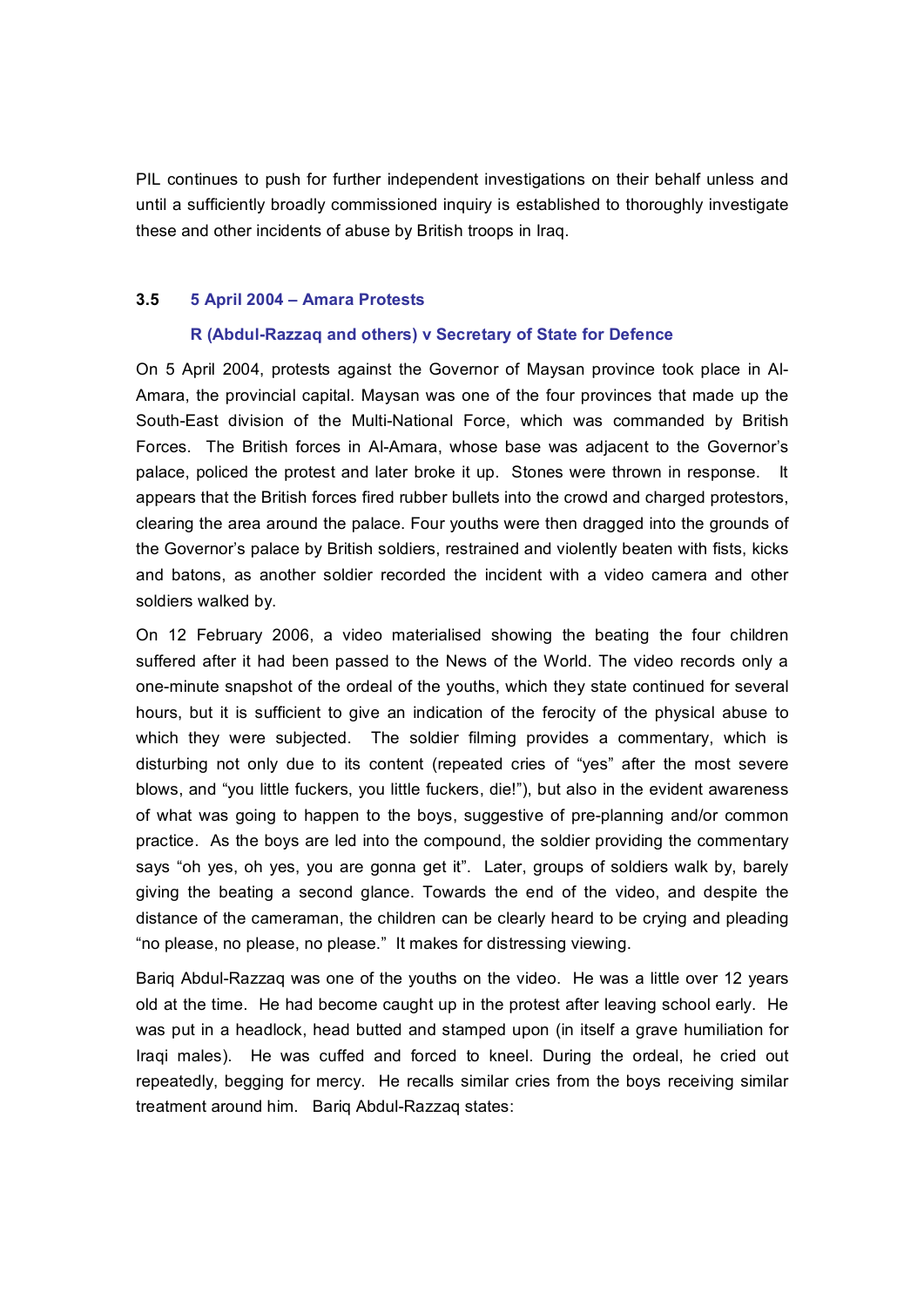"*The soldiers hit and kicked me until I was pushed up against the inner wall of the compound. They continued to kick me so I fell against the wall. Further, if any soldiers entered or left the Provincial Hall they would kick or hit me as they did so. At some point I lost consciousness. The next thing I recall is having icecold water thrown over my head. I woke up*."

Muslim Sami Abdul Hassan has also come forward. He was 14 years old at the time. He was also severely beaten, pushed to the ground and repeatedly hit and kicked by British soldiers using their fists and batons. He suffered gashes on his back and chin. One soldier, who was wearing heavy military boots, kicked Muslim extremely hard in the genitals whilst he was lying prostrate on the floor, causing him to urinate on himself and to almost lose consciousness. This kick can be clearly seen on the video and his cries of "no please" clearly heard. He does not move after the kick.

The beatings continued after both boys had been restrained, for what they estimate was a period of around 2 hours. At one stage, a soldier, laughing, produced a swiss army knife and motioned as if to cut Bariq's throat. The same soldier later lit a cigarette and intimated that he was going to stub it out on Bariq's face and body.

At one point, an Iraqi policeman of 13 years service, Haitham Falih-Issa, saw what was happening and sought to intervene in the beating. He appealed to the soldiers that the victims were only children, pointing to the boys and saying "baby, baby". Rather than stopping, however, a soldier hit the policeman's arm with his baton. A group of soldiers then began to beat him on his body and head with batons. One of the soldiers kicked him in the genitals. He was then handcuffed. When he came to, he recalls hearing the soldiers laughing at him. He was then forced to kneel while his wrists were cuffed behind his back. His head was smashed against the wall, causing it to bleed.

The boys and the policeman were later dragged across the road to the British base adjacent to the palace ("CIMIC House"), where they were photographed, forced to adopt stress positions and further beaten and humiliated. Muslim Sami Abdul-Hassan describes this as follows:

"*I was made to kneel on the floor with my face to the wall. I was to remain in this position for a number of hours and it was painful to hold…Following this the soldiers would intermittently come into the room and slap me around the head and face with their open hands*."

The policeman was transferred to an Iraqi jail from where he was later released on the orders of an Iraqi judge. The boys remained at the British base for several hours. When they asked for water, it was poured in front of them and the empty bottles thrown at them. Dogs were used to frighten them and they were repeatedly punched and kicked, whether they were maintaining the stress positions or not. After around six hours, the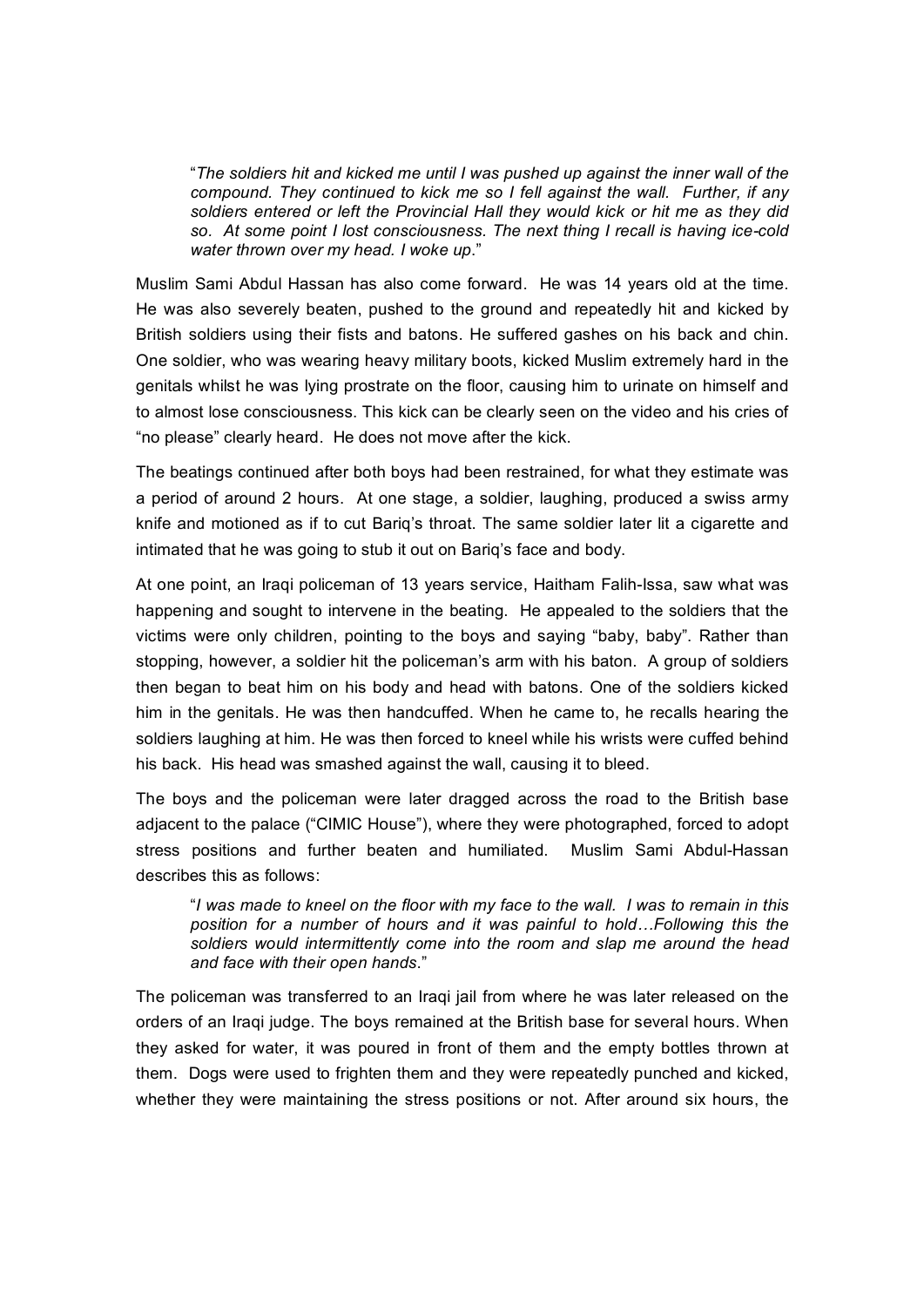boys were released and pushed from the base, having 'learned their lesson'. All of them were seriously injured as a result of their ordeal.

For Haitham, the policeman, the humiliation of being beaten in his uniform affected him terribly. Moreover, he was dismissed from the police force on the written orders of a British officer. He was reinstated over a year later. The two younger victims continue to suffer from various symptoms of post-traumatic shock such as sleep-walking, nightmares and emotional problems. Like all victims, their lives have been irreparably damaged by the experience.

The RMP commenced an investigation following publication of the video, but it was announced by the Army Prosecuting Authority on 15 December 2006 that, despite the existence of the video, there was insufficient evidence to afford a realistic prospect of conviction against any British servicemen. It stated that the case had been referred back to the Army to consider whether internal disciplinary or administrative action was appropriate. It is not known whether such action was taken. The Government did not confirm or deny this or any other facts in relation to the incident over several months of pre-action correspondence, during which the Government failed to offer any substantive response at all. Judicial review proceedings were therefore issued in January 2009 on behalf of Bariq, Muslim and Haitham. They are currently stayed pending judgment in *AlSweady* (below).

#### **3.6 14 May 2004 – The Danny Boy Incident**

#### **R (AlSweady and others) v Secretary of State for Defence**

On 14 May 2004, a British Army convoy came under attack near Majar Al-Kabir in Maysan province, Iraq. A fierce fire-fight ensued, later described as "one of the most intense since the Falklands<sup>"27</sup>. A number of Iraqis were killed in the battle. Some estimates by British forces at the time were as high as 50. A number of local residents claimed at the time that relatives tending the fields in the region of the battle had been caught up in the fighting. British forces also detained a number of men, and were seen transporting them from the battlefield. The British forces maintain that there were nine prisoners taken alive, since nine were transported to the British detainee holding facility at Shaibah the next day. They also claim to have collected 20 bodies from the battlefield and to have returned them the next day. If given, such an order to collect enemy bodies is without precedent. Iraqi witnesses, including the detained prisoners, have given evidence suggesting that others were taken alive but were returned dead from the British base, Camp Abu Naji, the next day. Some military evidence supports this. The nine

<sup>&</sup>lt;sup>27</sup><http://news.bbc.co.uk/1/hi/uk/8016685.stm>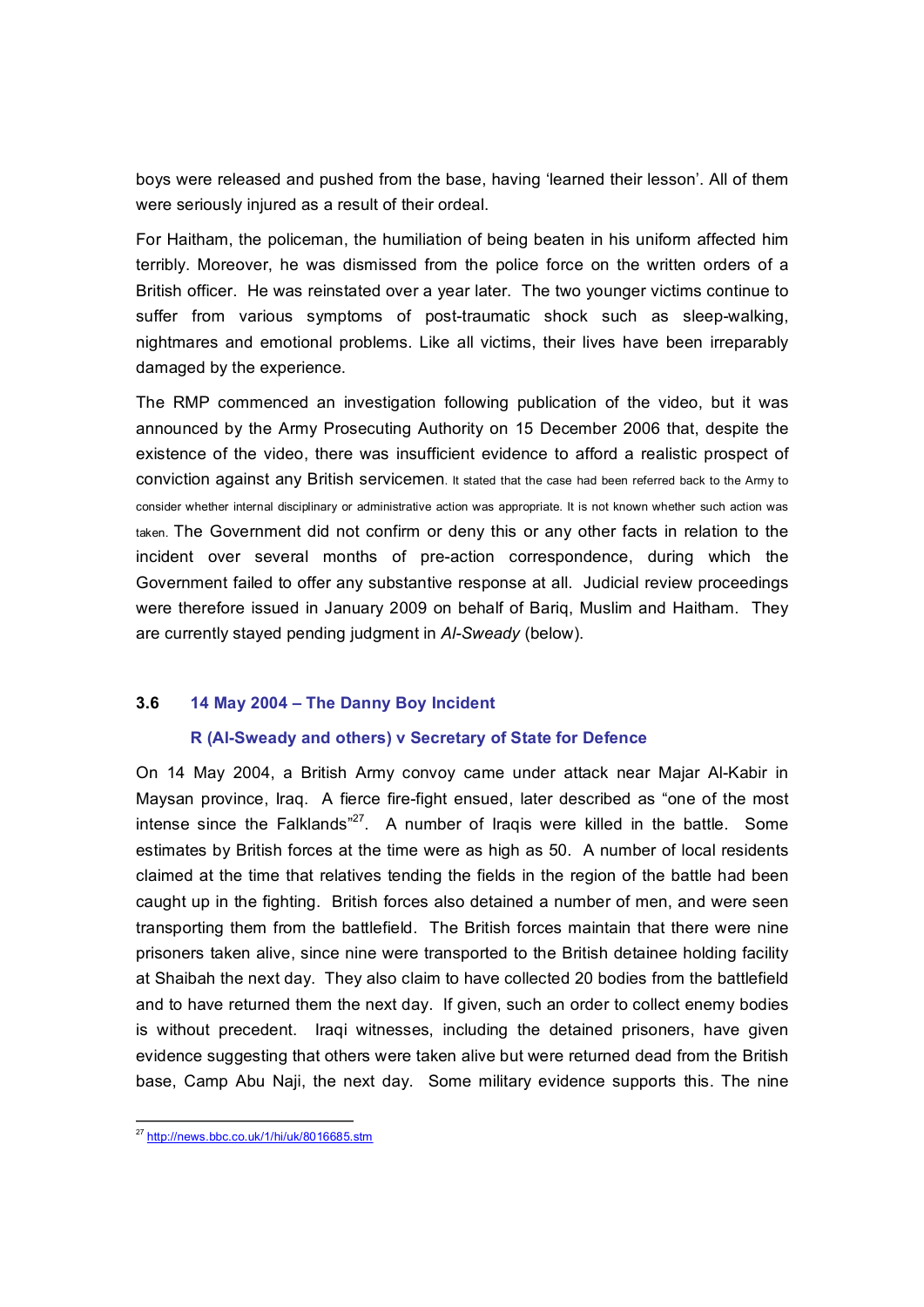prisoners also allege that they were beaten and abused both during and after their arrests. They state that they were treated aggressively from the outset and that upon arrest they were hit in the face with rifle butts and were tripped over whilst cuffed to the rear, causing them to fall painfully. Ahmad Jabbar Ahmood also recalls being kicked in the back of the head, his face being pressed into the ground and being hit on the head with rifle butts. A number of the nine detainees allege that they were beaten overnight, whilst they were interrogated. One man had suffered gunshot and shrapnel wounds to his leg, but received no proper medical attention until he was transferred from Camp Abu Naji two days later, after which he underwent surgery and spent over two weeks in hospital. Crucially, the prisoners also allege that men amongst the dead had been transported from the battlefield alive and that, whilst their vision was obscured by blacked out goggles, they overheard the unmistakable sounds of torture during the night. Hussein Jabbari Ali describes what happened as follows:

"*Suddenly without any warning I heard a very loud scream from about 2 metres behind my right shoulder. The scream came without warning and, once it started, the same person was screaming and screaming for a long period of time, maybe as long as 15 minutes. It was a series of screams of a person who appeared to be in excruciating pain. This first person I recall was shouting for their family, their mother and father...It is not something I will ever forget...I do not know the detail of what was happening to cause such intense screaming but I was in no doubt that something terrible was being done to these men which ended in their deaths*."

Other witnesses describe the sounds of screams and the smell of blood. After around five months at Shaibah the nine men were transferred to the Iraqi authorities to face criminal charges, notwithstanding fears over the conditions of Iraqi custody and the possibility of torture by the Iraqi authorities.

The large number of bodies which were handed over from Camp Abu Naji the next day were examined upon their return to a local hospital, and a number of the post-mortem examinations noted evidence of torture, including close-range bullet wounds, the removal of eyes, severed genitalia and stab wounds. Allegations immediately began to circulate in the local community that men who had been seen taken from the battlefield alive were amongst the bodies. This was noted in reports in the British press at the time. Clearly, the seriousness of these allegations were grounds for the most thorough of investigations. However, on the contrary, it appears from the judicial review proceedings that the RMP were not called in to investigate despite the then current policy presumption that an RMP investigation would be commenced into any incident involving enemy contact. It appears that an RMP investigation continued to be blocked until the International Committee of the Red Cross raised issues of prisoner mistreatment concerning the nine prisoners on a routine Red Cross visit some six days later. A further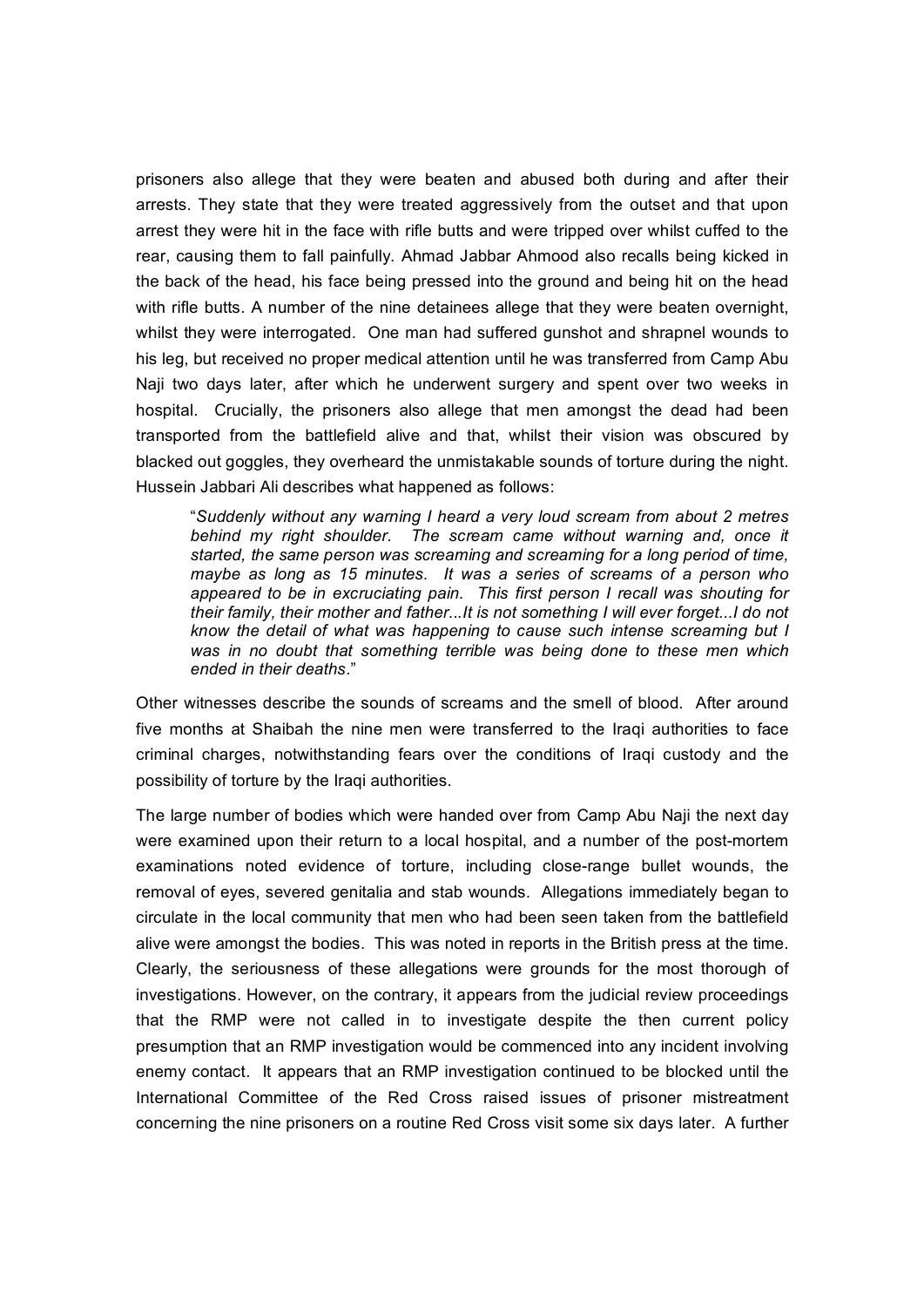month´s delay followed as commencement of the investigation appears to have been blocked by the chain of command. In any event, it appears that the mistreatment of the nine detainees was only investigated in 2008 after PIL served witness statements on behalf of a number of them. Nevertheless, key questions for both investigations, such as the identification and interviewing of the men guarding the Iraqi prisoners (some of whom, it is clear, were armed), remained unanswered even after both investigations concluded in 2008/09 with another decision not to bring prosecutions against any soldiers.

Judicial review proceedings were issued in December 2007 on behalf of the uncle of one of the men whose bodies were returned from Camp Abu Naji the next day, together with five of the nine men who had been detained. They allege serious breaches of articles 2 (the right to life), 3 (prohibition of torture) and 5 (liberty) of the ECHR, and claim that the Government has failed to adequately investigate the violations. Clearly, if the factual allegations are borne out, which may in itself require a public inquiry, then the investigation which has thus far taken place does not comply with the requirements of the ECHR. In these circumstances, those requirements could only be met by an a independent civilian investigation, which could include additional matters such as adherence with the Army's own Rules of Engagement (in light of the high number of dead, the types of injuries and the youth of most of the victims) in what were ostensibly, 'peace time' operations.

To date, there has been little involvement of victims and significant delays and obstructions. Many issues which have emerged during disclosure appear to have been ignored by investigators. The Divisional Court hearing, unusually heard by three judges, commenced on 22 April 2009 and continued for over four weeks. It is now adjourned until 6 July 2009. Key questions have emerged as to the veracity of the evidence adduced by the Government and the candour of its disclosure (in respect of which, see 4.4 below).

#### **3.7 18 September 2004 to 21 December 2007 – Fartoosi Detention**

#### **R (AlFartoosi) v Secretary of State for Defence**

Mr Ahmed AlFartoosi was arrested at his home by British forces in Iraq on 18 September 2004 and detained until 21 December 2007. Mr Fartoosi was a leader of the Mahdi army and interned, like many others, pre-emptively, on the basis that he presented a danger to internal security. He was beaten with rifle butts upon his arrest and during transport in a British armoured vehicle. He describes soldiers laughing as they hit him repeatedly with rifle butts. He was then forced to adopt stress positions at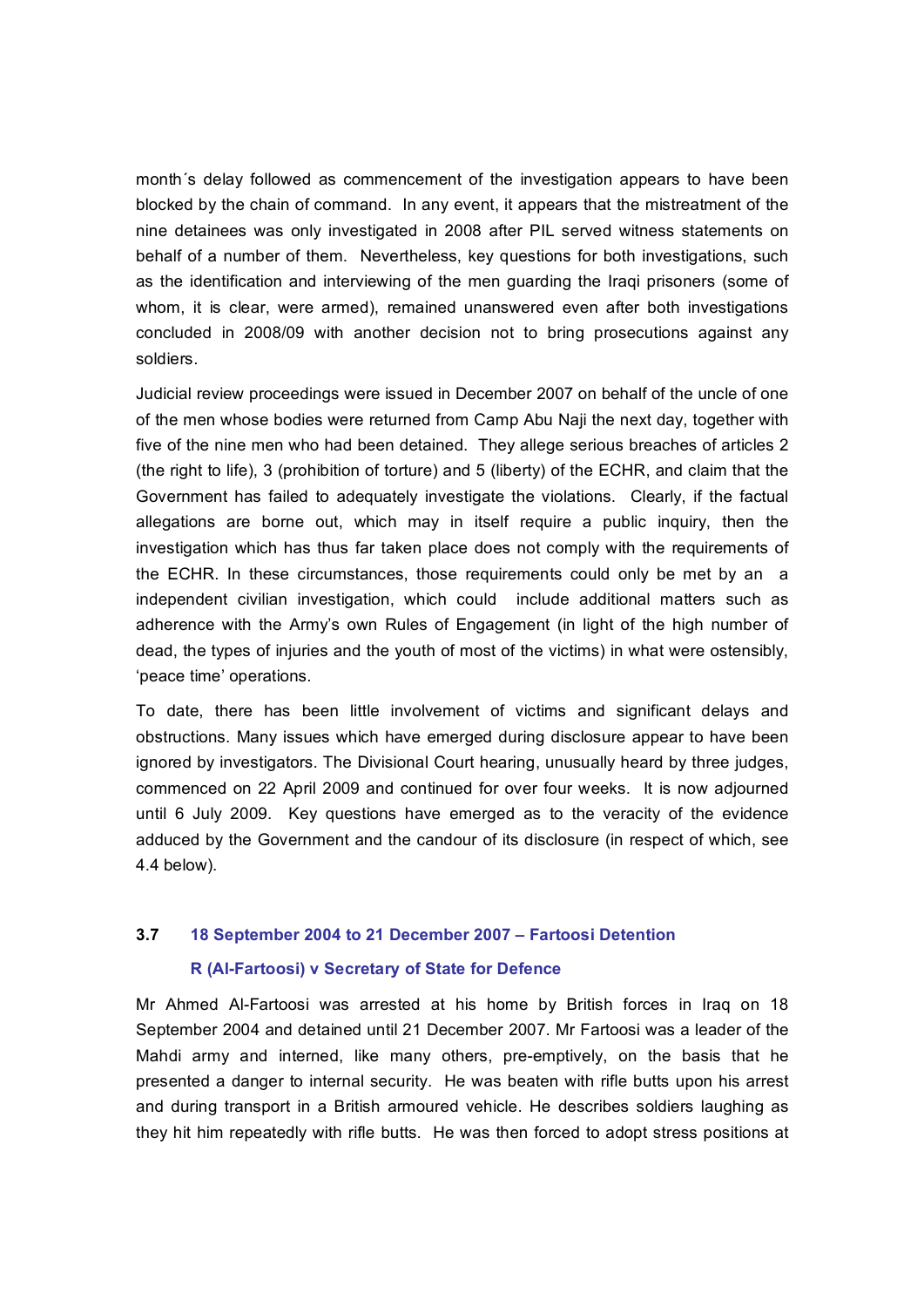the British Base at Basra Airport before being transported to Shaibah prison where he was interned. He spent over three years in custody. He contends that such a prolonged detention was unjustified and that, whilst in detention, he was subjected to sustained periods of solitary confinement lasting between two and a half months and three months at a time. He describes his solitary confinement cell as follows:

"*I could only sleep along one side of the room, as the other side was too small. I am around 1.8m tall and when I lay down to sleep, both my head and feet touched the walls. In the room, there was a small opening the size of a human face. There was no ventilation in the cell. It was very hot in the cell. At that time it was around 50 degrees Celsius outside, and so I think it was around 38/39 degrees Celsius in the cell. I was kept in solitary confinement for 72 days*."

The effects of solitary confinement upon his health caused him to lose 22lb of his body weight in a little over a month. Mr Al-Fartoosi was also denied access to a lawyer and medical attention, deprived of food and drink, deprived of sleep, blindfolded, subjected to extreme temperatures, physically abused and observed every time he used the toilet and shower (a calculatedly humiliating act in Iraqi Muslim culture). In a similarly humiliating fashion, he was also exposed to the sounds of hard-core pornography as a form of extreme sexual, religious and cultural humiliation. The pornography was played throughout the night, every night, for a month during which time Mr AlFartoosi was repeatedly interrogated. He describes it thus:

"*After a short period of conversation in English it became clear to me that the DVD was showing porn. It was playing at the loudest possible volume. I could hear obvious sounds of people having sex and constant use of the word "fuck". I could hear various other sexual noises as well. From time to time I would see a soldier come to the laptop and change the DVD. There appeared to be a selection of different ones. It was impossible to sleep during this first night of porn movies being played all night"*

The playing of the pornography took place throughout the month of Ramadan. He goes on to describe the effect that this humiliating treatment, compounded by the intense heat in solitary confinement, the complete lack of privacy (even on the toilet), the sleep deprivation and occasional physical abuse had on him:

"*It is impossible for me to describe in words the effect of the porn movies on my health. It was impossible to sleep. I found it absolutely disgusting and sickening and it in fact made me sick. Evidently Iwas supposed to become sexually aroused and I presume that the soldiers expected me to masturbate in front of them….It was very humiliating for me to be treated in this way by the British Army. If they expected me to give in to my basic instincts they did not realise that I am not that kind of man…I come from areligious background and would not indulge in a sexual relationship outside of marriage. I was determined not to be sexually aroused by this but it made me physically sick*."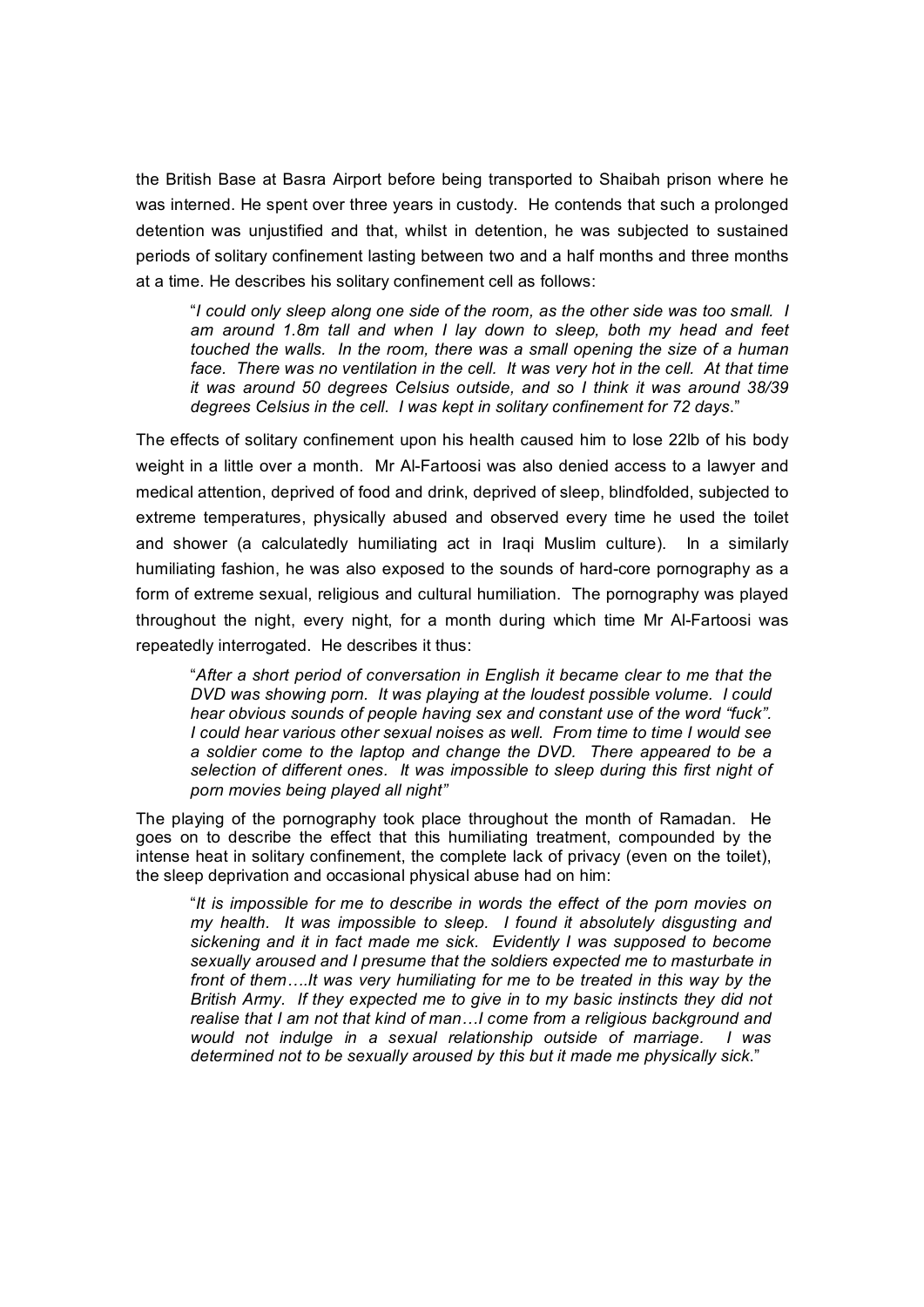Many of the practices experienced by Mr AlFartoosi are analogous to allegations regarding US practices at Guantanamo bay. Again, the question of US-UK collusion must be answered by the Government.

The Secretary of State has stated in correspondence that there was an RMP investigation into the abuse of Mr Al-Fartoosi and another man. However, at no time was he questioned in the course of this investigation. The report of the investigation has still not been disclosed. It appear sthat any initial investigation was limited to abuse during the arrest rather than at the detention facility. The Secretary of State seeks to stay the proceedings, which were issued on 28 November 2008 pending a further RMP investigation. There is likely to be a full hearing of this case within 12 months.

#### **3.8 9 October 2004 – 30 December 2007 AlJedda Detention**

#### **R (AlJedda) v Secretary of State for Defence**

Hilal Al-Jedda is a British National, detained by American Forces in Iraq on 9 October 2004 and thereafter transferred to British custody in southern Iraq, where he remained until his release on 30 December 2007. In proceedings brought in 2005, he challenged the legality of his internment, resulting in the House of Lords decision in *AlJedda 28* which decided that his rights under article 5(1) ECHR (liberty of the person) were qualified by the power to intern under article 78 Geneva Convention IV and subsequent UN Resolutions, albeit only insofar as was inherently necessary. During the period of his internment, Hilal Al-Jedda was interrogated on a number of occasions by MI5, and was mistreated in a manner reminiscent of the treatment of Ahmed Al-Fartoosi (see above). Prior to his arrest, he had been detained and beaten by the Syrian authorities in an underground prison for almost a year. When he was interrogated by British forces in October 2004, he was held in solitary confinement for 14 days, repeatedly shouted at and physically spun around in his cell prior to being taken for interrogation. In total, he was held in solitary confinement for a month, in a small, extremely hot cell with no bed. At night, he was deprived of sleep by soldiers shouting and repeatedly banging the door and opening and closing the observation hatch. He too was forced to listen at night to the sound of pornography playing on a laptop at the loudest possible volume by the soldiers guarding his cell. His requests for contact with his family were refused. He was unable to change his clothes. He was observed whenever he went to the toilet and prior to each interrogation he was blindfolded and had to undergo full body searches.

<sup>&</sup>lt;sup>28</sup> R (Al-Jedda) v Secretary of State for Defence [2007] UKHL 58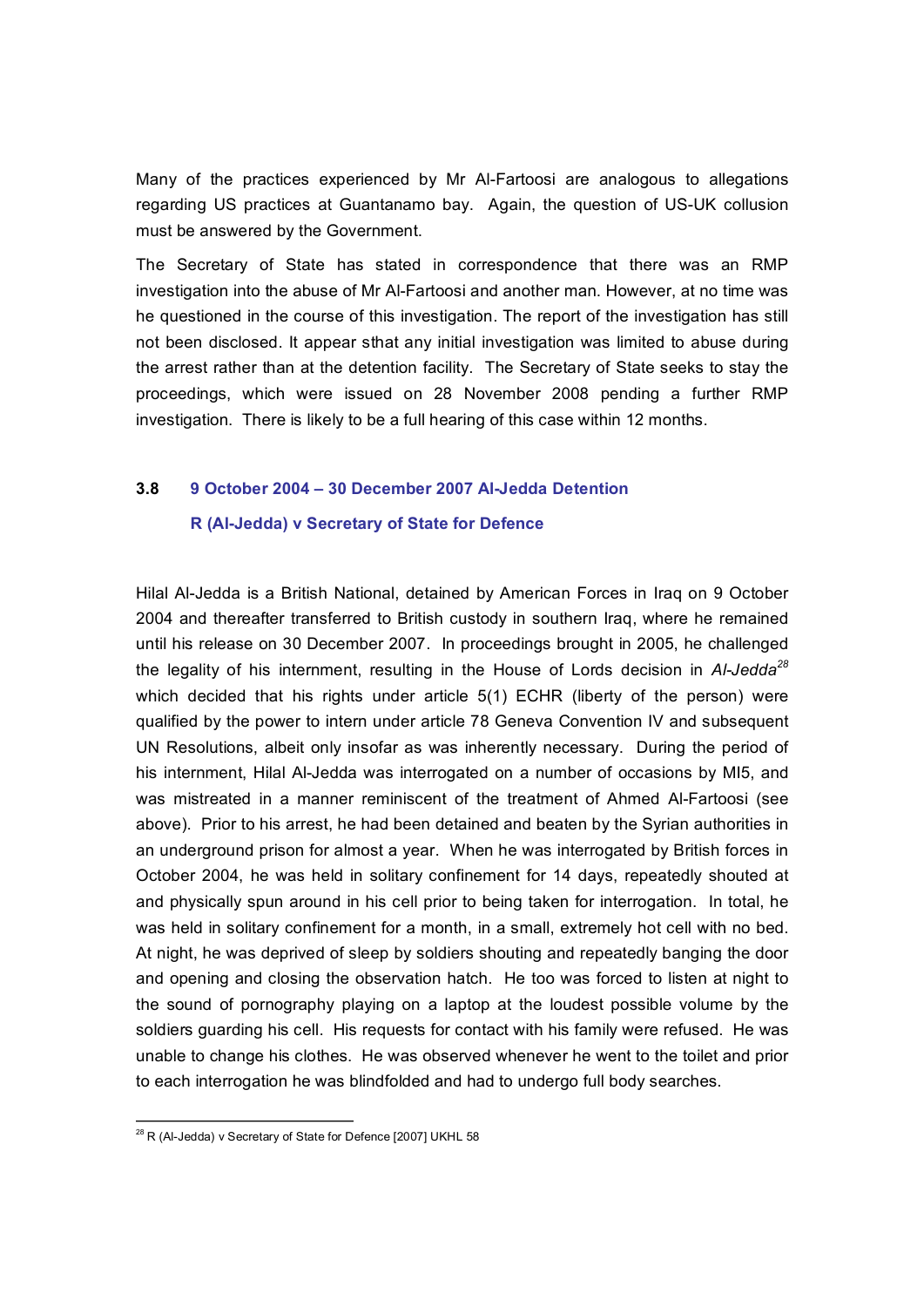Since he was interrogated by members of the security services, the extent to which his mistreatment was ordered as an aid to interrogation will be crucial. The parallels to other cases of alleged MI5 collusion with torture, in Pakistan and elsewhere, should be examined by the Government.

#### **3.9 2005 Internment Cases**

#### **R (Khazaal and others) v Secretary of State for Defence**

A number of Letters Before Action have recently been served upon the Government on behalf of four Iraqi men detained in separate house raids in 2005. The men were mistreated upon arrest and during detention and were interned by the Government for periods in excess of 2 years. Their cases provide yet further evidence of systematic mistreatment of detainees and of prolonged and unjustifiable internment of civilians. One of the four claimants' cases in particular highlights the inadequate medical treatment that was given to internees, and alleges significant delays for specialist operations required partly as a consequence of mistreatment by British forces.

Ra'ad Mawwat Khazaal, the First Claimant, was arrested during a raid by British forces on his home in Maysan province in Iraq, at around midnight on 12 June 2005. He was hooded, ear-muffed, dragged from his house and beaten with cabling lying nearby. He was transported in a vehicle, where his protests were ignored and when he tried to adjust the goggles he was punched and kicked. He was then made to run to a waiting helicopter. When he fell, exhausted, two soldiers dragged him by his ankles along the floor causing injury to his back. He was later detained at a nearby military facility for interrogation, likely to have been Camp Abu Naji in Maysan. When he asked for water he was kicked and insults were shouted at him. In torn clothes, he urinated upon himself because he was too scared to ask to visit the toilet. It appears that he was then transported by helicopter to another location where, still hooded and with ear protectors, he was forced to run and then to sit on the ground which, due to the heat of the day, was unbearably hot. When he adjusted himself on the ground, he was hit with a baton. He was then struck in the face with a rifle butt. He describes this as follows:

"*The impact stunned me and knocked me over. The force was so hard that I felt some of my teeth break and I felt incredible pain along my upper jaw. I could feel that blood was quickly filling into my mouth.*"

Ra'ad Khazaal felt a number of his teeth fall out. In great pain, he was moved to the shade and later transported to the UK internment facility at Shaibah Logistics Base, where he had to wait for two weeks before his broken jaw was treated. He was only intermittently provided with pain killers.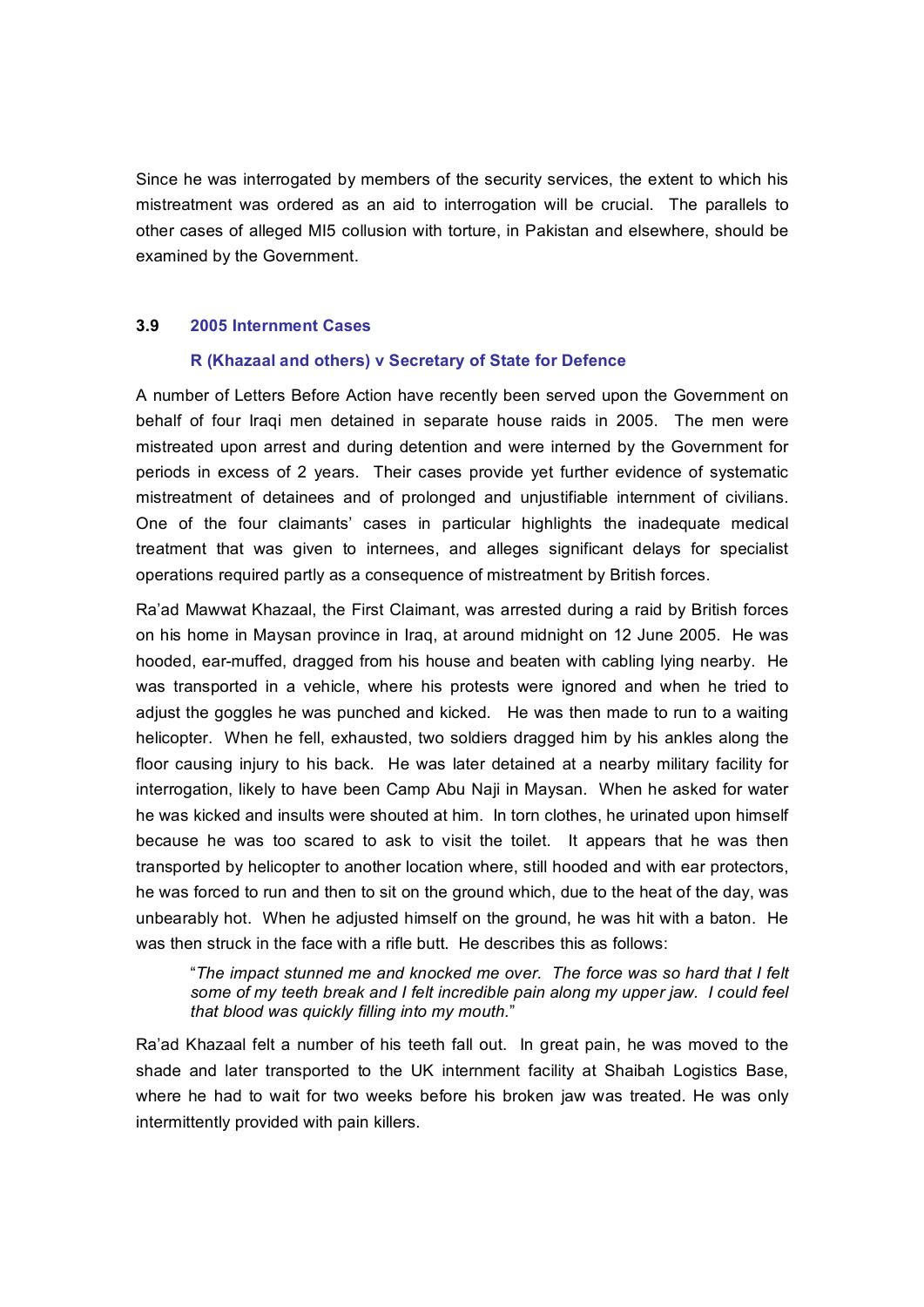Ali Mghamis Hmood, Mohammad AbdulZahra Ali and Farhan Khalaf were also detained by British forces in 2005. Two of them were captured in midnight raids on their homes whereas Farhan was detained at the Shaibah internment facility when he was visiting a relative. The men also complain of mistreatment during their arrest and interrogation and two of them also refer to being hooded and having their hearing restricted, as well as being handcuffed. They all complain of being deprived of food and water during this initial 24 hour period. Ali Hmood talks of being kicked so hard in the back on descending the stairs in his home that he fell and nearly lost consciousness. When he was transported, a soldier stood on his face to keep him in position throughout the journey. Farhan Ghait complains of a series of forced exercises and stress positions, interrupted by repeated interrogations. Upon arrival at Shaibah internment facility, all of the men were forced to remove their clothes and undergo medical examinations, which humiliated them.

Internment in all of the men's cases lasted for over two years, during which time they were neither interrogated regularly nor given an adequate opportunity to challenge their internment. Instead they would periodically receive photocopied letters informing them that their continuing internment was required for imperative reasons of security. Ra'ad Khazaal, who was interrogated just once in over two years of internment describes the letters as "*just photocopies, repeated over and over*". A number of them complain of inadequate medical treatment, in particular Ra'ad Khazaal, whose fractured jaw remained untreated and whose haemorrhoids condition deteriorated over a number of months, to the point where a specialist was required to fly from the UK to treat what had become a life-threatening condition. He states:

"*I am certain a major cause of my health problems was the mistreatment at the hands of British soldiers, the conditions in which I was held, the lack of access to prompt healthcare and the stress of being a prisoner with no hope of release*."

Naturally, the effects of the mistreatment suffered by the men combined with such a long period of internment has had a significantly detrimental effect upon them. Ali Hmood states simply that he was "*devastated to have been away from my family for such a long time, to miss two years of my children's lives that I can never get back*." Both Mohammad Ali and Ra'ad Khazaal attempted suicide a number of times during their internment. Mohammad Ali had been married just two weeks when he was interned and continues to suffer from significant psychological problems as a result of the mistreatment that he received and his prolonged internment. The men have been financially, psychologically, socially and physically affected by the ordeal. All of the men complain of the futility and unreasonableness of their internment and maintain that there was no reason whatsoever for them to be deprived of their liberty and removed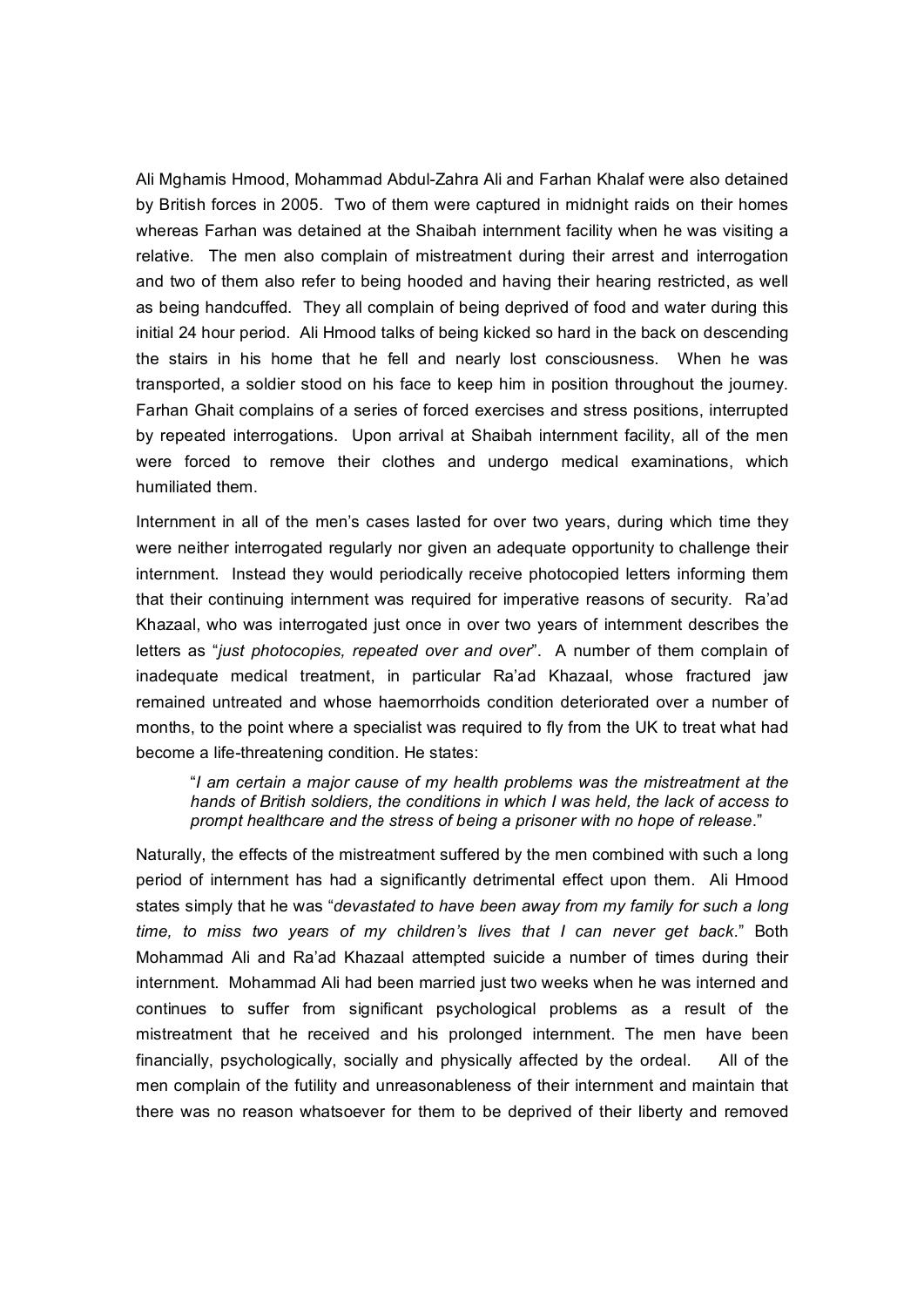from their families. In doing so, they reflect the frustrations and broken lives of the many thousands<sup>29</sup> of Iraqis interned by British and coalition forces for years at a time in Iraq, many of whom remain in prison to this day without any criminal accusations having been made against them.<sup>30</sup>

#### **3.10 1 April 2007 – Kammash House Raid**

#### **R (Kammash and others) v Secretary of State for Defence**

On 1 April 2007, at around 1am, the home of the Kammash family in AlGzaizah, Basra, was raided by British troops. At the time, it was mostly occupied by women and children celebrating a recent birth. The house was searched and no weapons were found. Six men were arrested, including 70 year-old Jabbir Kammash and his two sons. All of the men were hooded and handcuffed. Jabbir Kammash was dragged from the house in his nightwear exposing his private parts to his family which he found deeply humiliating. His wife was hit with a rifle butt injuring her hand. The men were pushed inside waiting vehicles, where Jabbir Kammash was forced to kneel while two soldiers sat on his back. When he tried to lift himself up, he caused one of the soldiers to hit his head, resulting in further beatings with rifle butts. He later received six stitches on his head. His 24 year old son was also stood upon, which he describes as follows:

"*A soldier then stood on my back as the vehicle started off and stayed there for about five minutes which caused me a lot of pain and I could barely breathe. It was a grave insult for them to stand on me. It would have been better to have killed me at this point. I felt so humiliated*."

He and the other men were also beaten continuously with rifle butts and boots throughout the journey. Another son was beaten incessantly despite his pleas and he was hit on his ribs, stomach, thighs and shoulders by soldiers using their boots, fists, rifle butts and helmets. He says:

"*I pleaded with them to stop but whenever I pleaded with them, saying "please stop" in English they would hit me even harder. I spoke all the English that I knew but they just carried on*."

<sup>&</sup>lt;sup>29</sup> See, for example: Enders, David "*Camp Bucca: Iraq's Guantanamo*" The Nation, 8 October 2008. This article estimates that 18,000 Iraqis were being held in August 2008.

that 18,000 Iraqis were being held in August 2008. <sup>30</sup>See, for example: *Interview with John Pace, exHead of UN Assistance Mission to Iraq,* Democracy Now, 28 February 2006: "*Q: John Pace, would you say that the United States is violating the Geneva Conventions? A: In this respect, I would say so, yes. Certainly not observing the terms of internment, for imperative reasons of security. That's quite clear….You know, the vast majority of these people are innocent ….Q: What percentage of the people, the prisoners, the thousands of prisoners would you say are innocent when they are brought in? A: Oh, I would say the vast majority I would say between 80, 90. You know, this rounding up is quite blindly done, of course, because of the immediate circumstances surrounding the situation*." [\(http://www.democracynow.org/2006/2/28/exclusive\\_former\\_un\\_human\\_rights\\_chief\)](http://www.democracynow.org/2006/2/28/exclusive_former_un_human_rights_chief)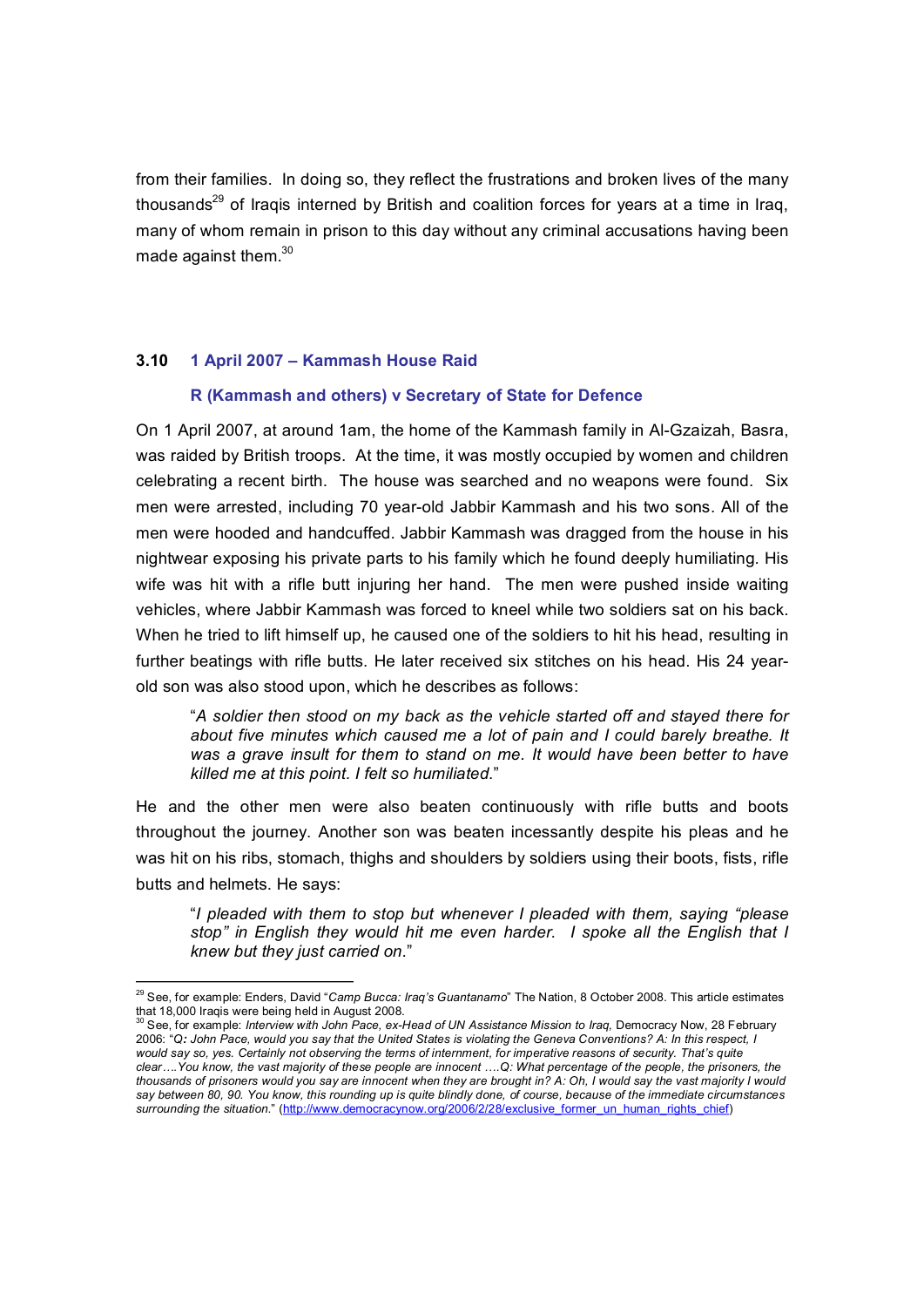Another man who was detained at the house, Hilal Abid Ali Thamir, describes the ordeal as follows:

"*It was a short journey, about 30 minutes. The soldiers continued to kick and hit me with what felt like the butt of their weapons. They were mostly hitting me on my side and my head and stamped on my bare feet. They also hit me on my face, they punched me on my nose and slapped my face. This caused my nose to bleed and I could also taste blood coming out of my mouth. It was difficult to breathe, because of the blood coming out of my nose and mouth. I heard the voices of Jabbir Hmoud and Ramzi and they were screaming. When the car was about to stop, the soldiers removed the hood and put on again the goggles and the earmuffs.* "

Upon arrival at the British base at Basra Airport, Jabir's son was dragged from the vehicle by his legs. A large man, his body was scraped on metal protrusions as he was pulled from the vehicle and the fall to the ground, a significant drop, broke the plastic handcuffs which were binding his hands. His father, Jabbir Kammash, had to be stretchered to the clinic after the journey because he could not walk. Two other men were also taken for medical treatment. A number of them complained to medical staff about their treatment but it appears nothing was done. All of the men were then forced into seated stress positions and were beaten if they failed to hold the positions and lifted their heads or bent their backs. This treatment lasted throughout the night until the morning, during which time they were interrogated.

Jabbir Kammash was released the next day together with his youngest son. His other son was released four days later. During his interrogation soldiers had threatened to bring his wife and sister to the base and abuse them. The remaining men were detained by the British forces for a number of months at the British base at Shaibah. They faced varying periods in solitary confinement during which time they were deprived of sleep, sexually humiliated by forced nudity and observed toilet use, interrogated and severely beaten. Hilal describes the beatings as follows:

"*Sometimes during the interrogations, when I refused to give any answers at all, or they did not like the answers that I gave, they would cuff me and, instead of returning me to my cell, would take me to another room nearby and beat me. I don't remember how many times this happened exactly, but it was several. I could not see my assailants because of the goggles. Because of this the blows shocked me even more. They would hit me with hard things, which were possibly weapons or batons, and later on with boots or punches. These were mainly to the body, but my jaw was injured on one occasion. The translator would tell me after the beating had stopped that I had to change my answers, to tell the truth, to stop the beatings*."

The men were eventually released a number of months later without being given any satisfactory explanation for the reason of such a prolonged detention. Judicial review proceedings were commenced in late 2008 on behalf of three of the men. A ten-day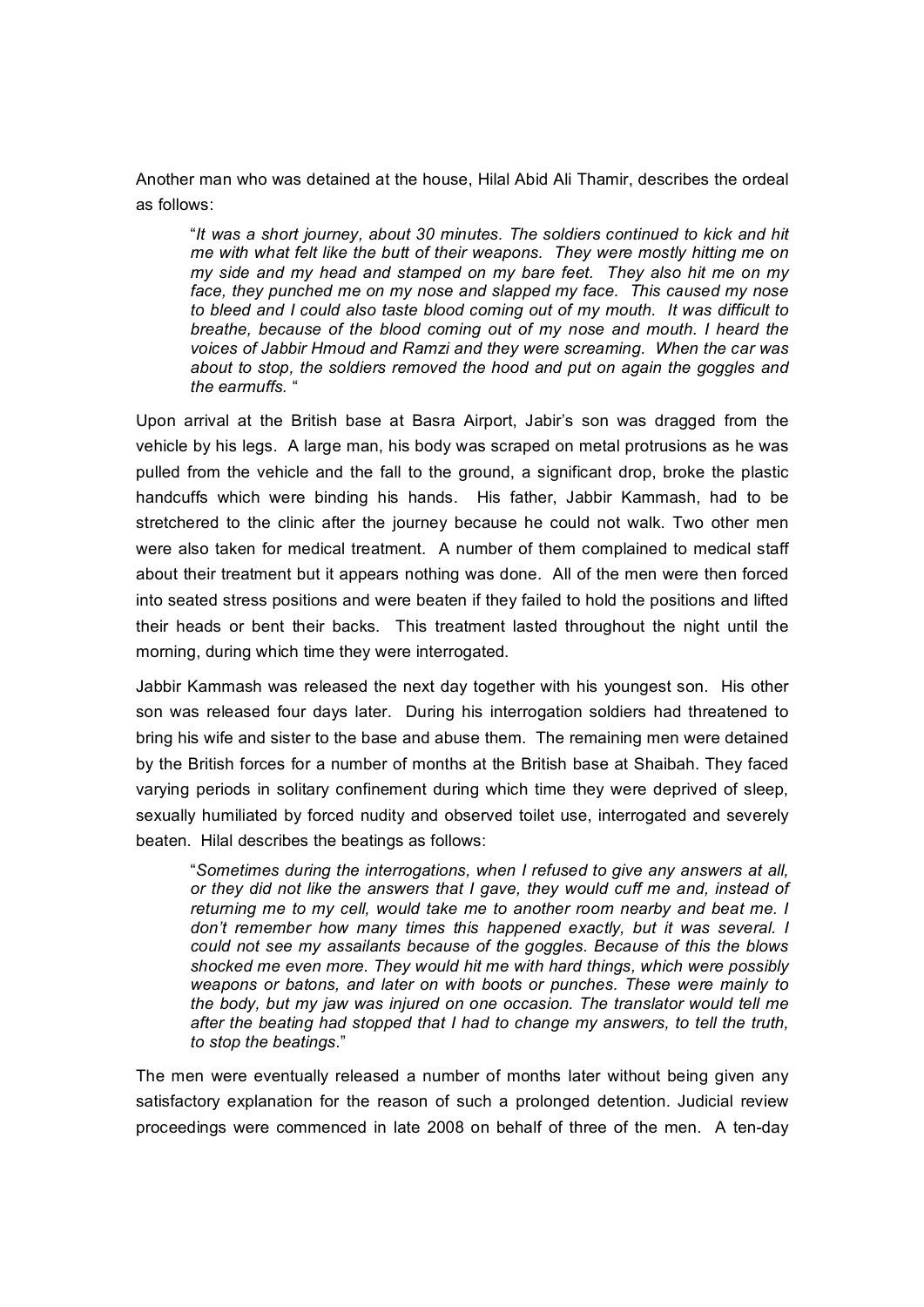hearing is likely to be listed towards the end of 2009. The full details of the Government's response are currently awaited.

#### **3.11 AlSaadoon Detention and Transfer**

#### **30 April 2003 31 December 2008 – R (AlSaadoon and Mufdhi) v Secretary of State for Defence**

Faisal al-Saadoon and Khalaf Mufdhi were detained in Basra on 30 April and 21 November 2003 respectively. Like so many others, they were originally interned by British forces on the grounds that they represented an internal security risk. They were known Ba'ath party members. Faisal Al-Saadoon was initially held in solitary confinement for 35 consecutive days in wholly inadequate facilities that included a metal shipping container, without proper sanitation or ventilation in unbearable temperatures that often exceeded 38 degrees Celsius. He was 51 years of age at the time and suffered from diabetes, but was denied essential medication for this. Whilst detained, he was subjected to deliberate sleep deprivation, arbitrary body searches and physical abuse. Khalaf Mufdhi faced similar treatment. He was held overnight in a two by three metre cell in which he was forced to stand throughout. He was not permitted to sit, talk or sleep: doing so would cause the guards to shout and bang on the iron bars to the cell. He was then interrogated and detained for 16 consecutive days in 'Silence Camp', a makeshift tent at the Theatre Internment Facility known as Camp Bucca. Detainees in 'Silence Camp' were required to remain sitting and were not permitted to speak to each other. They were regularly punished with physical labour or verbal abuse, often for no reason, or simply for speaking or requesting to go to the toilet. Requests to use the toilet were often refused, leading detainees to soil themselves. Intentional humiliation and debasement of the detainees appears to have been a constant feature of 'Silence Camp' at Camp Bucca.

Thereafter, the men were held for over five years, with limited access to their families, and with continued uncertainty as to their fate. In mid-2006 their classification was changed, when it was alleged by the British forces that they had been involved in the unlawful killing of two British Army personnel in the early days of the Iraq invasion. In 2008, it became clear that the British authorities intended to transfer the men to the Iraqi Higher Tribunal ("IHT"), having investigated the possibility that the men may have been implicated in the servicemen's deaths and thereafter made a complaint to the Iraqi authorities. The IHT had previously tried, convicted and executed Saddam Hussein in circumstances which gave rise to serious concerns as to the fairness of its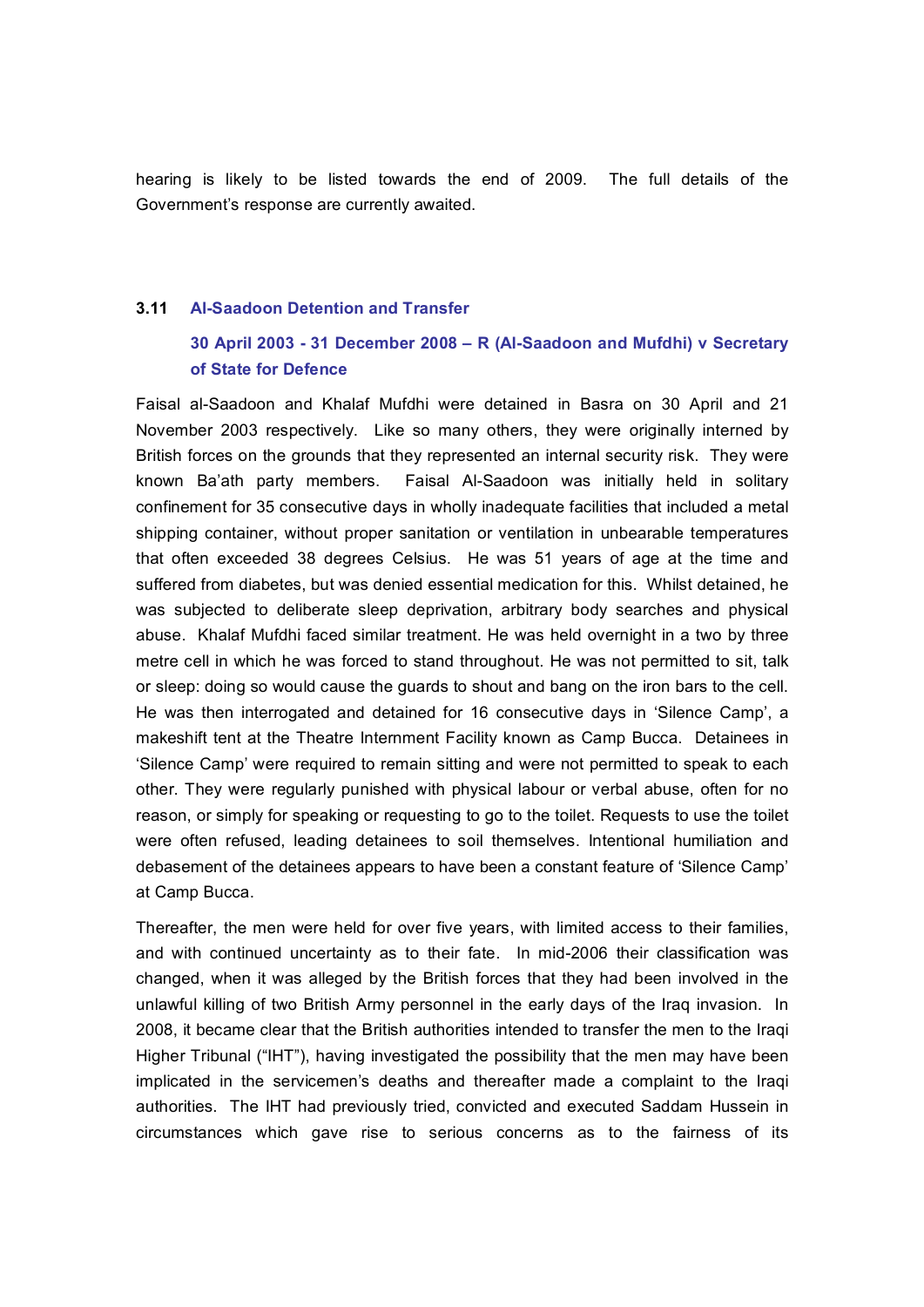proceedings.<sup>31</sup> PIL opposed the proposed transfer on the men's behalf given the risk of an unfair trial and the very real possibility that the men could be sentenced to death  $-$  a clear breach of the UK's obligations under the ECHR and international law not to transfer persons to jurisdictions where they will face a flagrantly unfair trial and/or the death penalty and/or torture. Hearings took place in the Divisional Court from 18 to 20 November 2008 and, due to the time pressures involved, shortly thereafter in the Court of Appeal on 29 and 30 December 2008. However, both courts, perhaps mindful of the political context of the end of the UN mandate for the British presence in Iraq on 31 December 2008, failed to block the transfer.

The ECtHR issued an injunction against the British Government within one hour of the Court of Appeal's judgment in order to prevent the transfer of the men to Iraqi custody due to the seriousness of the issues involved. Nevertheless, the day after receiving the ECtHR's order, the British Government went ahead and transferred the men to Iraqi custody notwithstanding the terms of the ECtHR's order (in respect of which, see 4.6 below). On 16 February 2009, the House of Lords declined to hear the appeal, the Government arguing that the question had become "academic" as a result of its transfer of the men in breach of the ECtHR order. The men therefore currently face what the Divisional Court and the Court of Appeal recognised as a "real risk" of being sentenced to death by hanging. The case proceeds before the ECtHR in Strasbourg on an expedited basis where the return of the prisoners to UK custody is sought, along with a whole host of diplomatic endeavours by the UK Government to attempt to repair some of the damage caused by its unprecedented actions in handing the men over to face the death penalty. The case also argues that hanging in itself constitutes inhuman and degrading treatment, placing the Government of the UK in the position of being seen to defend a practice now stricken from the statute books in this country. Newly issued judicial review proceedings in the UK also seek to review the transfer itself, with particular attention paid to the chain of events on 31 December 2008 which led to the transfer of the men despite the imposition of the ECtHR's injunction and a domestic High Court order obtained later that day by PIL in order to "shore up" the Strasbourg injunction.

#### **3.12 Future Cases**

The above case studies are not isolated incidents and may not represent the worst abuses perpetrated by the British army in Iraq. In May of this year, lawyers from PIL

<sup>&</sup>lt;sup>31</sup> See, for example: Human Rights Watch, *The Poisoned Chalice*, 22 June 2007 (

http://www.hrw.org/en/reports/2007/06/22/poisoned-chalice)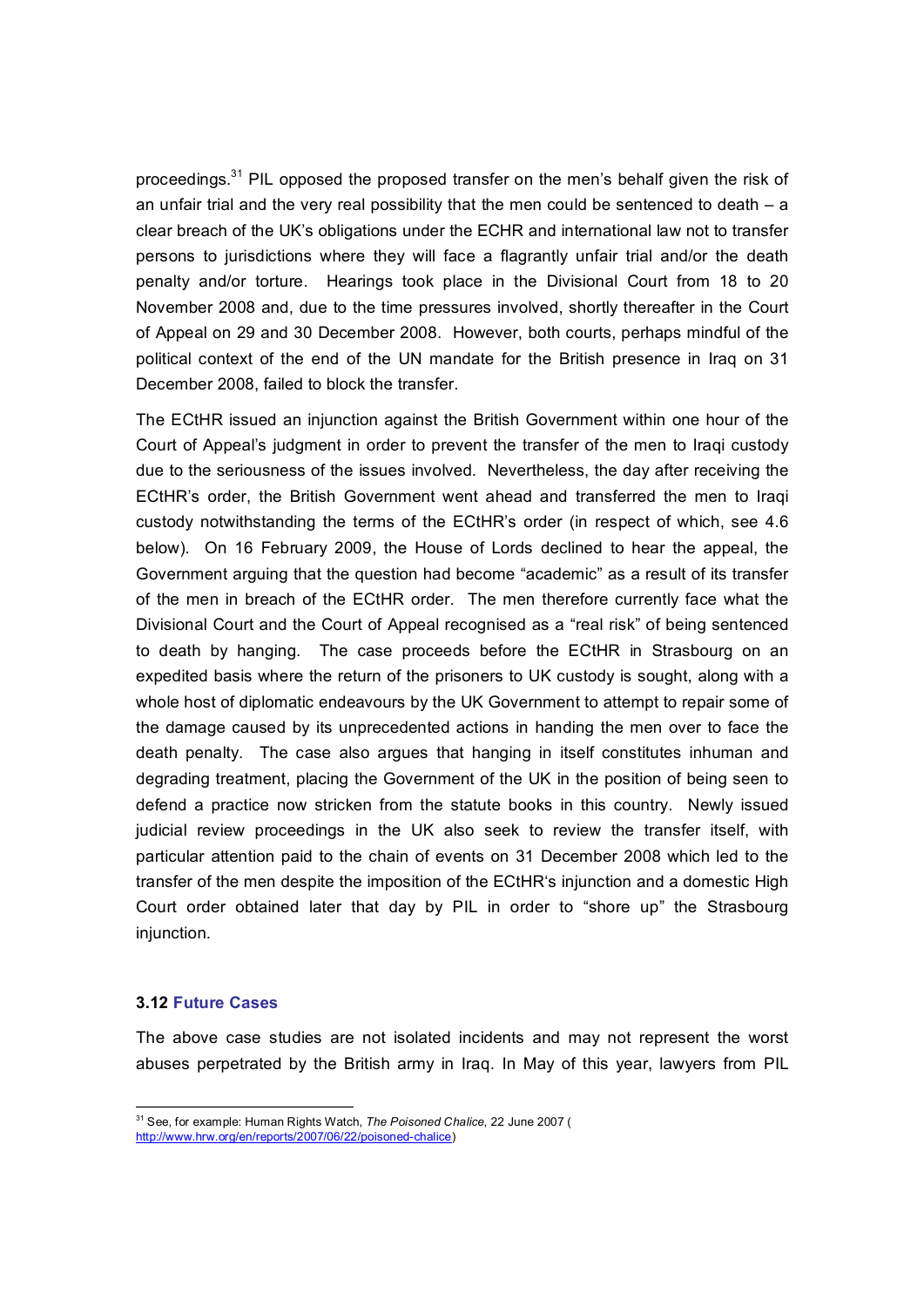travelled to Beirut to take witness statements from a number of other Iraqis who allege to have been ill-treated, arbitrarily detained and in some cases religiously humiliated and sexually abused by the British military. The cases documented span from the start of hostilities in March 2003 through to 2007 and it is understood that there are many more cases which are yet to be documented.

The details of the abuse and the use of coercive interrogation techniques (hooding, stressing, food and water deprivation) are all too familiar from the above case studies. With the ever-mounting evidence of repeated systemic abuse, the protests that these atrocities have been caused by a few rotten apples ring ever more hollow. Below, is a sample of new cases, which, unless the Government cedes to PIL's demands to hold full public independent investigations into the allegations, are likely to become the subject of judicial review proceedings in the coming months:-

- · On 22 August 2003, a group of 8 Iraqi male friends were sitting in a living room, watching satellite television when the British military forced entry into the building. The soldiers entered the room, violently beat the friends, handcuffed, blindfolded them and placed them in a military vehicle. The friends were taken to Camp Abu Naji, Maysan, Iraq, in a military vehicle while being beaten with such force that at least one of the Iraqis lost consciousness. They were then taken by helicopter to Camp Bucca where they were interrogated and threatened with dogs. They were detained overnight with no food or water. The next morning, a British soldier apologised to the Iraqis for their treatment and informed them that they would be released. When returned to Camp Abu Naji, they received a hand written apology from an Army Major.
- In April 2004, a group of brothers who were sleeping in their adjoining houses were detained by the British military on a raid at their home. Their father was shot and lost his arm as a result of his injuries and one of the brothers was seriously wounded by a bullet lodging in his neck and has since died of his injuries. The remaining eight brothers were taken to a room in the house and beaten so ferociously by the soldiers that at least one brother lost consciousness. They were handcuffed, blindfolded and hooded and taken to Camp Akka (while the beating continued) where they were forced to adopt various stress positions for 19 hours. No food or water was given to them and they were not allowed to go to the toilet. The brothers were then taken to Shaibah internment facility and detained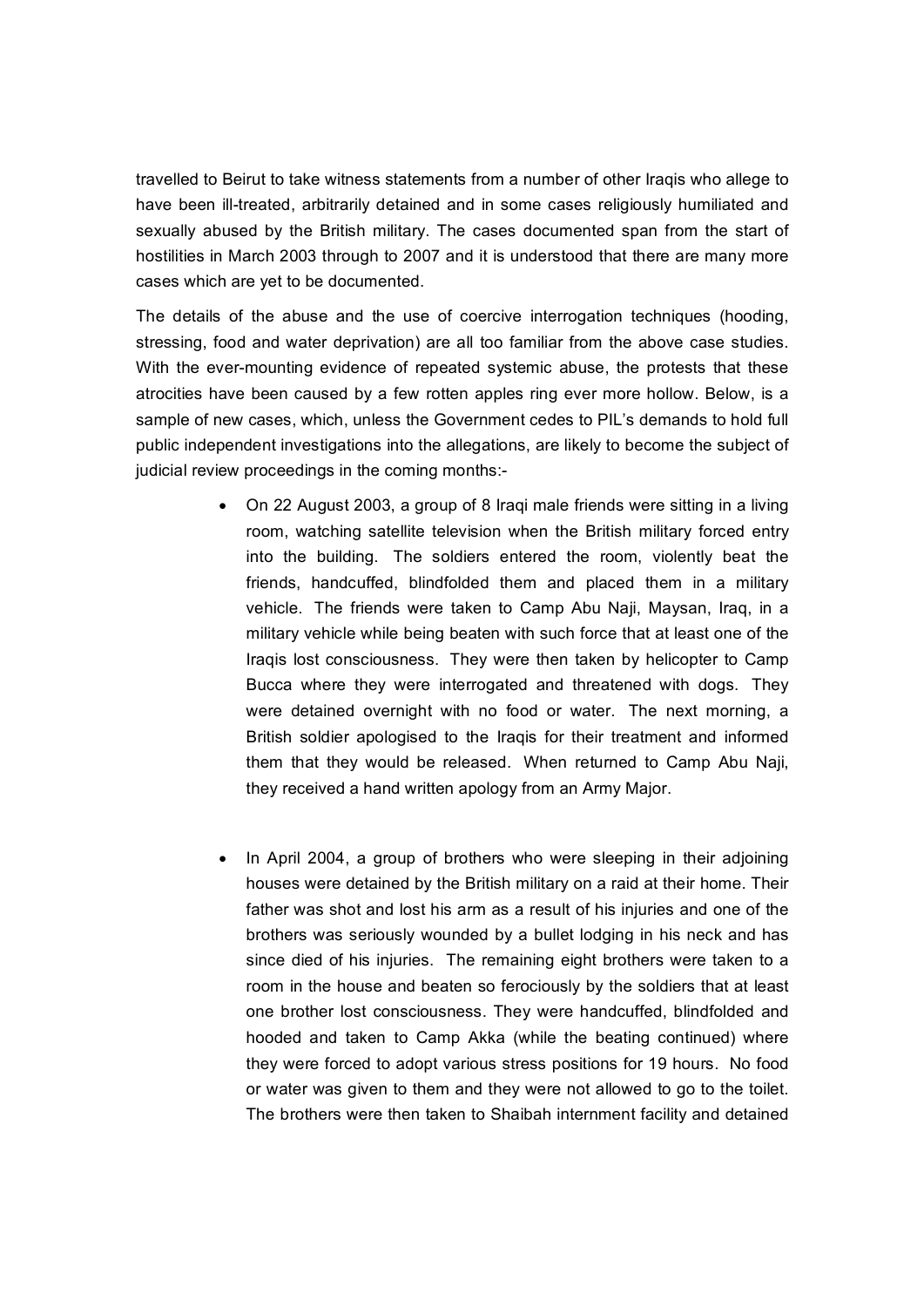for three weeks where they all complain of serious ill-treatment. One brother complains of being held in a 1.5 by 1.5 metres cell for four days. At first his body was so tender and swollen from the beatings he could not lie down on the tiled floor. With no access to a toilet, he was provided only with a plastic bag and bottle with which to relieve himself. Soldiers kicked the iron door to his cell continuously if he looked like he may be falling to sleep. After a medical examination, he was taken to a separate room where he was forced to strip naked and bend forward and backwards whilst British soldiers took photos of him on their mobile phones and laughed at him. The brothers were eventually taken in front of an Iraqi judge who immediately released them. No reason has been given for their detention.

· In January 2006, a Security Officer within the Basra Governorate was detained during a raid at his house in the early hours of the morning. Tens of soldiers entered, searched his house and in front of his wife and children, he was handcuffed, sat on, hooded and taken away. He was dragged into a vehicle, transported to British Headquarters where he was made to kneel in a stress position before being taken by helicopter to Basra airport. He complains of beating and physical abuse throughout this time. At Basra Airport, still only wearing his night vest and shorts, he was put through a gruelling and deliberately disorientating routine of stress positions, physical exercise, beatings, and interrogation. He was then transported by helicopter to Shaibah detention centre. He gives a disturbing account of sexual abuse occurring in the helicopter. At Shaibah detention centre the gruelling routine continued. He was kept in solitary confinement for eight days in a small cell approximately 1 by 1.5 metres. He was deprived of sleep and at night he was repeatedly taken from his cell, blindfolded, hooded, handcuffed and disorientated before being taken for short interrogations. On one night he was interrogated 14 times. He further complained of pornographic movies being played at high volume during the night to keep him awake. He remained at Shaibah detention centre until April 2007 when he was transferred to Basra airport. He complains of further ill treatment including an incident when dogs were brought into his cell. For the majority of his time he was kept in solitary confinement. In September 2007, he was released on the basis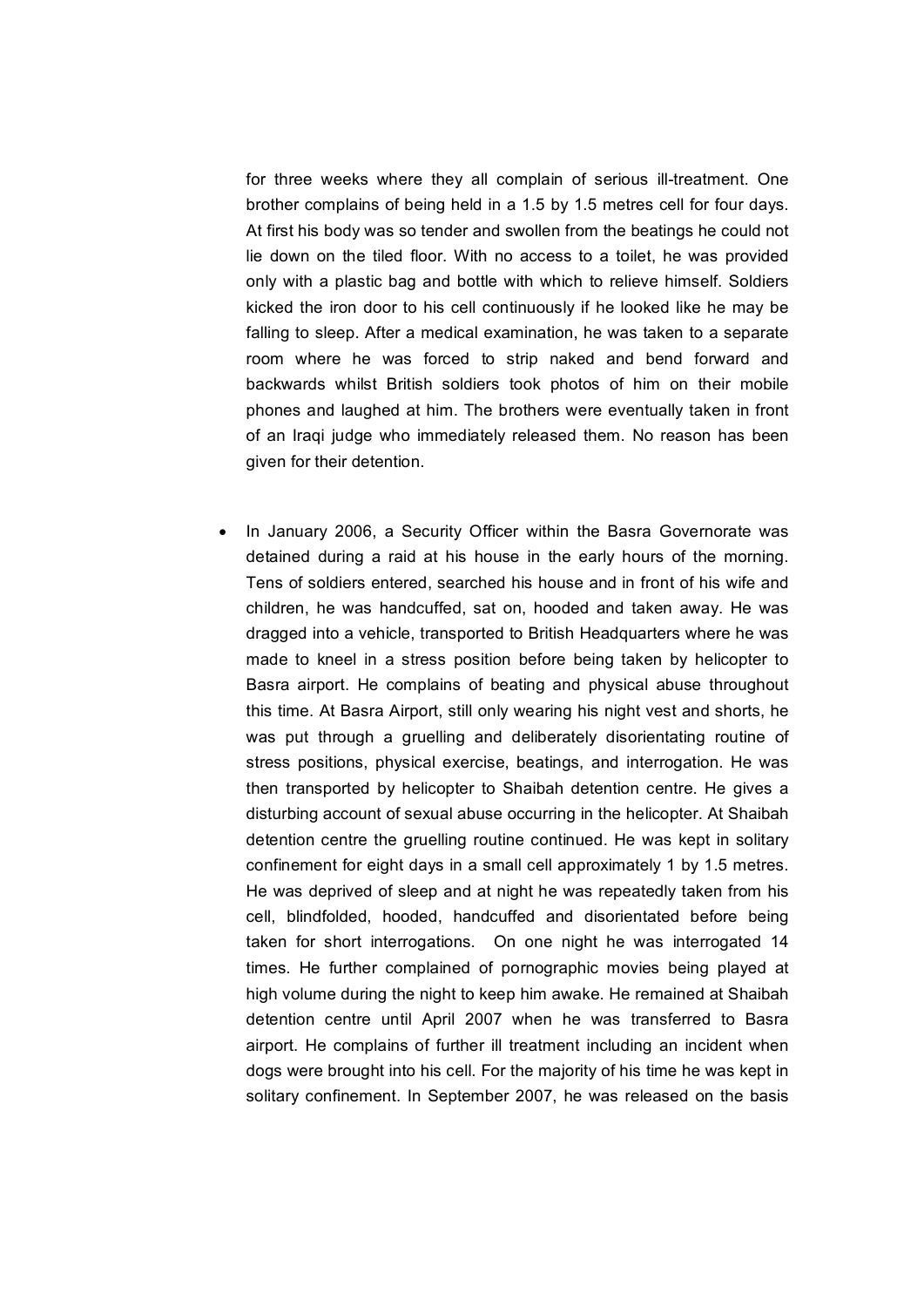that he no longer posed a threat. He has never received a satisfactory explanation for his prolonged detention.

- In March 2006, a 21 year-old Iraqi night patrol man was captured while patrolling the streets of Amara. He was taken to several detention centres and was tortured continuously for a period of 48 hours. At the hands of the British soldiers he was severely beaten, a vehicle was driven into him and he was hung up by handcuffs from a hook in the ceiling for elongated periods of time while soldiers beat him. In chilling echoes of Abu Ghraib, he was sexually abused by a female soldier while other soldiers took photographs and laughed at him.
- · In March 2006, another Iraqi male was sleeping in bed with his wife, when British soldiers entered his house by force, and dragged him outside. He was taken to Shaibah detention centre where he had to adopt stress positions and was beaten with such force that he lost consciousness. He sustained a serious injury to his eye, yet no medical treatment was given to him. Due to lack of medical care, he lost sight in his eye. He was detained for one year and three months, when he was released as there was 'insufficient evidence'.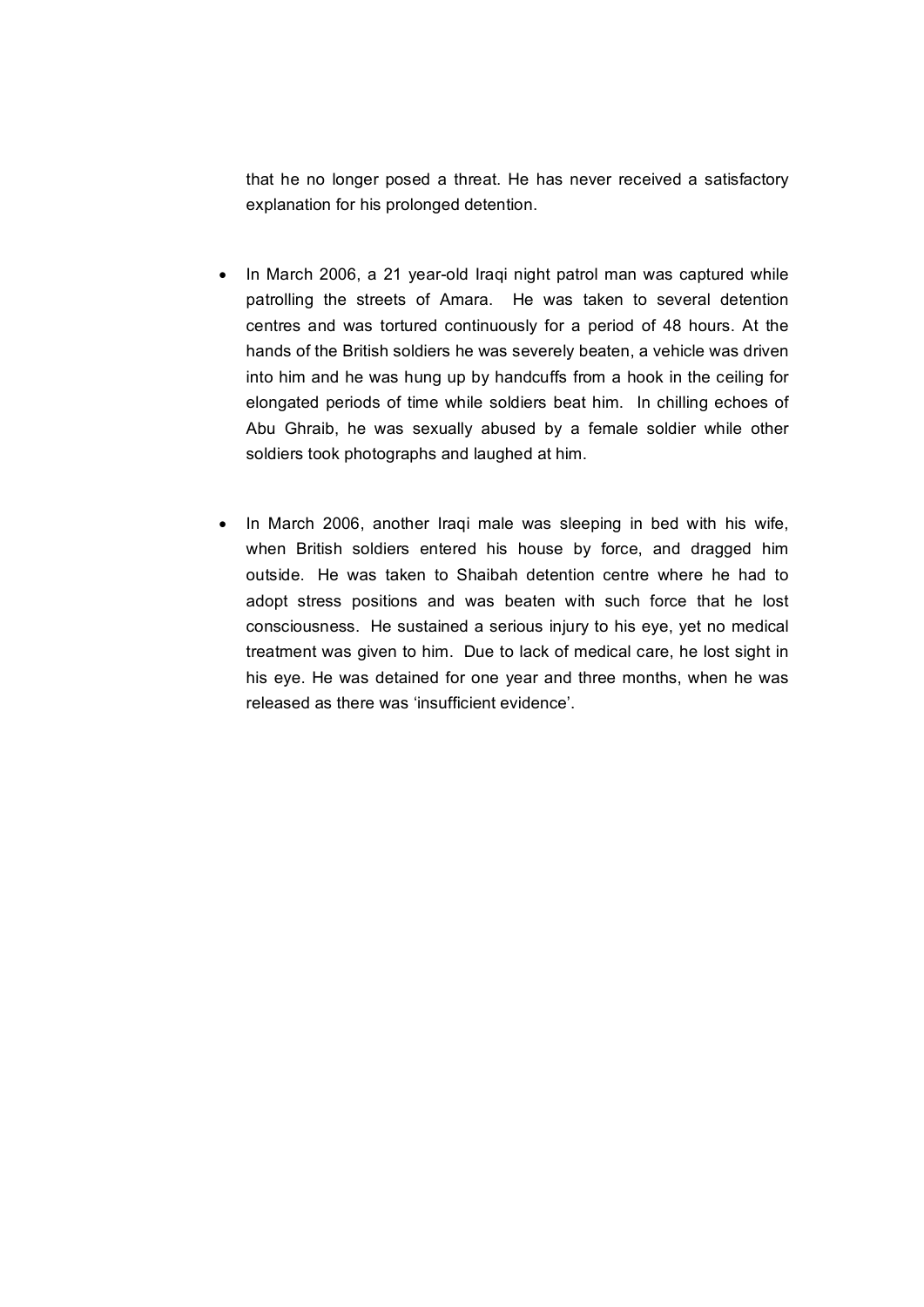#### **4 Evasion of Responsibility – The British Government's Response**

The response of the British Government to each of the case studies detailed in this report has been one of denial and obfuscation. Victims and their legal representatives have had their legitimacy questioned, in court and, more subtly, through the press. There have been no acknowledgements of wrongdoing, other than the apology given to Baha Mousa's family and the other survivors of that incident in 2008, which, of course, followed their damages actions, a failed Court Martial, the House of Lords proceedings in *AlSkeini* and the establishment of the Baha Mousa Public Inquiry.

In particular, a number of legal devices have been deployed by the Government in an effort to avoid accountability, and these are detailed below:

#### **4.1 Jurisdiction**

The House of Lords decision in *AlSkeini* confirmed the applicability of the Human Rights Act to persons detained by British troops anywhere in the world, effectively preventing a British Guantanamo. However, the British Government's response to this judgment has been to seek to limit its scope as much as possible. In almost all of the case studies detailed above, the Government has denied the applicability of the Human Rights Act. More recently, the Government has opposed the applicability of the Human Rights Act in similar circumstances but this time in relation to British soldiers serving in Iraq. The Court of Appeal recently rejected the Government's use of the argument in this context.<sup>32</sup> The jurisdictional argument has been used in various forms in the *Abdul Razzaq*, *Ali (Camp Breadbasket)*, *Kammash* and *AlSweady* cases. In other cases, where detention in a military detention facility is undeniable, the Government has sought to distinguish the facts from *AlSkeini* on various bases. In *Khadim Hassan*, they have denied any records of having detained Tarek Hassan and, failing that, argue that Camp Bucca, where he was held, was a US-only facility. This is despite the evidence from the Camp Bulford (Baha Mousa) Court Martial that between 1 and 2 of the 8 compounds of the Camp were run by British forces, and that the Joint Forward Interrogation Team, the main Divisional interrogation centre, was also based there. The incoherent logic of extending human rights protections to Baha Mousa, held in a disused toilet block in a partially destroyed hotel requisitioned as a British Army base, but to deny them to men held by British forces and transported in British vehicles, handcuffed and hooded by British soldiers, will be examined closely at these hearings. On the Government's case,

<sup>&</sup>lt;sup>32</sup> R (on the application of) Smith v Secretary of State for Defence, [2009] EWCA Civ 441 (18 May 2009)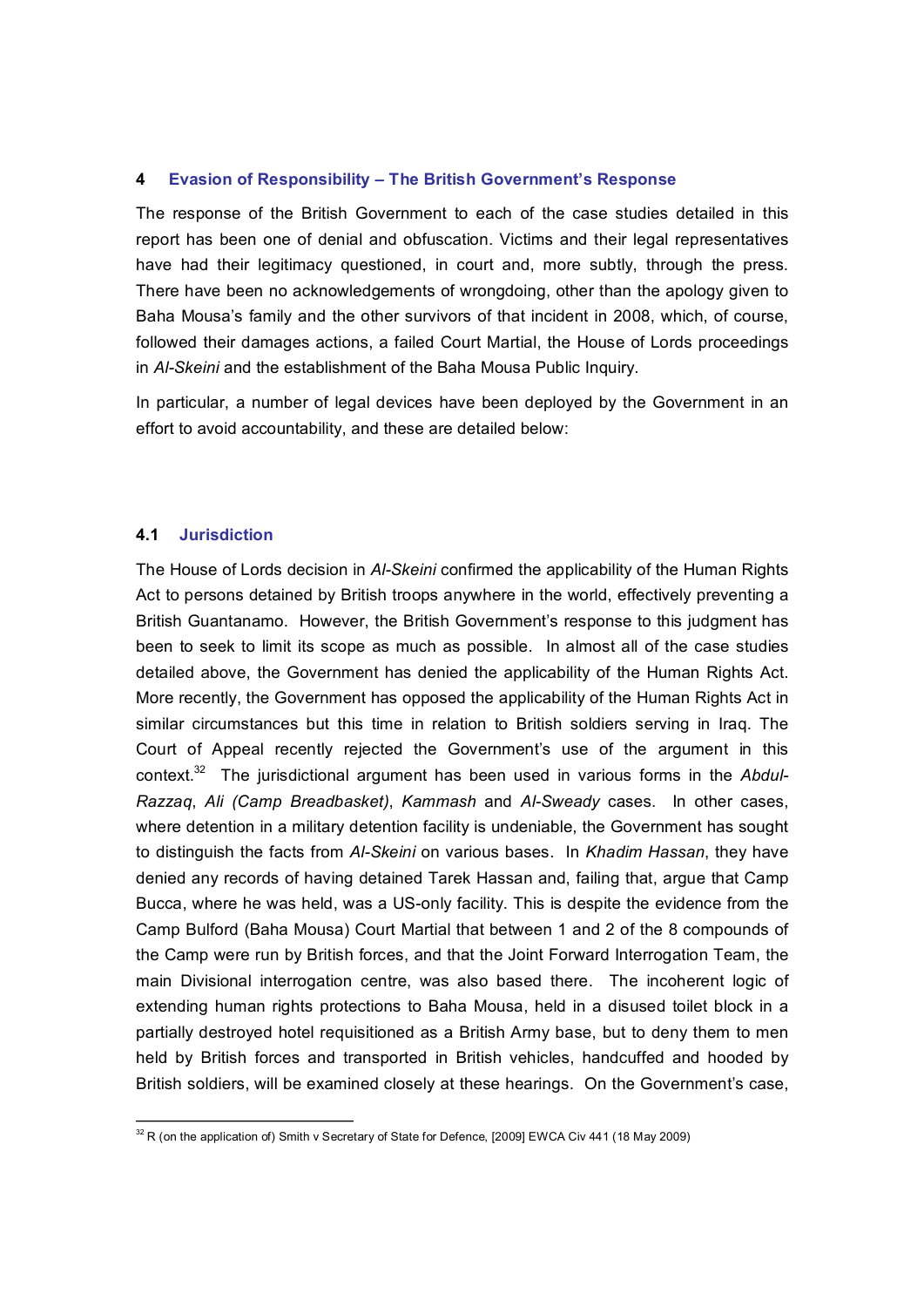it would seem detainees can be driven outside of the building where they are being held, tortured, and driven back and no Human Rights Act liability will arise to regulate the torturers' conduct or mandate an investigation. This evidently cannot be correct.

In the *AlSaadoon* case, the Secretary of State argued that the *AlSkeini* bases of jurisdiction were displaced by the fact that the men were held as criminal suspects, purportedly on behalf of the Iraqi Government, and were therefore not subject to the Human Rights Act and that, in any event, the absence of a UN mandate post-31 December 2008 also caused the Human Rights Act to cease to have application. Thus, the ECHR rights that extend to victims have been subjugated to the vagaries of other international instruments of a less-binding or peremptory nature, easily manipulated by the UK Government in any given circumstances.

These attempts to evade responsibility on jurisdictional grounds will be dealt with in the forthcoming hearings of Al-Saadoon and Al-Skeini at the ECtHR in Strasbourg.

#### **4.2 Applicable Law**

Another way in which the Government has sought to evade accountability for the actions of British troops in Iraq has been to claim that the protections contained in the ECHR did not apply - even to persons detained by British forces - if they came into conflict with applicable Geneva Convention or UNSCR powers<sup>33</sup>. This argument was partially successful in the case of *AlJedda* in the House of Lords, in which it was decided by their Lordships that the power to intern persons did qualify the protections against unlawful detention contained in article 5 ECHR but only as absolutely necessary. Lord Bingham stated:

"*the UK....must ensure that the detainee's rights under article 5 are not infringed to any greater extent than is inherent in such detention*"<sup>34</sup>

However, the primacy of the ECHR is implicit in this statement, in contrast to the Government's erroneous legal advice at the start of the Iraq occupation that the ECHR had no applicability and that the lower standards of the Geneva Conventions would operate to "oust" it.<sup>35</sup> Nevertheless, the Government continues to oppose the claims of unlawful detention made against them in the above case studies by claiming that they

<sup>&</sup>lt;sup>33</sup> Either during the occupation from c. 1 May 2003 to 28 June 2004 when all of the Geneva Conventions applied, or since June 2004 when certain powers, such as the power to detain persons for imperative reasons of security, were, the Government claims, prolonged by successive UN Security Council Resolutions. <sup>34</sup> *Supra,* n 28, para <sup>39</sup>

<sup>&</sup>lt;sup>35</sup> Evidence which emerged as a result of the Court Martial proceedings surrounding the death of Baha Mousa and the mistreatment of the nine survivors contained email correspondence referring to the Attorney General's advice that "*during phase III (b) Phase III, lex specialis operates to oust ECHR.*" It was stated that "*At PJHQ we only intend to concentrate on the impact of GCIII/GCIV Hague Reg.s when providing guidance to TELIC Phase IV operations*." This advice will be analysed in more depth by the Baha Mousa Public Inquiry.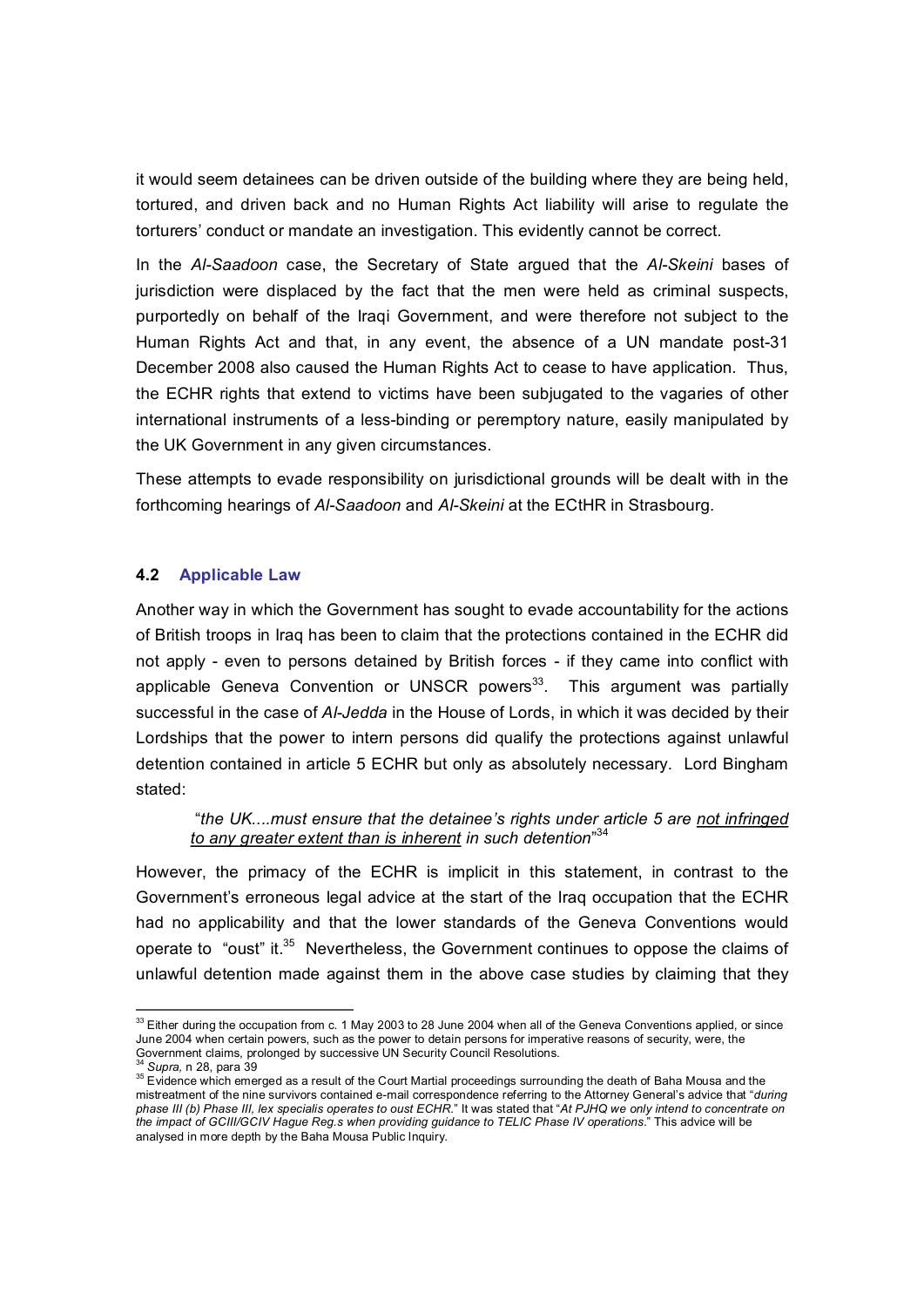had a clear power to intern pursuant to UNSCR authorisation. It remains to be seen whether they will continue to make this argument in relation to the house-raid cases which have only recently been notified to them. If so, the Government will have to provide a fully reasoned explanation as to why it was absolutely necessary to arrest so many men (farmers and taxi-drivers) in their homes and detain them for over two years before releasing them back to their families to no apparent benefit, let alone for imperative reasons of security.

#### **4.3 Attributability/State Responsibility**

The argument that the acts of British forces are attributable only to the UN and not the UK Government (due to the UNSCR resolutions authorising the continuation of Iraq operations) was run by the Government in *AlJedda* in the House of Lords in 2007 where it was roundly rejected. However, the Government has since argued that the acts of British troops are not attributable to the UK or the UN, but to Iraq. The Court of Appeal's judgment in the *AlSaadoon* case decided that since the men were being held as criminal detainees the ECHR had no application. Once the men had been reclassified as criminal detainees by the British, Iraqi law essentially ousted the applicable British human rights protections. As a consequence, the Government is now able to argue in respect of persons held by them in British detention facilities abroad, that if they are classified as criminal detainees being held for the local authorities then no British state responsibility attaches to their treatment. The Court of Appeal summarised:

"*In these circumstances the United Kingdom was not before 31 December 2008 exercising any power or jurisdiction in relation to the appellants other than as agent for the Iraqi court. It was not exercising, or purporting to exercise, any autonomous power of its own as a sovereign State*." <sup>36</sup>

The logical conclusion of such reasoning is that whether someone could be tortured by British troops with impunity depended on what type of detainee they were. Even if, as in Mr Al-Saadoon's and Mr Mufdhi's cases, they were arrested, investigated and held by British forces in connection with a crime against British servicemen, no responsibility for British troops' treatment of them (including, in this case, their being handed over to face the death penalty in contravention of Britain's ECHR and international law obligations) attaches to the British Government under the ECHR, as they were deemed to be criminal detainees. The implications of such evasion of responsibility for other British military operations, in Afghanistan or on peace-keeping operations, is clear. In postconflict states where the rule of law is weak, the prospects of prosecution of authorities is slim, and the prospects of prosecution of foreign forces is nonexistent (perhaps due

<sup>&</sup>lt;sup>36</sup> R (On the application of Al Saadoon and Mufdhi) v the Secretary of State for Defence [2009] EWCA Civ 7 at para 40.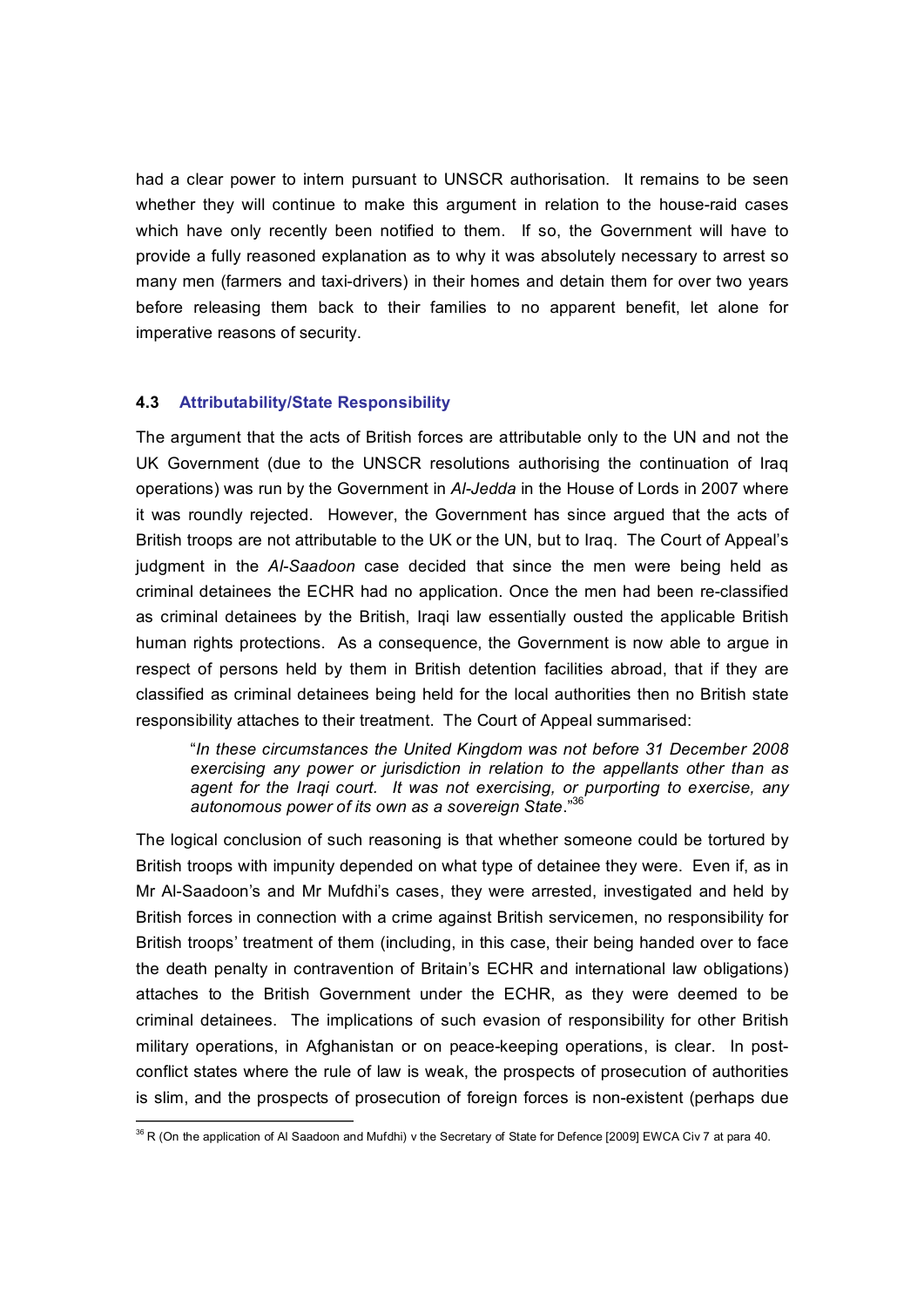to immunities negotiated in separate instruments) then the Court of Appeal's reasoning has opened up a void of responsibility where previously, post-Al-Skeini, there had been none.

Again, an application has been made to the ECtHR in relation to all of the issues connected with the *AlSaadoon* case, including this supplanting of state responsibility (and thereby ECHR jurisdiction) and judgment is currently awaited. *AlJedda*, also subject to an application to Strasbourg, will also consider the issue of attributability within around the next 12 months.

#### **4.4 Disclosure**

In the judicial review proceedings detailed in this report, the Government has a very clear public law duty of candour, to disclose all material relevant to the proceedings to ensure their fair disposal. The Courts have consistently recognised the unusual position of power that the executive has in defending judicial review proceedings in that it is often the only party privy to documentation which will either assist or damage its position in the proceedings. It is therefore imperative that there be no doubt that the Government is handing over all relevant documentation in connection with such serious allegations. Some limitations due to national security considerations are accepted. However, the recent *Binyam Mohamed* proceedings have raised serious questions regarding the Government's exercise of this prerogative, and both those proceedings and *AlSweady* have resulted in serious criticisms of the Government's approach to disclosure.

Michael Fordham QC summarises the ordinary disclosure duty on the Government in an article in the Judicial Review journal as follows:

"*A defendant to a judicial review claim owes a very high duty to assist the court with full and accurate explanations of all the facts relevant to the issue the court must decide.... Lack of cooperation and candour is strongly deprecated... It is right for the defendant to respond to the claim by making available information which would enable the claimant to raise further issues.... The defendant cannot be selective in the material which it provides.... Lawyers assisting a public authority in* a *decision-making context should take proactive steps to satisfy themselves that the appropriate public law standards are being, will be, and have been genuinely adhered to..."<sup>37</sup>*

The *AlSweady* case, being so factually contentious, was clearly a case where the Government's compliance with its duty of candour would come under the spotlight. Yet it was only after months of correspondence, an application to the Court, and a subsequent Disclosure Hearing that the Government handed over the vast majority of

<sup>&</sup>lt;sup>37</sup> Michael Fordham QC's "Disclosure Principles" article in Judicial Review, 2007 (page 195)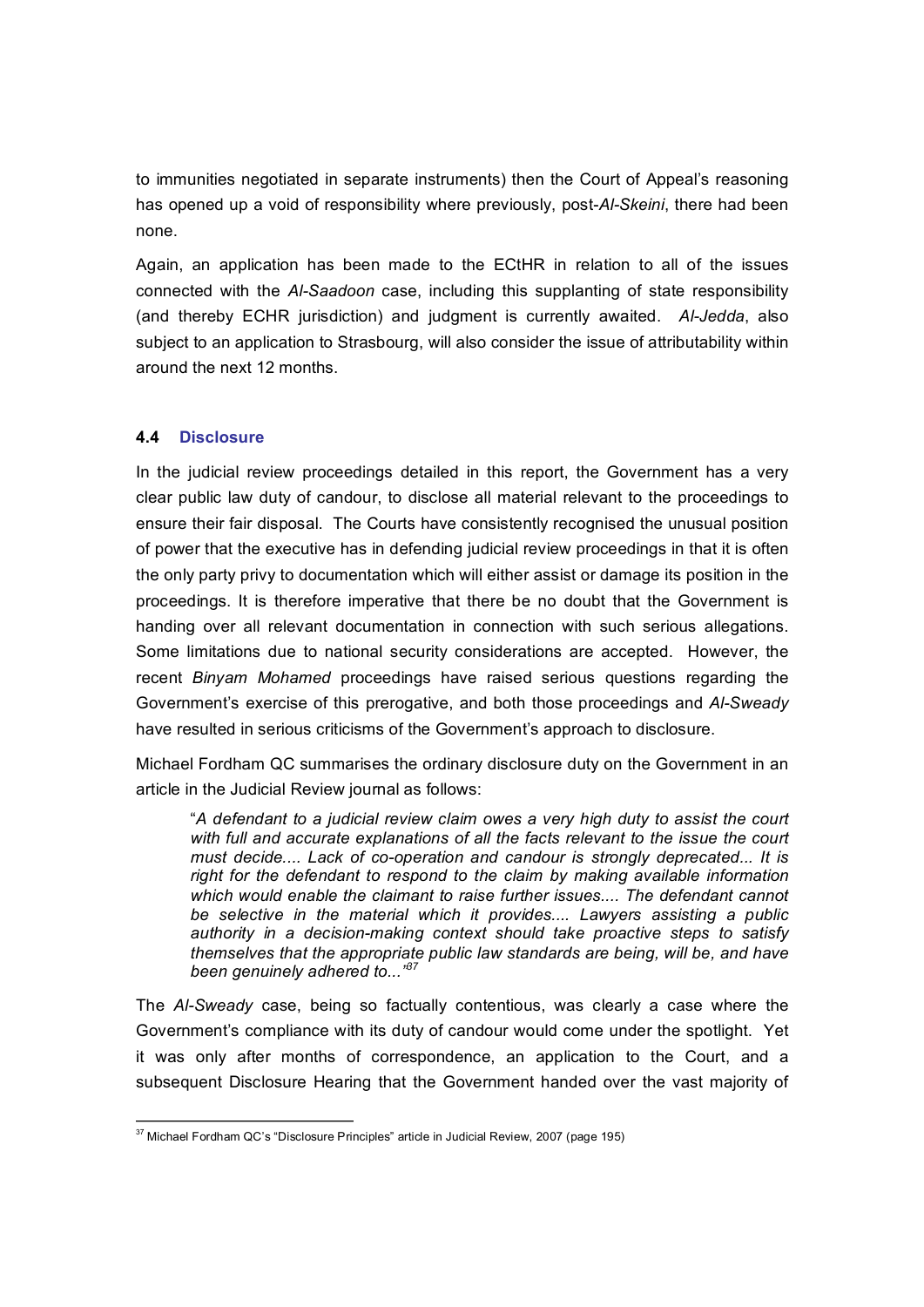documentation (some 33 files including material which was clearly damaging) and agreed to provide a witness statement assuring the Court that the Government's lawyers had indeed reviewed all of the material. Further disclosure followed in March 2009 (44 files), just days before the commencement of the hearing, which commenced on 22 April 2009. The hearing continued for 5 weeks and was delayed on a number of occasions by further disclosure. The Treasury Solicitor and the head of the RMP were required by the Court to give evidence to explain the situation as regards disclosure.<sup>38</sup> Questions remain in these proceedings, which are ongoing, as further disclosure continues to emerge.

#### **4.5 International Conventions**

Although the majority of the cases detailed in this report principally allege breaches of the ECHR (in particular articles 3, 5 and 8), the allegations also amount to breaches of other international instruments binding upon the UK, in particular the UN Convention Against Torture and the UN Convention on the Rights of the Child. The Government seeks to avoid liability for these breaches by arguing that such conventions' territorial application extends only to UK territory and that, whilst ratified, they have not been incorporated into UK law. The UK is again seeking to limit the application of internationally recognised and accepted human rights' instruments. The first contention, of geographic applicability, is well met by the statements of the UN Committee Against Torture, which is charged with policing the Convention and has expressly made clear to the UK and the US that UNCAT has direct application in Iraq. $39$  The second contention, of incorporation, does not adequately meet PIL's argument that these conventions can be relied upon by domestic litigants since they constitute customary international law. In any event, the ECHR should be interpreted consistently with the UK's obligations in treaties such as UNCAT, given that their ratification preceded the passage of the Human Rights Act 1998 (under the principle in *Garland* referenced by Lord Bingham in A (No.2)).

If UNCAT is not said to apply, then the *ex-officio* duty in article 12 which requires states to investigate possible cases of torture as soon as they are aware of relevant circumstances can have no application. If UNCAT's applicability had been accepted by the UK, and personnel trained to abide by it (for example, medics and senior officers who had contact with detainees), then the torture of persons such as Baha Mousa would have been identified by the medical and other personnel who treated them and

<sup>&</sup>lt;sup>38</sup> BBC Online *Regret over Iraqi Deaths Case* 16 May 2009 ([http://news.bbc.co.uk/2/hi/uk\\_news/8053094.stm\)](http://news.bbc.co.uk/2/hi/uk_news/8053094.stm) <sup>39</sup> UN Committee Against Torture (CAT), General Comment No. 2: Implementation of Article 2 by States Parties, 24 January 2008, CAT/C/GC/2, available at: http://www.unhcr.org/refworld/docid/47ac78ce2.html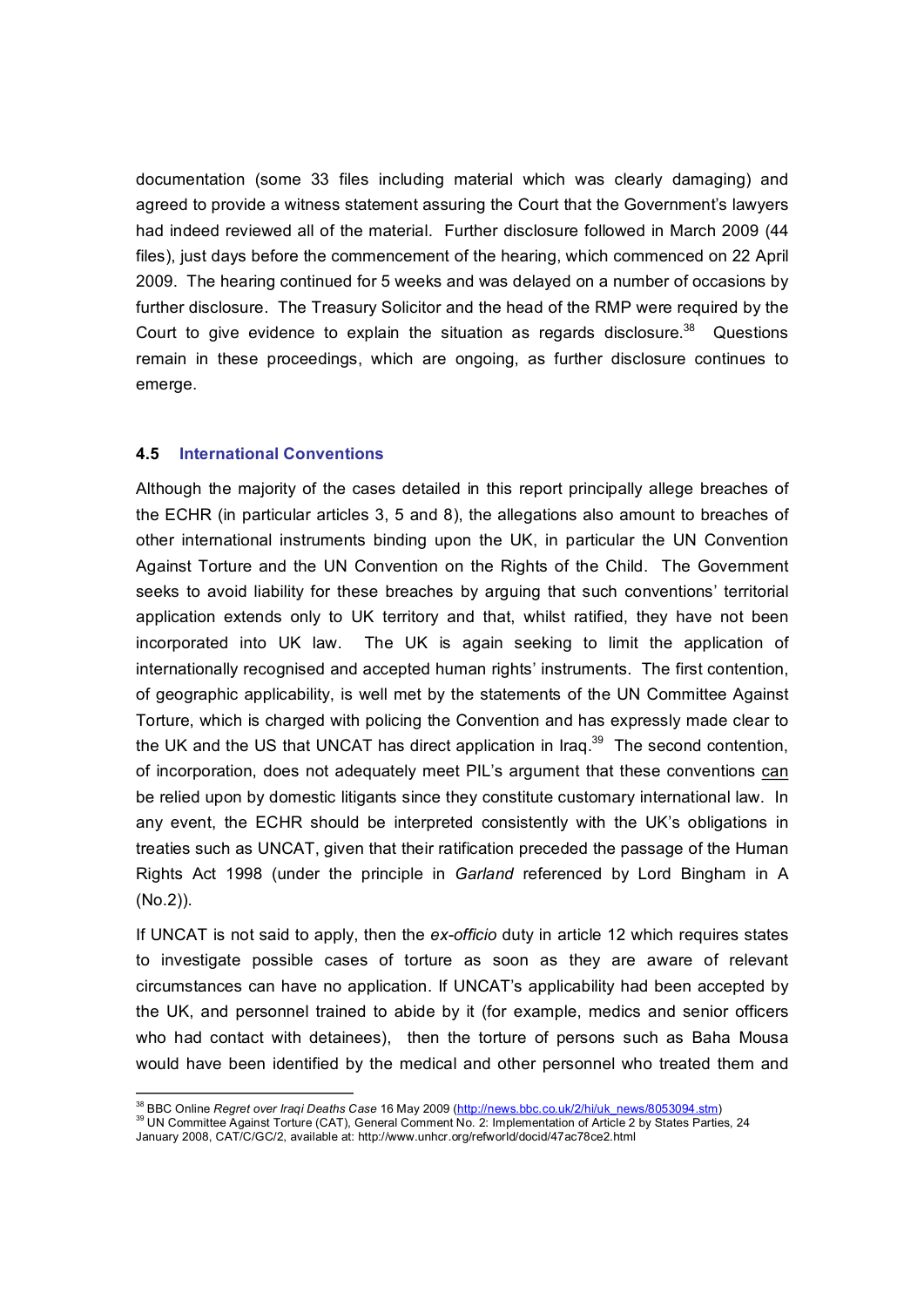immediate steps taken to prevent their further mistreatment and (in the case of Baha Mousa) death.

#### **4.6 Breach of European Court Measures**

On 30 December 2008, at around 4pm, the ECtHR made an order (commonly termed 'interim measures') against the UK Government which prohibited it from handing over to Iraqi custody the two claimants in the *AlSaadoon* proceedings pending determination of the UK's compliance with its responsibilities under the ECHR. Those responsibilities included respecting the intransgressible principle of *nonrefoulement* (that persons will not be handed over to torture or , in the case of the EU, the death penalty). The order was communicated to the British Government within an hour of the Court of Appeal's decision (at the conclusion of an urgent two-day hearing) that Faisal Al-Saadoon and Khalaf Mufdhi could be transferred to the Iraqi authorities despite the Divisional Court's recognition that they faced a "real risk' of the death penalty and subsequent execution. The Court of Appeal's reasoning has been outlined earlier in this report. Following the Court of Appeal judgment on 30 December 2008, PIL wrote to Treasury Solicitors reiterating the binding nature of ECtHR interim measures, citing the case of *Mamatkulov<sup>40</sup>* that decided the point.

However, neither the ECtHR nor the British House of Lords were given an opportunity to effectively consider the lawfulness of the men's transfer in its proper context as on the day following the Court of Appeal's decision of 30 December 2008 the two men were transferred to Iraqi custody by the UK forces in Basra. This transfer took place in breach of the order of the ECtHR. Such a breach had never before taken place and ministerial statements had hitherto been very clear on the need to comply with Strasbourg interim measures. Throughout the course of this crucial day, even when the Government was, on its own evidence, actively considering whether or not to hand over the men, the Government did not notify PIL, nor respond to its repeated enquiries, incumbent as it was upon the Government to draw attention to the impending unprecedented breach of the European Court's order. Even when the decision was made, it was not communicated to PIL in a timely fashion. Nevertheless, when an indication of transfer was eventually provided, PIL immediately sought and obtained a domestic injunction to "shore up" the ECtHR injunction and thus prevent transfer.

Later that day, the UK Government sought and obtained an urgent rescission of the domestic order on the basis that the men had been transferred at the time at which it had been made. However, it has only recently emerged that at both the time of grant of

<sup>40</sup> *Mamatkulov and Askarov v Turkey, A*pplication no. 46827/99 (2005)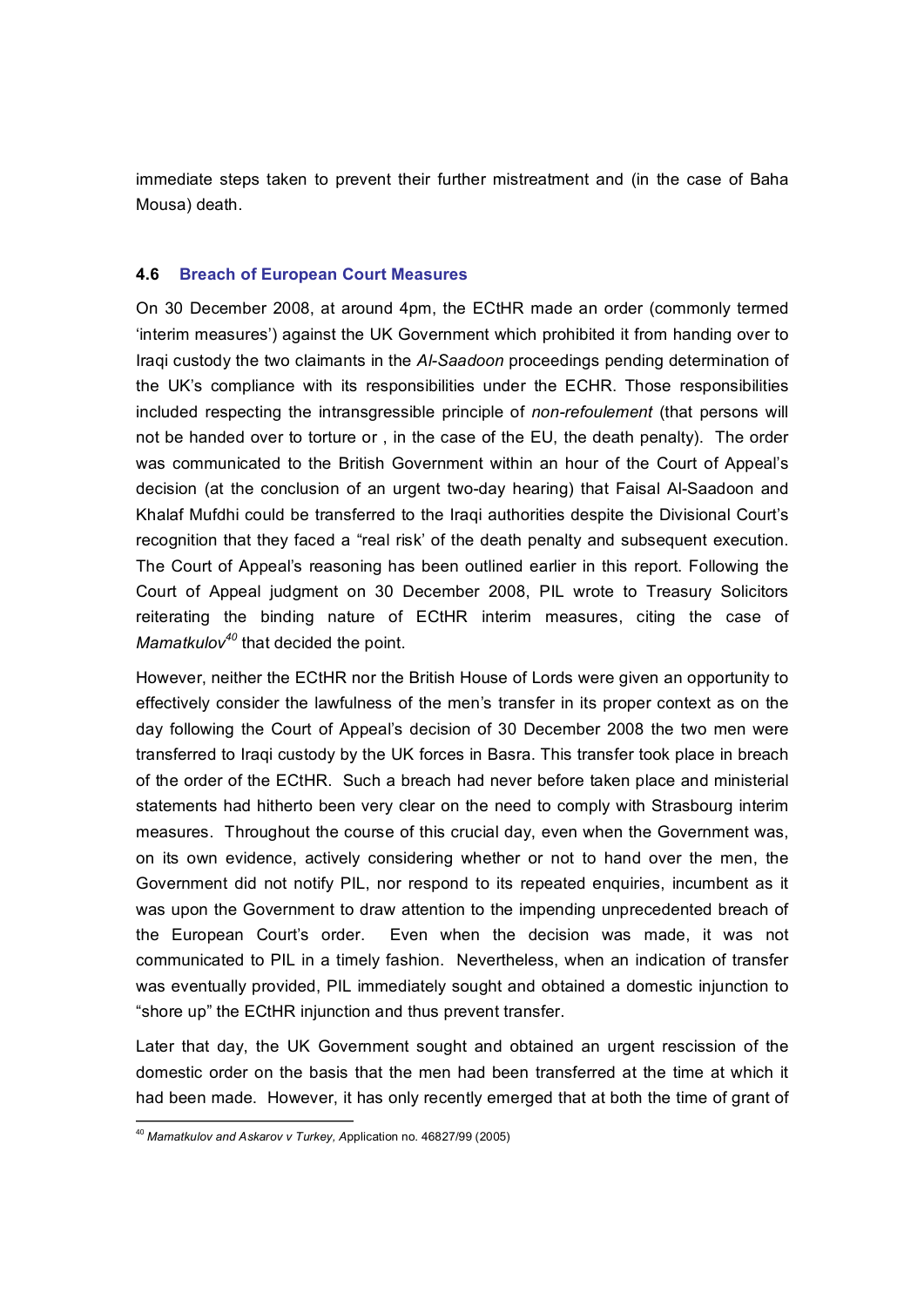the domestic order and at the time of its rescission the men continued to be in the presence of British troops, in British vehicles, and had not been accepted into the Iraqi prison in Baghdad. It is easy to see how a radioed order could have ensured that the men remained within British custody and difficult questions are now raised about the veracity of the Government's representations to the High Court on New Year's Eve in order to procure the rescission of the domestic order. These circumstances will be explored in detail by the judicial review brought for this purpose and listed to be heard in July 2009.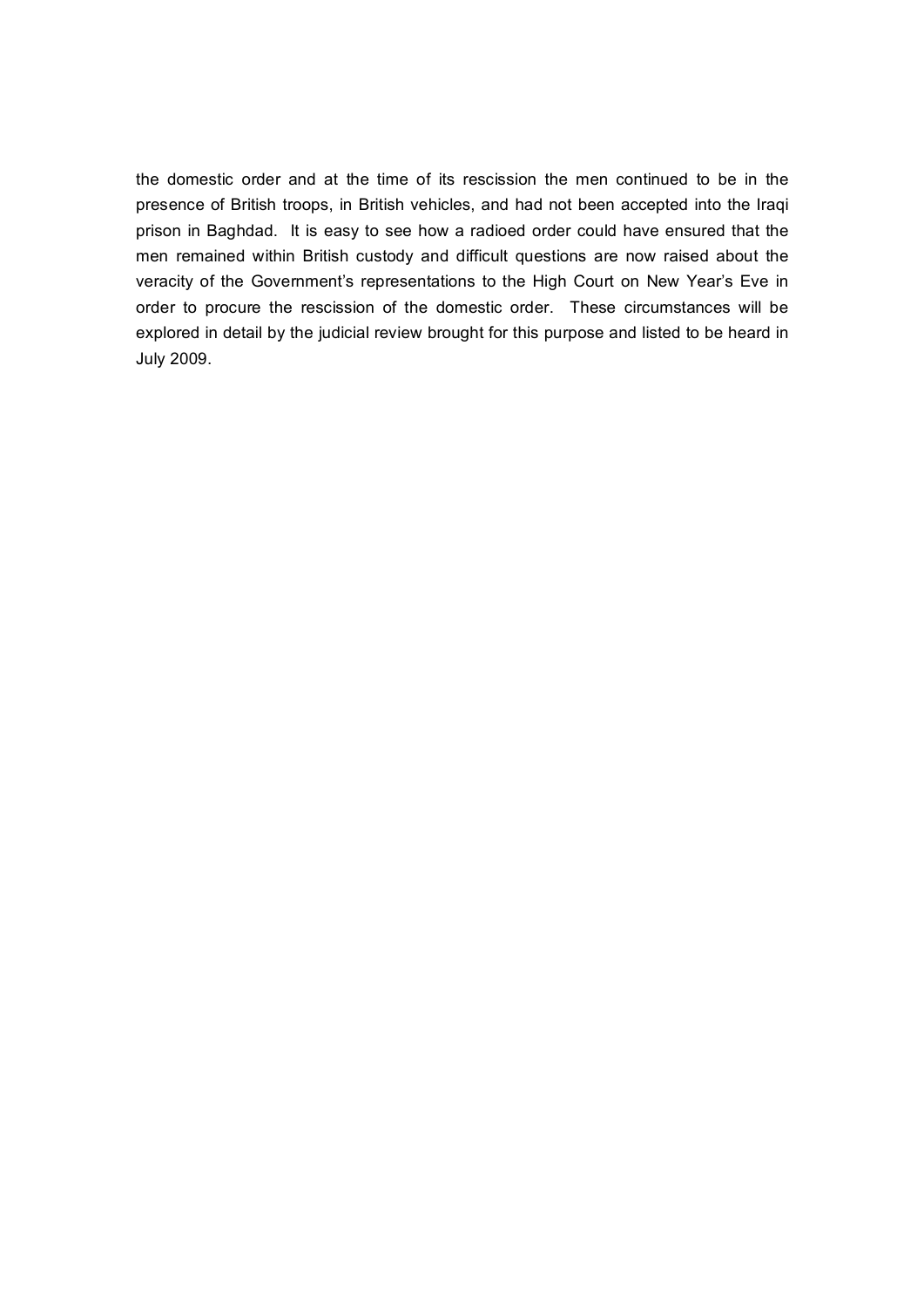#### **5 Conclusion**

The case studies detailed in this report together present further evidence of widespread abuse, of uncontrolled aggression and of religious and sexual humiliation. These matters cannot be divorced from the use of illegal interrogation techniques, the use of which is now the subject of the Baha Mousa Public Inquiry. However, these matters also stretch beyond interrogation techniques to raise troubling questions of a military and intelligence culture that appear to ignore the rule of law and fostered an in-bred culture of abuse. One explanation is that the lowering of standards caused by the authorised use of coercive interrogation techniques led to a leaching of abuse into widespread practice. It is a mistake to characterise the mistreatment in the cases simply as "abuse" since such a simplistic explanation precludes the discernment of recurrent practices and the search for systemic causes, of which the cases detailed herein, when viewed together, are clearly suggestive. These cases are only a sample of a much larger number of incidents involving British forces in Iraq, and that allegations will continue to emerge as victims realise the possibilities for accountability and reparation available to them.

The withdrawal of British troops from Iraq will not signal an end to the difficult questions asked of the Government. Questions remain unanswered in relation to the decision to go to war (in legal parlance the *jus ad bellum*)<sup>41</sup> or the lawfulness of the actions of British troops in Iraq (the *jus in bello* and *jus post bellum*), the answers to which will resonate for a long time domestically and internationally, both legally and politically. The House of Lords decision in *AlSkeini* confirmed that the Human Rights Act imposes duties on the Government to investigate incidents of mistreatment, offer reparation to victims and to modify policy to prevent repetition. The HRA is at the heart of the search for accountability in these cases, as is the legal procedure of judicial review.

The success of these cases should signal a sea change in the Government's approach to military training and planning, military invasion and occupation, interrogation, and general treatment of civilians, internees and prisoners of war. However, reliance cannot be placed wholly on these legal actions. A national debate regarding the role of the British armed forces and their sanctioned practices needs to take place, at the heart of which should be a broadly mandated public inquiry into British troops' actions in Iraq. The recently announced Iraq Inquiry, if public and given the appropriate scope, presents the possibility of a holistic evaluation of what went wrong with military practice in Iraq.

<sup>&</sup>lt;sup>41</sup> See comments of Lord Bingham: Norton-Taylor, Richard, Top Judge: US and UK acted as 'vigilantes' in Iraq invasion, 18 November 2008; Shiner and Williams, *The Iraq War and International Law*, Chapter 1.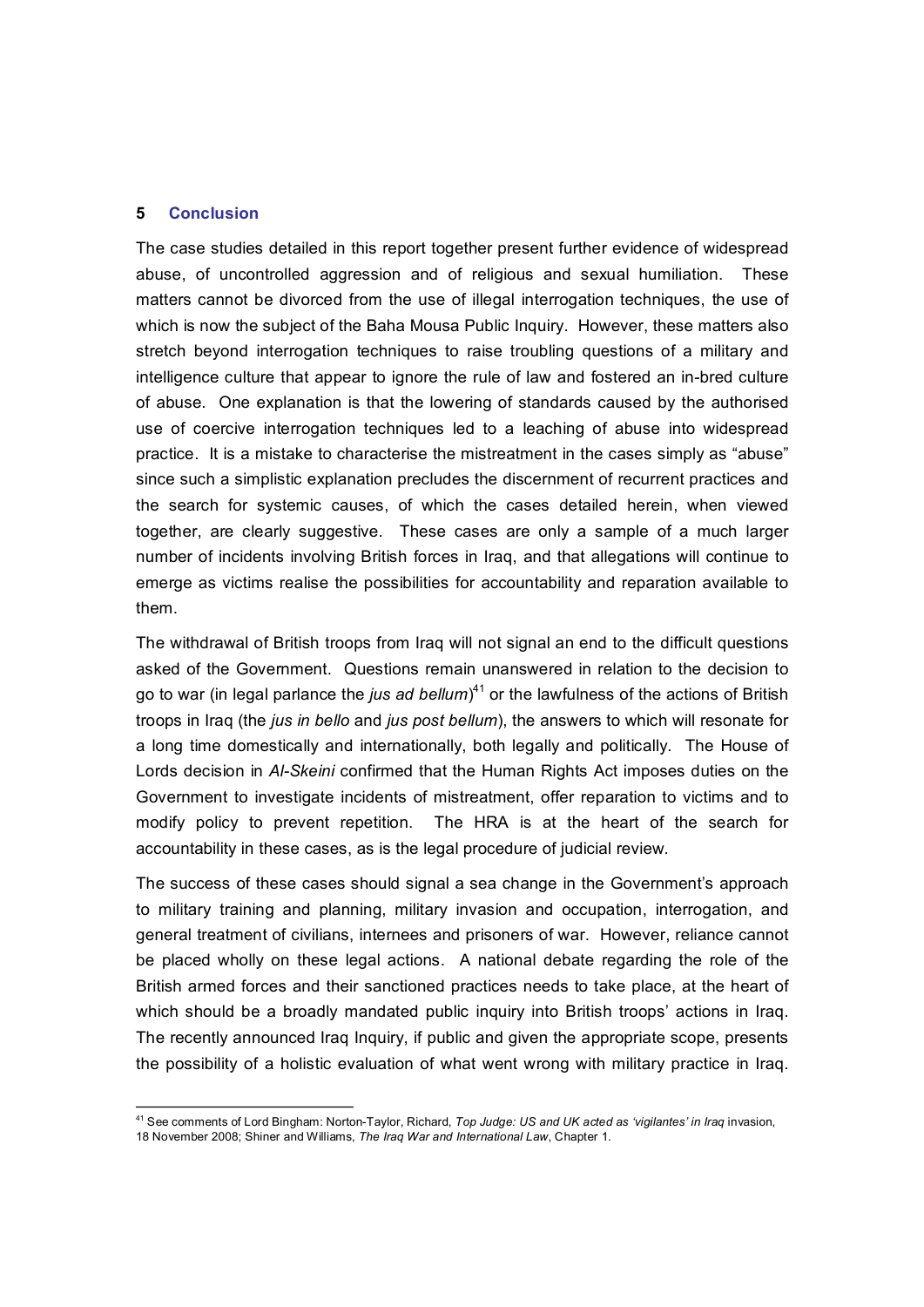The Baha Mousa Public Inquiry presents an opportunity to address the question of the approval and use of coercive interrogation techniques in the early months of the war. The additional questions raised in the case studies set out in this report also demand such in depth examination.